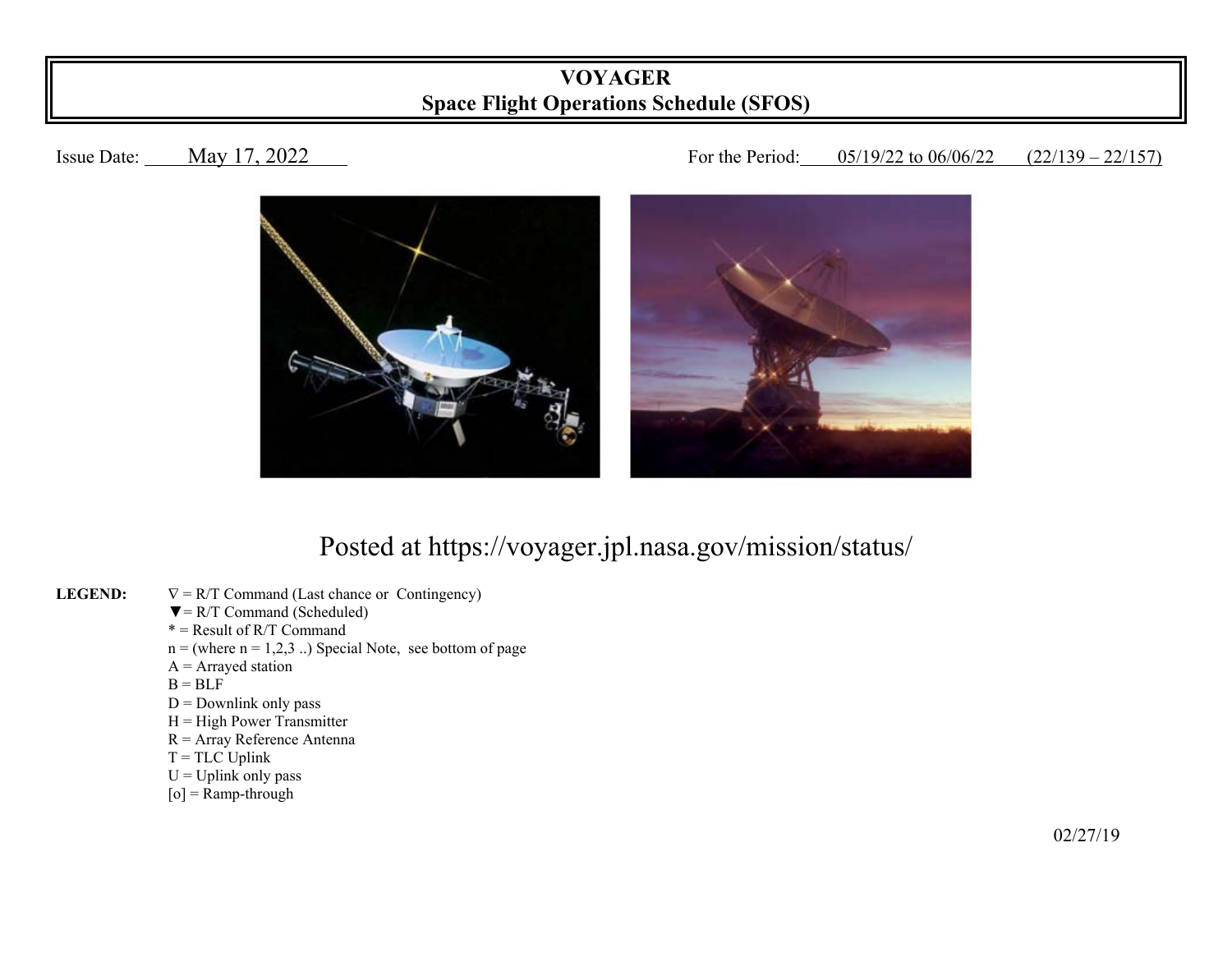| PDT:<br>$\Omega$<br>$\frac{10}{1}$<br>$\frac{12}{ }$<br>$\frac{13}{2}$<br>15<br><u>18</u><br>22<br>23<br>$\frac{11}{1}$<br>$\frac{14}{1}$<br><u> 16</u><br>17<br><u> 19</u><br>20<br>21<br>$\frac{6}{6}$<br>$\frac{7}{ }$<br>$\frac{8}{1}$<br>$\overline{\partial}$<br><b>THURSDAY</b><br>MAY 19, 2022<br>139-140<br>UTC:<br>$\begin{array}{c c}\n16 & 17 \\ \hline\n\end{array}$<br>$\frac{18}{1}$<br>7<br><u> 12 </u><br>$\frac{13}{ }$<br>$\frac{14}{1}$<br>$\frac{15}{1}$<br>$\frac{19}{1}$<br>$\frac{20}{}$<br>$\frac{21}{1}$<br>$\frac{22}{1}$<br>8<br>$\overline{9}$<br>$\frac{10}{1}$<br>$\frac{11}{1}$<br>$\frac{23}{}$<br>5<br>$\vert_{\hspace{-.15cm} \text{INITIAL CONDITIONS}}$<br>0000 RTLT 43h 7m 40s<br>1200 RTLT 43h 7m 36s<br><b>CCSL: BASELINE</b><br>$---TLC$ (SHORT-FORM) -<br>$\downarrow$<br>2001 CRS REPL HTR OFF<br>PYR: .05/.10/.25<br>FDS MODE<br>$CR-5T$<br>XB DATA RATE(MI)<br>160(32)<br>$ 0735 14$ [T]<br>31 DSN COVERAGE<br>$63$ [D] $\longrightarrow$<br>$-0215$<br>1955<br>60<br>32 DSN COVERAGE<br>1145<br>$-35$ [DA] $-$<br>1545<br>$-34$ [oAR] $-$<br>1145<br>$+1545$<br>S/C 32<br>1200 RTLT 35h 57m 58s<br>0000 RTLT 35h 57m 58s<br>CCSL: B196<br>PYR: .05/.10/.25<br>FDS MODE<br>CR-5T<br>160(32)<br><b>XB DATA RATE(MI)</b><br>VGR COVERAGE<br>ON CALL<br>ON CALL<br><b>VGR</b><br><b>NOTES</b><br>UTC:<br>13<br>$\frac{14}{1}$<br>15<br>16<br>$\frac{17}{2}$<br>18<br>$\frac{10}{1}$<br>$\frac{11}{1}$<br>$\frac{12}{ }$<br><u>19</u><br>$\frac{20}{}$<br>$\frac{21}{1}$<br>$\frac{22}{1}$<br>$\frac{23}{1}$<br>8<br>9<br>$\mathbf{0}$<br>$\frac{5}{1}$<br>$\overline{2}$<br>$\frac{6}{1}$<br><b>MAY 20</b><br>$UTC$ :<br><b>MAY 19</b><br>Page 1 of 19 | ISSUE DATE: 05/25/22 11:18                                        |  |  |  |  |  |  |  |  |  |  |  |  |  |
|--------------------------------------------------------------------------------------------------------------------------------------------------------------------------------------------------------------------------------------------------------------------------------------------------------------------------------------------------------------------------------------------------------------------------------------------------------------------------------------------------------------------------------------------------------------------------------------------------------------------------------------------------------------------------------------------------------------------------------------------------------------------------------------------------------------------------------------------------------------------------------------------------------------------------------------------------------------------------------------------------------------------------------------------------------------------------------------------------------------------------------------------------------------------------------------------------------------------------------------------------------------------------------------------------------------------------------------------------------------------------------------------------------------------------------------------------------------------------------------------------------------------------------------------------------------------------------------------------------------------------------------------------------------------------------------------------|-------------------------------------------------------------------|--|--|--|--|--|--|--|--|--|--|--|--|--|
|                                                                                                                                                                                                                                                                                                                                                                                                                                                                                                                                                                                                                                                                                                                                                                                                                                                                                                                                                                                                                                                                                                                                                                                                                                                                                                                                                                                                                                                                                                                                                                                                                                                                                                  |                                                                   |  |  |  |  |  |  |  |  |  |  |  |  |  |
|                                                                                                                                                                                                                                                                                                                                                                                                                                                                                                                                                                                                                                                                                                                                                                                                                                                                                                                                                                                                                                                                                                                                                                                                                                                                                                                                                                                                                                                                                                                                                                                                                                                                                                  |                                                                   |  |  |  |  |  |  |  |  |  |  |  |  |  |
|                                                                                                                                                                                                                                                                                                                                                                                                                                                                                                                                                                                                                                                                                                                                                                                                                                                                                                                                                                                                                                                                                                                                                                                                                                                                                                                                                                                                                                                                                                                                                                                                                                                                                                  |                                                                   |  |  |  |  |  |  |  |  |  |  |  |  |  |
|                                                                                                                                                                                                                                                                                                                                                                                                                                                                                                                                                                                                                                                                                                                                                                                                                                                                                                                                                                                                                                                                                                                                                                                                                                                                                                                                                                                                                                                                                                                                                                                                                                                                                                  |                                                                   |  |  |  |  |  |  |  |  |  |  |  |  |  |
|                                                                                                                                                                                                                                                                                                                                                                                                                                                                                                                                                                                                                                                                                                                                                                                                                                                                                                                                                                                                                                                                                                                                                                                                                                                                                                                                                                                                                                                                                                                                                                                                                                                                                                  |                                                                   |  |  |  |  |  |  |  |  |  |  |  |  |  |
|                                                                                                                                                                                                                                                                                                                                                                                                                                                                                                                                                                                                                                                                                                                                                                                                                                                                                                                                                                                                                                                                                                                                                                                                                                                                                                                                                                                                                                                                                                                                                                                                                                                                                                  |                                                                   |  |  |  |  |  |  |  |  |  |  |  |  |  |
|                                                                                                                                                                                                                                                                                                                                                                                                                                                                                                                                                                                                                                                                                                                                                                                                                                                                                                                                                                                                                                                                                                                                                                                                                                                                                                                                                                                                                                                                                                                                                                                                                                                                                                  | RTLT: 43h 7m 34s                                                  |  |  |  |  |  |  |  |  |  |  |  |  |  |
|                                                                                                                                                                                                                                                                                                                                                                                                                                                                                                                                                                                                                                                                                                                                                                                                                                                                                                                                                                                                                                                                                                                                                                                                                                                                                                                                                                                                                                                                                                                                                                                                                                                                                                  |                                                                   |  |  |  |  |  |  |  |  |  |  |  |  |  |
|                                                                                                                                                                                                                                                                                                                                                                                                                                                                                                                                                                                                                                                                                                                                                                                                                                                                                                                                                                                                                                                                                                                                                                                                                                                                                                                                                                                                                                                                                                                                                                                                                                                                                                  | FDSL: 11AF<br>TWNC: ON<br>SB: OFF<br>XB: LOW<br><b>GYROS: OFF</b> |  |  |  |  |  |  |  |  |  |  |  |  |  |
|                                                                                                                                                                                                                                                                                                                                                                                                                                                                                                                                                                                                                                                                                                                                                                                                                                                                                                                                                                                                                                                                                                                                                                                                                                                                                                                                                                                                                                                                                                                                                                                                                                                                                                  |                                                                   |  |  |  |  |  |  |  |  |  |  |  |  |  |
|                                                                                                                                                                                                                                                                                                                                                                                                                                                                                                                                                                                                                                                                                                                                                                                                                                                                                                                                                                                                                                                                                                                                                                                                                                                                                                                                                                                                                                                                                                                                                                                                                                                                                                  |                                                                   |  |  |  |  |  |  |  |  |  |  |  |  |  |
|                                                                                                                                                                                                                                                                                                                                                                                                                                                                                                                                                                                                                                                                                                                                                                                                                                                                                                                                                                                                                                                                                                                                                                                                                                                                                                                                                                                                                                                                                                                                                                                                                                                                                                  |                                                                   |  |  |  |  |  |  |  |  |  |  |  |  |  |
|                                                                                                                                                                                                                                                                                                                                                                                                                                                                                                                                                                                                                                                                                                                                                                                                                                                                                                                                                                                                                                                                                                                                                                                                                                                                                                                                                                                                                                                                                                                                                                                                                                                                                                  |                                                                   |  |  |  |  |  |  |  |  |  |  |  |  |  |
|                                                                                                                                                                                                                                                                                                                                                                                                                                                                                                                                                                                                                                                                                                                                                                                                                                                                                                                                                                                                                                                                                                                                                                                                                                                                                                                                                                                                                                                                                                                                                                                                                                                                                                  |                                                                   |  |  |  |  |  |  |  |  |  |  |  |  |  |
|                                                                                                                                                                                                                                                                                                                                                                                                                                                                                                                                                                                                                                                                                                                                                                                                                                                                                                                                                                                                                                                                                                                                                                                                                                                                                                                                                                                                                                                                                                                                                                                                                                                                                                  |                                                                   |  |  |  |  |  |  |  |  |  |  |  |  |  |
|                                                                                                                                                                                                                                                                                                                                                                                                                                                                                                                                                                                                                                                                                                                                                                                                                                                                                                                                                                                                                                                                                                                                                                                                                                                                                                                                                                                                                                                                                                                                                                                                                                                                                                  |                                                                   |  |  |  |  |  |  |  |  |  |  |  |  |  |
|                                                                                                                                                                                                                                                                                                                                                                                                                                                                                                                                                                                                                                                                                                                                                                                                                                                                                                                                                                                                                                                                                                                                                                                                                                                                                                                                                                                                                                                                                                                                                                                                                                                                                                  |                                                                   |  |  |  |  |  |  |  |  |  |  |  |  |  |
|                                                                                                                                                                                                                                                                                                                                                                                                                                                                                                                                                                                                                                                                                                                                                                                                                                                                                                                                                                                                                                                                                                                                                                                                                                                                                                                                                                                                                                                                                                                                                                                                                                                                                                  | <b>INITIAL CONDITIONS</b>                                         |  |  |  |  |  |  |  |  |  |  |  |  |  |
|                                                                                                                                                                                                                                                                                                                                                                                                                                                                                                                                                                                                                                                                                                                                                                                                                                                                                                                                                                                                                                                                                                                                                                                                                                                                                                                                                                                                                                                                                                                                                                                                                                                                                                  | RTLT: 35h 58m 0s                                                  |  |  |  |  |  |  |  |  |  |  |  |  |  |
|                                                                                                                                                                                                                                                                                                                                                                                                                                                                                                                                                                                                                                                                                                                                                                                                                                                                                                                                                                                                                                                                                                                                                                                                                                                                                                                                                                                                                                                                                                                                                                                                                                                                                                  |                                                                   |  |  |  |  |  |  |  |  |  |  |  |  |  |
|                                                                                                                                                                                                                                                                                                                                                                                                                                                                                                                                                                                                                                                                                                                                                                                                                                                                                                                                                                                                                                                                                                                                                                                                                                                                                                                                                                                                                                                                                                                                                                                                                                                                                                  | FDSL: 11AF<br>TWNC: ON<br>SB: OFF<br>XB: LOW<br><b>GYROS: OFF</b> |  |  |  |  |  |  |  |  |  |  |  |  |  |
|                                                                                                                                                                                                                                                                                                                                                                                                                                                                                                                                                                                                                                                                                                                                                                                                                                                                                                                                                                                                                                                                                                                                                                                                                                                                                                                                                                                                                                                                                                                                                                                                                                                                                                  |                                                                   |  |  |  |  |  |  |  |  |  |  |  |  |  |
|                                                                                                                                                                                                                                                                                                                                                                                                                                                                                                                                                                                                                                                                                                                                                                                                                                                                                                                                                                                                                                                                                                                                                                                                                                                                                                                                                                                                                                                                                                                                                                                                                                                                                                  |                                                                   |  |  |  |  |  |  |  |  |  |  |  |  |  |
|                                                                                                                                                                                                                                                                                                                                                                                                                                                                                                                                                                                                                                                                                                                                                                                                                                                                                                                                                                                                                                                                                                                                                                                                                                                                                                                                                                                                                                                                                                                                                                                                                                                                                                  |                                                                   |  |  |  |  |  |  |  |  |  |  |  |  |  |
|                                                                                                                                                                                                                                                                                                                                                                                                                                                                                                                                                                                                                                                                                                                                                                                                                                                                                                                                                                                                                                                                                                                                                                                                                                                                                                                                                                                                                                                                                                                                                                                                                                                                                                  |                                                                   |  |  |  |  |  |  |  |  |  |  |  |  |  |
|                                                                                                                                                                                                                                                                                                                                                                                                                                                                                                                                                                                                                                                                                                                                                                                                                                                                                                                                                                                                                                                                                                                                                                                                                                                                                                                                                                                                                                                                                                                                                                                                                                                                                                  |                                                                   |  |  |  |  |  |  |  |  |  |  |  |  |  |
|                                                                                                                                                                                                                                                                                                                                                                                                                                                                                                                                                                                                                                                                                                                                                                                                                                                                                                                                                                                                                                                                                                                                                                                                                                                                                                                                                                                                                                                                                                                                                                                                                                                                                                  |                                                                   |  |  |  |  |  |  |  |  |  |  |  |  |  |
|                                                                                                                                                                                                                                                                                                                                                                                                                                                                                                                                                                                                                                                                                                                                                                                                                                                                                                                                                                                                                                                                                                                                                                                                                                                                                                                                                                                                                                                                                                                                                                                                                                                                                                  |                                                                   |  |  |  |  |  |  |  |  |  |  |  |  |  |
|                                                                                                                                                                                                                                                                                                                                                                                                                                                                                                                                                                                                                                                                                                                                                                                                                                                                                                                                                                                                                                                                                                                                                                                                                                                                                                                                                                                                                                                                                                                                                                                                                                                                                                  |                                                                   |  |  |  |  |  |  |  |  |  |  |  |  |  |
|                                                                                                                                                                                                                                                                                                                                                                                                                                                                                                                                                                                                                                                                                                                                                                                                                                                                                                                                                                                                                                                                                                                                                                                                                                                                                                                                                                                                                                                                                                                                                                                                                                                                                                  |                                                                   |  |  |  |  |  |  |  |  |  |  |  |  |  |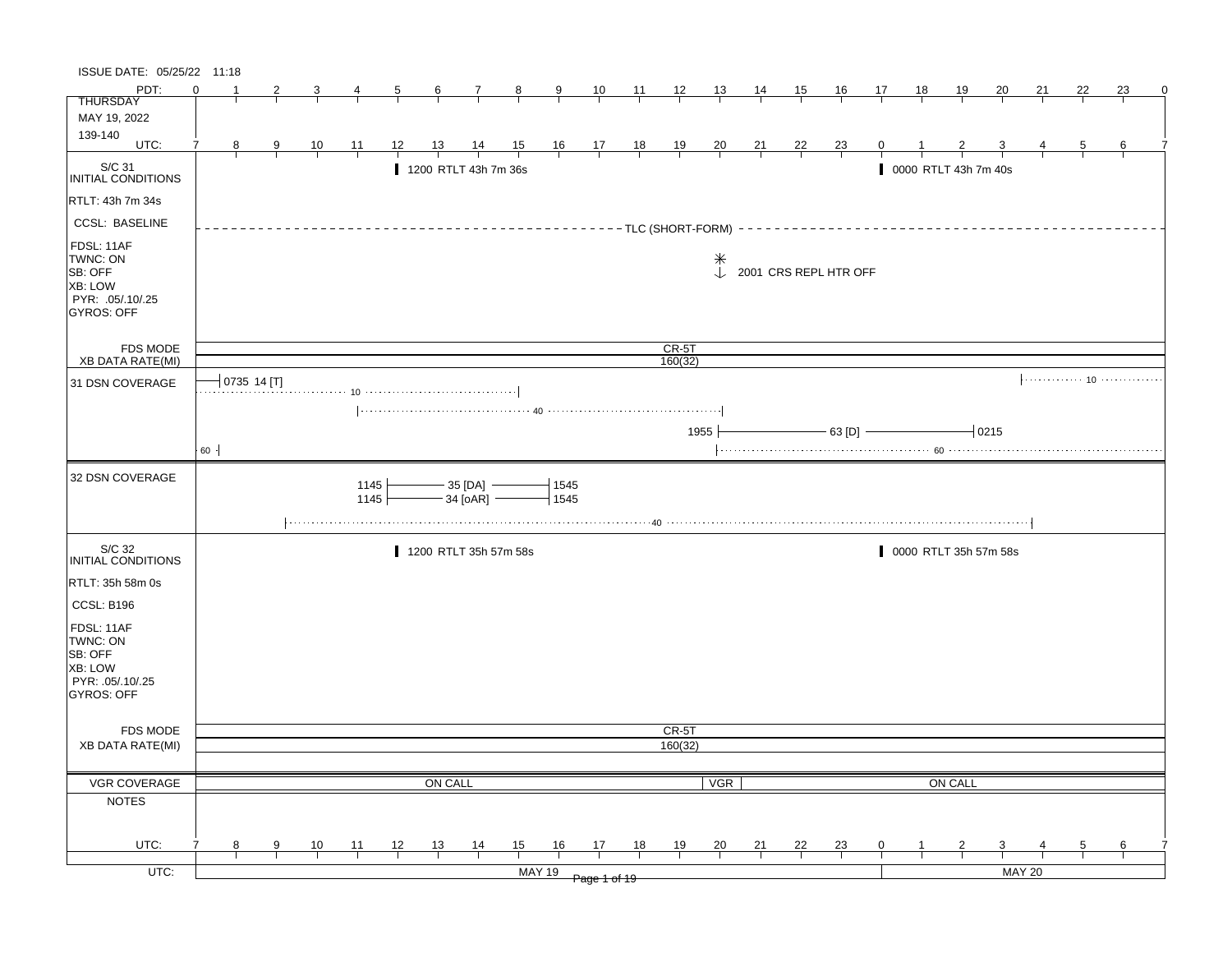| ISSUE DATE: 05/25/22 11:18                                                            |          |                |   |                |              |                |                 |                               |                |                                                                      |                |                |                |                |                |                 |                |                    |    |                               |           |               |                |    |
|---------------------------------------------------------------------------------------|----------|----------------|---|----------------|--------------|----------------|-----------------|-------------------------------|----------------|----------------------------------------------------------------------|----------------|----------------|----------------|----------------|----------------|-----------------|----------------|--------------------|----|-------------------------------|-----------|---------------|----------------|----|
| PDT:                                                                                  | $\Omega$ |                |   | 3              | 4            | $\overline{5}$ | $6\overline{6}$ | $\overline{7}$                | $\frac{8}{1}$  | $\overline{9}$                                                       | $\frac{10}{1}$ | $\frac{11}{1}$ | $\frac{12}{ }$ | 13             | <u>14</u>      | <u>15</u>       | <u>16</u>      | 17                 | 18 | <u>19</u>                     | <u>20</u> | 21            | 22             | 23 |
| FRIDAY                                                                                |          |                |   |                |              |                |                 |                               |                |                                                                      |                |                |                |                |                |                 |                |                    |    |                               |           |               |                |    |
| MAY 20, 2022                                                                          |          |                |   |                |              |                |                 |                               |                |                                                                      |                |                |                |                |                |                 |                |                    |    |                               |           |               |                |    |
| 140-141<br>UTC:                                                                       | 7        |                |   |                |              |                |                 |                               |                |                                                                      |                |                |                |                |                |                 |                |                    |    |                               |           |               |                |    |
|                                                                                       |          | 8 <sup>8</sup> | 9 | $\frac{10}{1}$ | 11           | 12             | <u>13</u>       | $\frac{14}{1}$                | $\frac{15}{1}$ | $\begin{array}{c cc} 16 & 17 & 18 \\ \hline &   &   &   \end{array}$ |                |                | $\frac{19}{1}$ | $\frac{20}{1}$ | $\frac{21}{1}$ | $\frac{22}{1}$  | $\frac{23}{1}$ | $\mathbf{0}$       |    |                               |           |               | $\overline{5}$ | 6  |
| S/C 31<br>INITIAL CONDITIONS                                                          |          |                |   |                |              |                |                 | 1200 RTLT 43h 7m 42s          |                |                                                                      |                |                |                |                |                |                 |                |                    |    | 0000 RTLT 43h 7m 44s          |           |               |                |    |
| RTLT: 43h 7m 40s                                                                      |          |                |   |                |              |                |                 |                               |                |                                                                      |                |                |                |                |                |                 |                |                    |    |                               |           |               |                |    |
| <b>CCSL: BASELINE</b>                                                                 |          |                |   |                |              |                |                 |                               |                | - TLC (SHORT-FORM) -                                                 |                |                |                |                |                | $-$ - - - - - - |                | $- -$ D/L $-$ 0036 |    |                               |           |               |                |    |
| FDSL: 11AF<br>TWNC: ON<br>SB: OFF<br>XB: LOW<br>PYR: .05/.10/.25<br><b>GYROS: OFF</b> |          |                |   |                |              |                |                 |                               |                |                                                                      |                |                |                |                |                |                 |                |                    |    |                               |           |               |                |    |
| FDS MODE                                                                              |          |                |   |                |              |                |                 |                               |                |                                                                      |                |                | $CR-5T$        |                |                |                 |                |                    |    |                               |           |               |                |    |
| <b>XB DATA RATE(MI)</b>                                                               |          |                |   |                |              |                |                 |                               |                |                                                                      |                |                | 160(32)        |                |                |                 |                |                    |    |                               |           |               |                |    |
| 31 DSN COVERAGE                                                                       |          |                |   |                |              |                |                 |                               |                |                                                                      |                |                |                |                |                |                 |                |                    |    |                               |           |               |                |    |
|                                                                                       |          |                |   |                |              |                |                 |                               |                |                                                                      |                |                |                |                |                |                 |                |                    |    |                               |           |               |                |    |
|                                                                                       |          |                |   |                |              |                |                 |                               |                |                                                                      |                |                | 1950           |                |                |                 | $-$ 63 [D] $-$ |                    |    | 10115                         |           |               |                |    |
|                                                                                       | 60 -     |                |   |                |              |                |                 |                               |                |                                                                      |                |                |                |                |                |                 |                |                    |    |                               |           |               |                |    |
|                                                                                       |          |                |   |                |              |                |                 |                               |                |                                                                      |                |                |                |                |                |                 |                |                    |    |                               |           |               |                |    |
| 32 DSN COVERAGE                                                                       |          |                |   |                | 1140<br>1140 |                |                 | — 36 [DA]  —<br>– 35 [DAR]  — |                | 1540<br>1540                                                         |                |                |                |                |                |                 | 2350<br>2350   |                    |    | 0110 34 [DAR]<br>0110 35 [DA] |           |               |                |    |
|                                                                                       |          |                |   |                |              |                |                 |                               |                |                                                                      |                |                |                |                |                |                 |                |                    |    |                               |           |               |                |    |
| S/C 32<br>INITIAL CONDITIONS                                                          |          |                |   |                |              |                |                 | 1200 RTLT 35h 57m 56s         |                |                                                                      |                |                |                |                |                |                 |                |                    |    | 0000 RTLT 35h 57m 56s         |           |               |                |    |
| RTLT: 35h 57m 58s                                                                     |          |                |   |                |              |                |                 |                               |                |                                                                      |                |                |                |                |                |                 |                |                    |    |                               |           |               |                |    |
| CCSL: B196                                                                            |          |                |   |                |              |                |                 |                               |                |                                                                      |                |                |                |                |                |                 |                |                    |    |                               |           |               |                |    |
| FDSL: 11AF<br>TWNC: ON<br>SB: OFF<br>XB: LOW<br>PYR: .05/.10/.25<br><b>GYROS: OFF</b> |          |                |   |                |              |                |                 |                               |                |                                                                      |                |                |                |                |                |                 |                |                    |    |                               |           |               |                |    |
| FDS MODE                                                                              |          |                |   |                |              |                |                 |                               |                |                                                                      |                |                | CR-5T          |                |                |                 |                |                    |    |                               |           |               |                |    |
| XB DATA RATE(MI)                                                                      |          |                |   |                |              |                |                 |                               |                |                                                                      |                |                | 160(32)        |                |                |                 |                |                    |    |                               |           |               |                |    |
|                                                                                       |          |                |   |                |              |                |                 |                               |                |                                                                      |                |                |                |                |                |                 |                |                    |    |                               |           |               |                |    |
| VGR COVERAGE                                                                          |          |                |   |                |              |                |                 |                               |                |                                                                      |                |                | ON CALL        |                |                |                 |                |                    |    |                               |           |               |                |    |
| <b>NOTES</b>                                                                          |          |                |   |                |              |                |                 |                               |                |                                                                      |                |                |                |                |                |                 |                |                    |    |                               |           |               |                |    |
|                                                                                       |          |                |   |                |              |                |                 |                               |                |                                                                      |                |                |                |                |                |                 |                |                    |    |                               |           |               |                |    |
|                                                                                       |          |                |   |                |              |                |                 |                               |                |                                                                      |                |                |                |                |                |                 |                |                    |    |                               |           |               |                |    |
| UTC:                                                                                  |          | 8              | 9 | 10             | 11           | 12             | 13              | $\frac{14}{1}$                | 15             | 16                                                                   | 17             | 18             | 19             | 20             | 21             | 22              | 23             | 0                  |    | 2                             | 3         |               | 5              | 6  |
| $UTC$ :                                                                               |          |                |   |                |              |                |                 |                               |                | <b>MAY 20</b>                                                        | Page 2 of 19   |                |                |                |                |                 |                |                    |    |                               |           | <b>MAY 21</b> |                |    |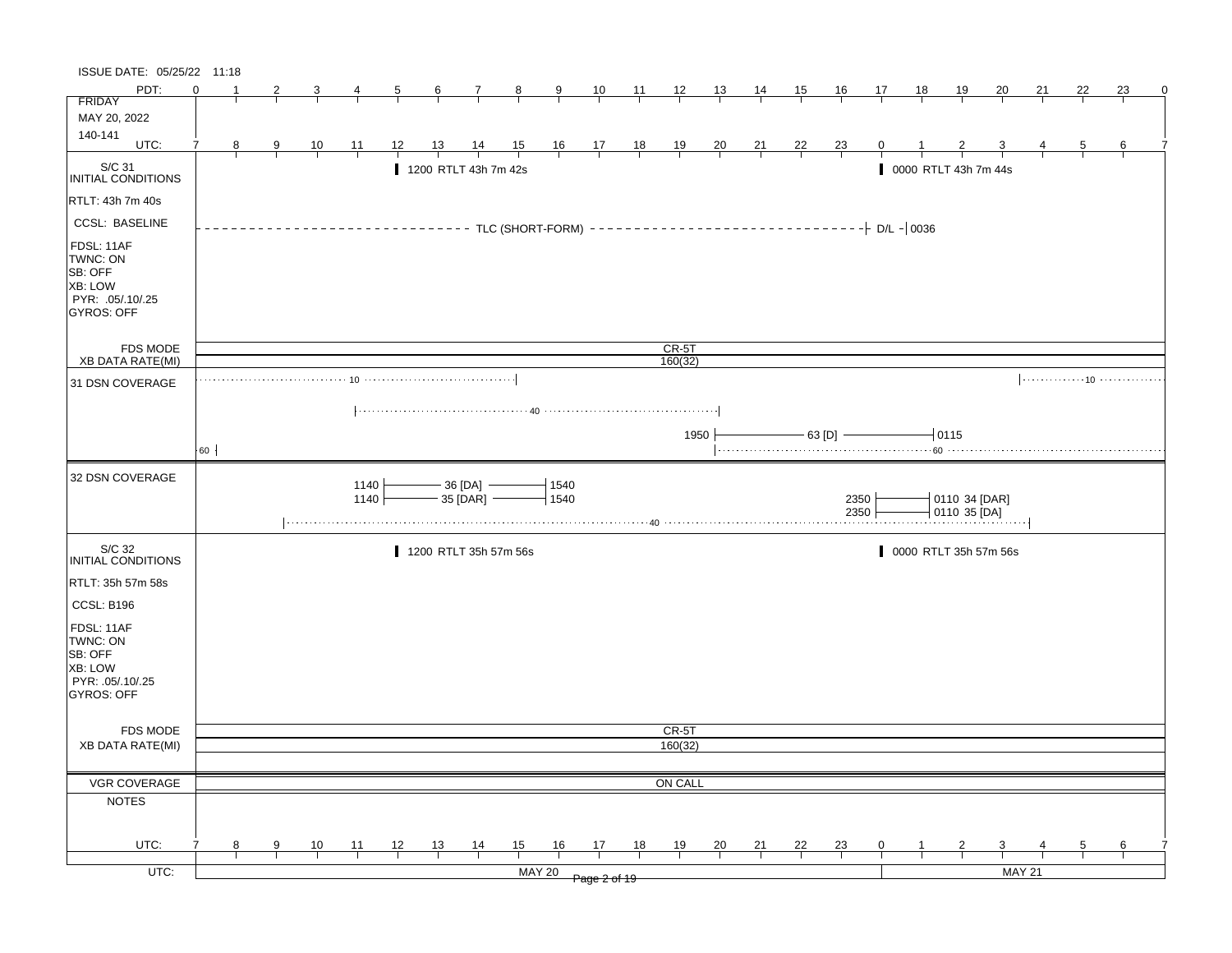| ISSUE DATE: 05/25/22 11:18                                                                   |                |                |                |                |                  |                |                |                               |               |                                                                      |    |       |                |                |                 |                |                |    |           |                      |                       |    |    |    |   |
|----------------------------------------------------------------------------------------------|----------------|----------------|----------------|----------------|------------------|----------------|----------------|-------------------------------|---------------|----------------------------------------------------------------------|----|-------|----------------|----------------|-----------------|----------------|----------------|----|-----------|----------------------|-----------------------|----|----|----|---|
| PDT:                                                                                         | $\Omega$       |                | $\overline{2}$ | 3              | 4                | $\overline{5}$ | 6              | $\overline{7}$                | 8             | 9                                                                    | 10 | $-11$ | $\frac{12}{ }$ | <u> 13  </u>   | $\overline{14}$ | <u>_15_</u>    | 16             | 17 | <u>18</u> | <u> 19</u>           | 20                    | 21 | 22 | 23 | 0 |
| <b>SATURDAY</b>                                                                              |                |                |                |                |                  |                |                |                               |               |                                                                      |    |       |                |                |                 |                |                |    |           |                      |                       |    |    |    |   |
| MAY 21, 2022                                                                                 |                |                |                |                |                  |                |                |                               |               |                                                                      |    |       |                |                |                 |                |                |    |           |                      |                       |    |    |    |   |
| 141-142<br>UTC:                                                                              | $\overline{7}$ | 8 <sup>8</sup> |                |                |                  | 12             | <u>13</u>      | $\frac{14}{1}$                |               |                                                                      |    |       |                |                |                 |                |                |    |           |                      |                       |    | 5  | 6  |   |
|                                                                                              |                |                | $\frac{9}{1}$  | $\frac{10}{1}$ | $\frac{11}{1}$   |                |                |                               |               | $\begin{array}{ccccccccc}\n15 & 16 & 17 & 18 \\ \hline\n\end{array}$ |    |       | $\frac{19}{1}$ | $\frac{20}{1}$ | $\frac{21}{1}$  | $\frac{22}{1}$ | $\frac{23}{1}$ |    |           |                      |                       |    |    |    |   |
| S/C 31<br>INITIAL CONDITIONS                                                                 |                |                |                |                |                  |                |                | 1200 RTLT 43h 7m 48s          |               |                                                                      |    |       |                |                |                 |                |                |    |           | 0000 RTLT 43h 7m 50s |                       |    |    |    |   |
| RTLT: 43h 7m 44s                                                                             |                |                |                |                |                  |                |                |                               |               |                                                                      |    |       |                |                |                 |                |                |    |           |                      |                       |    |    |    |   |
| <b>CCSL: BASELINE</b>                                                                        |                |                |                |                |                  |                |                |                               |               |                                                                      |    |       |                |                |                 |                |                |    |           |                      |                       |    |    |    |   |
| FDSL: 11AF<br>TWNC: ON<br>SB: OFF<br>XB: LOW<br>PYR: 05/.10/.25<br>GYROS: OFF                |                |                |                |                |                  |                |                |                               |               |                                                                      |    |       |                |                |                 |                |                |    |           |                      |                       |    |    |    |   |
| <b>FDS MODE</b>                                                                              |                |                |                |                |                  |                |                |                               |               |                                                                      |    |       | CR-5T          |                |                 |                |                |    |           |                      |                       |    |    |    |   |
| XB DATA RATE(MI)                                                                             |                |                |                |                |                  |                |                |                               |               |                                                                      |    |       | 160(32)        |                |                 |                |                |    |           |                      |                       |    |    |    |   |
| 31 DSN COVERAGE                                                                              |                |                |                | . 10           |                  |                |                |                               |               |                                                                      |    |       |                |                |                 |                |                |    |           |                      |                       |    |    |    |   |
|                                                                                              | 60             |                |                |                |                  |                |                |                               |               |                                                                      |    |       | 1950           |                |                 |                | $-63$ [D] $-$  |    |           | $-10140$             |                       |    |    |    |   |
|                                                                                              |                |                |                |                |                  |                |                |                               |               |                                                                      |    |       |                |                |                 |                |                |    |           |                      |                       |    |    |    |   |
|                                                                                              |                |                |                |                |                  |                |                |                               |               |                                                                      |    |       |                |                |                 |                |                |    |           |                      |                       |    |    |    |   |
| 32 DSN COVERAGE                                                                              |                |                |                |                | 1140<br>$1140 +$ |                |                | — 36 [DAR]  —<br>— 35 [DA]  — |               | 1540<br>1540                                                         |    |       |                |                |                 |                |                |    |           |                      |                       |    |    |    |   |
|                                                                                              |                |                |                |                |                  |                |                |                               |               |                                                                      |    |       |                |                |                 |                |                |    |           |                      |                       |    |    |    |   |
| S/C 32<br>INITIAL CONDITIONS                                                                 |                |                |                |                |                  |                |                | 1200 RTLT 35h 57m 54s         |               |                                                                      |    |       |                |                |                 |                |                |    |           |                      | 0000 RTLT 35h 57m 54s |    |    |    |   |
| RTLT: 35h 57m 56s                                                                            |                |                |                |                |                  |                |                |                               |               |                                                                      |    |       |                |                |                 |                |                |    |           |                      |                       |    |    |    |   |
|                                                                                              |                |                |                |                |                  |                |                |                               |               |                                                                      |    |       |                |                |                 |                |                |    |           |                      |                       |    |    |    |   |
| CCSL: B196<br>FDSL: 11AF<br>TWNC: ON<br>SB: OFF<br>XB: LOW<br>PYR: .05/.10/.25<br>GYROS: OFF |                |                |                |                |                  |                |                |                               |               |                                                                      |    |       |                |                |                 |                |                |    |           |                      |                       |    |    |    |   |
|                                                                                              |                |                |                |                |                  |                |                |                               |               |                                                                      |    |       |                |                |                 |                |                |    |           |                      |                       |    |    |    |   |
| <b>FDS MODE</b>                                                                              |                |                |                |                |                  |                |                |                               |               |                                                                      |    |       | CR-5T          |                |                 |                |                |    |           |                      |                       |    |    |    |   |
| <b>XB DATA RATE(MI)</b>                                                                      |                |                |                |                |                  |                |                |                               |               |                                                                      |    |       | 160(32)        |                |                 |                |                |    |           |                      |                       |    |    |    |   |
|                                                                                              |                |                |                |                |                  |                |                |                               |               |                                                                      |    |       |                |                |                 |                |                |    |           |                      |                       |    |    |    |   |
| VGR COVERAGE                                                                                 |                |                |                |                |                  |                |                |                               |               |                                                                      |    |       | ON CALL        |                |                 |                |                |    |           |                      |                       |    |    |    |   |
| <b>NOTES</b>                                                                                 |                |                |                |                |                  |                |                |                               |               |                                                                      |    |       |                |                |                 |                |                |    |           |                      |                       |    |    |    |   |
| UTC:                                                                                         | 7              | 8              | 9              | 10             | 11               | 12             | $\frac{13}{2}$ |                               | 15            | 16                                                                   | 17 | 18    | 19             | 20             | 21              | 22             |                | 0  |           | 2                    | 3                     |    | 5  | 6  |   |
| $UTC$ :                                                                                      |                |                |                |                |                  |                |                | $\frac{14}{1}$                | <b>MAY 21</b> |                                                                      |    |       |                |                |                 |                | $\frac{23}{1}$ |    |           |                      | <b>MAY 22</b>         |    |    |    |   |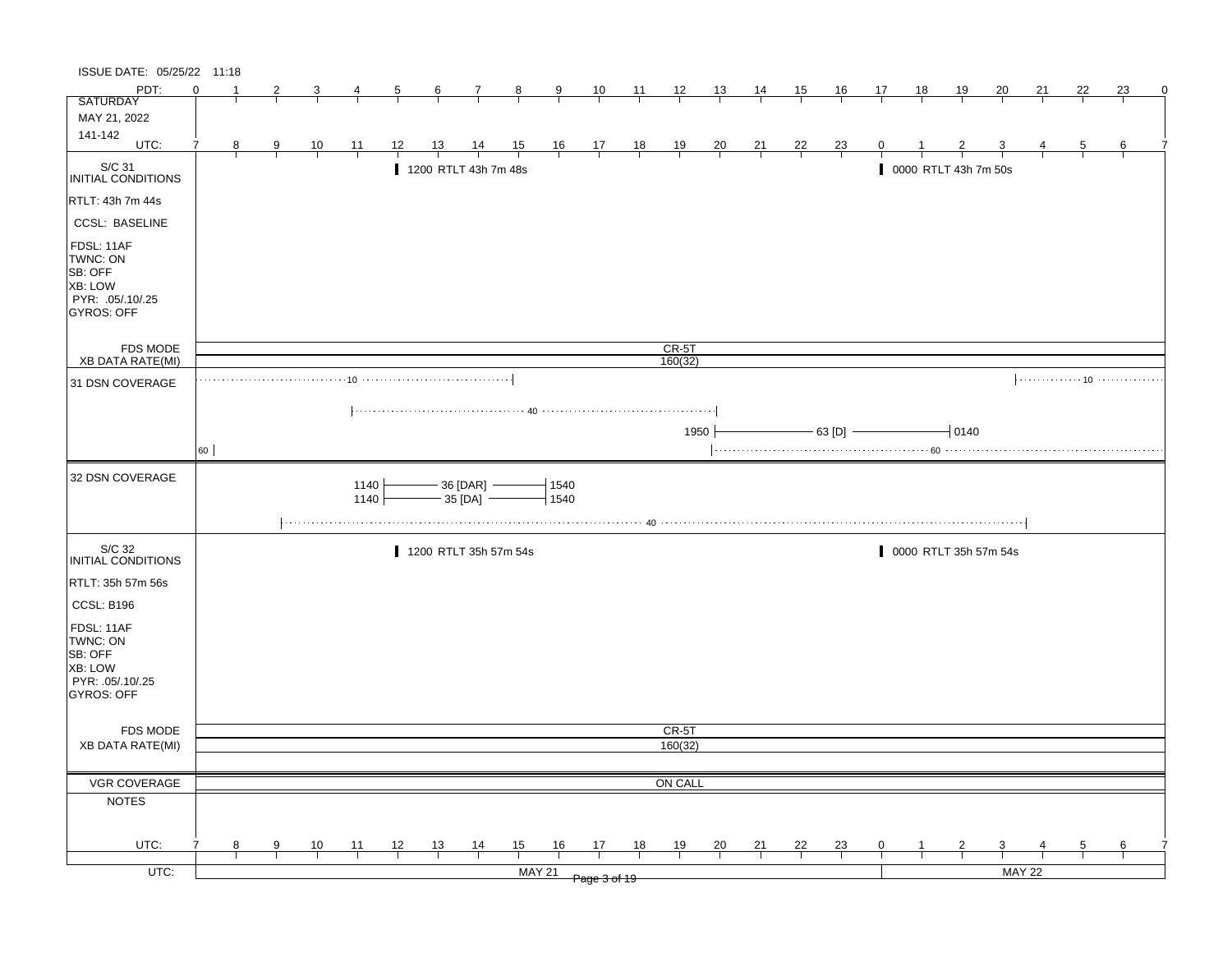| ISSUE DATE: 05/25/22 11:18                                                            |                       |                |               |                |                |    |                 |                              |                |                |                                              |                |                |                |                |                |                             |                        |              |                               |           |               |                |    |   |
|---------------------------------------------------------------------------------------|-----------------------|----------------|---------------|----------------|----------------|----|-----------------|------------------------------|----------------|----------------|----------------------------------------------|----------------|----------------|----------------|----------------|----------------|-----------------------------|------------------------|--------------|-------------------------------|-----------|---------------|----------------|----|---|
| PDT:                                                                                  | $\Omega$              | -1             | 2             | 3              | 4              | 5  | $6\overline{6}$ | 7                            | 8              | $\overline{9}$ | 10                                           | $\frac{11}{2}$ | $\frac{12}{ }$ | 13             | <u>14</u>      | <u>15</u>      | <u>16</u>                   | 17                     | 18           | 19                            | <u>20</u> | 21            | 22             | 23 | 0 |
| SUNDAY                                                                                |                       |                |               |                |                |    |                 |                              |                |                |                                              |                |                |                |                |                |                             |                        |              |                               |           |               |                |    |   |
| MAY 22, 2022                                                                          |                       |                |               |                |                |    |                 |                              |                |                |                                              |                |                |                |                |                |                             |                        |              |                               |           |               |                |    |   |
| 142-143<br>UTC:                                                                       |                       |                |               |                |                |    |                 |                              |                |                |                                              |                |                |                |                |                |                             |                        |              |                               |           |               |                |    |   |
|                                                                                       | 7                     | 8 <sup>8</sup> | $\frac{9}{1}$ | $\frac{10}{1}$ | $\frac{11}{1}$ | 12 | $\frac{13}{2}$  | $\frac{14}{1}$               | $\frac{15}{1}$ |                | $\frac{16}{1}$ $\frac{17}{1}$ $\frac{18}{1}$ |                | $\frac{19}{1}$ | $\frac{20}{1}$ | $\frac{21}{1}$ | $\frac{22}{1}$ | $\frac{23}{1}$              | 0                      |              |                               |           |               | $\overline{5}$ | 6  |   |
| S/C 31<br>INITIAL CONDITIONS                                                          |                       |                |               |                |                |    |                 | 1200 RTLT 43h 7m 54s         |                |                |                                              |                |                |                |                |                |                             |                        |              | 0000 RTLT 43h 7m 56s          |           |               |                |    |   |
| RTLT: 43h 7m 50s                                                                      |                       |                |               |                |                |    |                 |                              |                |                |                                              |                |                |                |                |                |                             |                        |              |                               |           |               |                |    |   |
| <b>CCSL: BASELINE</b>                                                                 |                       |                |               |                |                |    |                 |                              |                |                |                                              |                |                |                |                |                |                             |                        |              |                               |           |               |                |    |   |
| FDSL: 11AF<br>TWNC: ON<br>SB: OFF<br>XB: LOW<br>PYR: .05/.10/.25<br><b>GYROS: OFF</b> |                       |                |               |                |                |    |                 |                              |                |                |                                              |                |                |                |                |                |                             | $\downarrow$ 2343 YSSB |              |                               |           |               |                |    |   |
| <b>FDS MODE</b>                                                                       |                       |                |               |                |                |    |                 |                              |                |                |                                              |                | $CR-5T$        |                |                |                |                             |                        |              |                               |           |               |                |    |   |
| XB DATA RATE(MI)                                                                      |                       |                |               |                |                |    |                 |                              |                |                |                                              |                | 160(32)        |                |                |                |                             |                        |              |                               |           |               |                |    |   |
| 31 DSN COVERAGE                                                                       |                       |                |               | 10             |                |    |                 |                              |                |                |                                              |                |                |                |                |                |                             |                        |              |                               |           |               |                |    |   |
|                                                                                       |                       |                |               |                |                |    |                 |                              |                |                |                                              |                |                |                |                |                |                             |                        |              |                               |           |               |                |    |   |
|                                                                                       |                       |                |               |                |                |    |                 |                              |                |                |                                              |                | 1945           |                |                |                | $-63$ [D] $\longrightarrow$ |                        |              | $\overline{\phantom{0}}$ 0205 |           |               |                |    |   |
|                                                                                       | $\cdot \cdot \mid 60$ |                |               |                |                |    |                 |                              |                |                |                                              |                |                |                |                |                |                             |                        |              |                               |           |               |                |    |   |
|                                                                                       |                       |                |               |                |                |    |                 |                              |                |                |                                              |                |                |                |                |                |                             |                        |              |                               |           |               |                |    |   |
| 32 DSN COVERAGE                                                                       |                       |                |               |                | 1135<br>1135   |    |                 | $-36$ [DAR] $-$<br>- 35 [DA] |                | 1535<br>1535   |                                              |                |                |                |                |                |                             |                        |              |                               |           |               |                |    |   |
|                                                                                       |                       |                |               |                |                |    |                 |                              |                |                |                                              |                |                |                |                |                |                             |                        |              |                               |           |               |                |    |   |
| S/C 32<br>INITIAL CONDITIONS                                                          |                       |                |               |                |                |    |                 | 1200 RTLT 35h 57m 52s        |                |                |                                              |                |                |                |                |                |                             |                        |              | 0000 RTLT 35h 57m 52s         |           |               |                |    |   |
| RTLT: 35h 57m 54s                                                                     |                       |                |               |                |                |    |                 |                              |                |                |                                              |                |                |                |                |                |                             |                        |              |                               |           |               |                |    |   |
| CCSL: B196                                                                            |                       |                |               |                |                |    |                 |                              |                |                |                                              |                |                |                |                |                |                             |                        |              |                               |           |               |                |    |   |
| FDSL: 11AF<br>TWNC: ON<br>SB: OFF<br>XB: LOW<br>PYR: .05/.10/.25<br>GYROS: OFF        |                       |                |               |                |                |    |                 |                              |                |                |                                              |                |                |                |                |                |                             |                        |              |                               |           |               |                |    |   |
| FDS MODE                                                                              |                       |                |               |                |                |    |                 |                              |                |                |                                              |                | CR-5T          |                |                |                |                             |                        |              |                               |           |               |                |    |   |
| <b>XB DATA RATE(MI)</b>                                                               |                       |                |               |                |                |    |                 |                              |                |                |                                              |                | 160(32)        |                |                |                |                             |                        |              |                               |           |               |                |    |   |
|                                                                                       |                       |                |               |                |                |    |                 |                              |                |                |                                              |                |                |                |                |                |                             |                        |              |                               |           |               |                |    |   |
| VGR COVERAGE                                                                          |                       |                |               |                |                |    |                 |                              |                |                |                                              |                | ON CALL        |                |                |                |                             |                        |              |                               |           |               |                |    |   |
| <b>NOTES</b>                                                                          |                       |                |               |                |                |    |                 |                              |                |                |                                              |                |                |                |                |                |                             |                        |              |                               |           |               |                |    |   |
|                                                                                       |                       |                |               |                |                |    |                 |                              |                |                |                                              |                |                |                |                |                |                             |                        |              |                               |           |               |                |    |   |
| UTC:                                                                                  | 7                     | 8              | 9             | 10             | 11             | 12 | 13              | $\frac{14}{1}$               | 15             | 16             | 17                                           | 18             | 19             | 20             | 21             | 22             | $\frac{23}{1}$              | $\mathbf{0}$           | $\mathbf{1}$ | $\overline{2}$                | 3         |               | 5              | 6  |   |
| UTC:                                                                                  |                       |                |               |                |                |    |                 |                              |                | <b>MAY 22</b>  |                                              |                |                |                |                |                |                             |                        |              |                               |           | <b>MAY 23</b> |                |    |   |
|                                                                                       |                       |                |               |                |                |    |                 |                              |                |                | Page 4 of 19                                 |                |                |                |                |                |                             |                        |              |                               |           |               |                |    |   |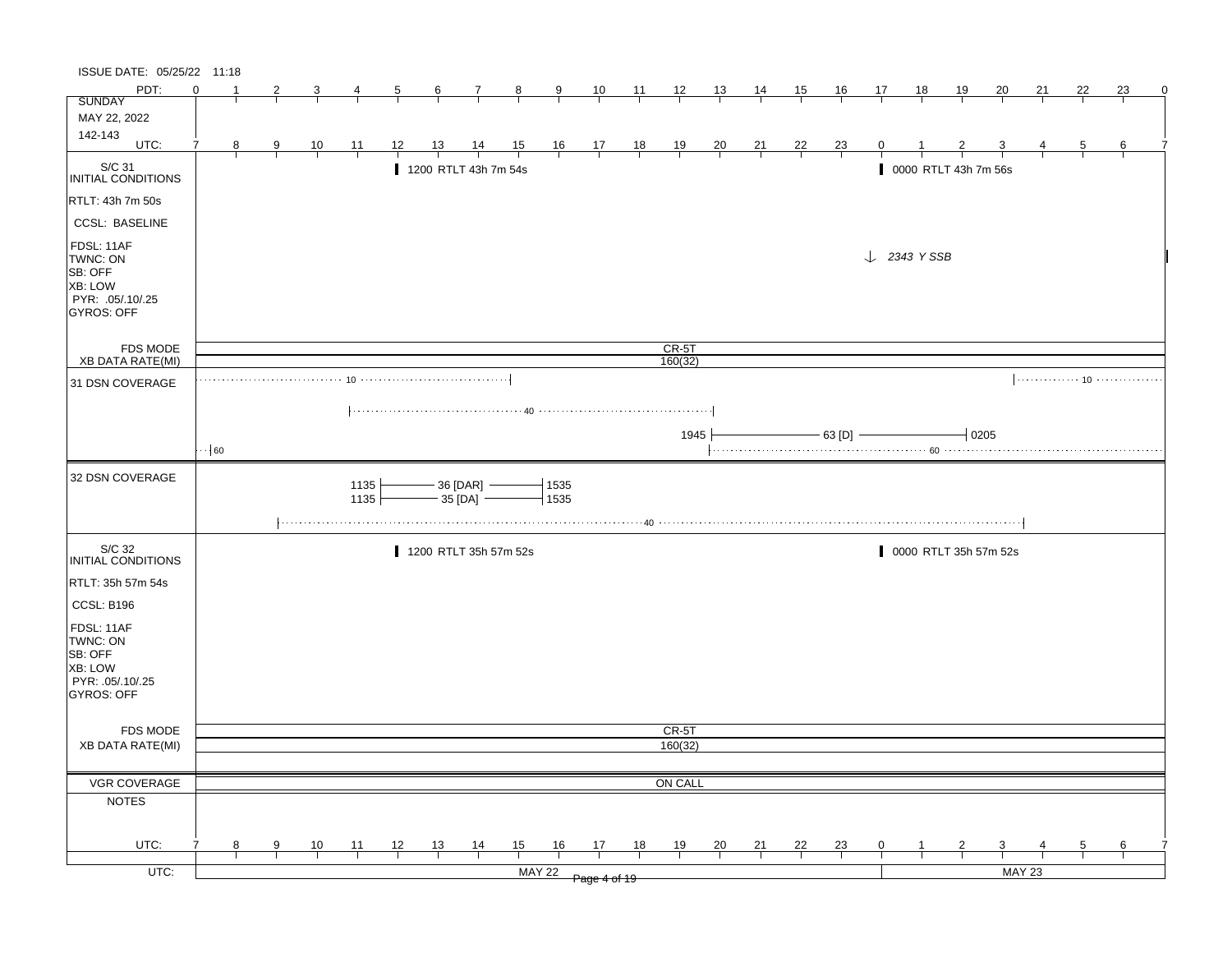| ISSUE DATE: 05/25/22 11:18                                                                   |            |   |   |                |                |    |           |                                           |                       |                 |                                                               |                |                |                |                |                             |                |                     |                        |                       |           |               |    |    |   |
|----------------------------------------------------------------------------------------------|------------|---|---|----------------|----------------|----|-----------|-------------------------------------------|-----------------------|-----------------|---------------------------------------------------------------|----------------|----------------|----------------|----------------|-----------------------------|----------------|---------------------|------------------------|-----------------------|-----------|---------------|----|----|---|
| PDT:                                                                                         | $\Omega$   |   | 2 | 3              |                | 5  | 6         | 7                                         | $_{8}$                | $\frac{9}{2}$   | 10                                                            | $\frac{11}{1}$ | 12             | <u> 13 </u>    | $\frac{14}{1}$ | 15                          | <u>16</u>      | 17                  | 18                     | <u> 19</u>            | <u>20</u> | 21            | 22 | 23 | 0 |
| <b>MONDAY</b>                                                                                |            |   |   |                |                |    |           |                                           |                       |                 |                                                               |                |                |                |                |                             |                |                     |                        |                       |           |               |    |    |   |
| MAY 23, 2022<br>143-144                                                                      |            |   |   |                |                |    |           |                                           |                       |                 |                                                               |                |                |                |                |                             |                |                     |                        |                       |           |               |    |    |   |
| UTC:                                                                                         | 7          | 8 | 9 | $\frac{10}{1}$ | $\frac{11}{1}$ | 12 | <u>13</u> | $\frac{14}{1}$                            | $\frac{15}{1}$        |                 | $\begin{array}{c ccccc}\n16 & 17 & 18 \\ \hline\n\end{array}$ |                | $\frac{19}{1}$ | $\frac{20}{1}$ | $\frac{21}{1}$ | $\frac{22}{1}$              | $\frac{23}{1}$ |                     |                        |                       |           |               | 5  | 6  |   |
| S/C 31<br><b>INITIAL CONDITIONS</b>                                                          |            |   |   |                |                |    |           | 1200 RTLT 43h 8m 0s                       |                       |                 |                                                               |                |                |                |                |                             |                |                     |                        | 0000 RTLT 43h 8m 2s   |           |               |    |    |   |
| RTLT: 43h 7m 56s                                                                             |            |   |   |                |                |    |           |                                           |                       |                 |                                                               |                |                |                |                |                             |                |                     |                        |                       |           |               |    |    |   |
| <b>CCSL: BASELINE</b>                                                                        |            |   |   |                |                |    |           |                                           |                       |                 |                                                               |                |                |                |                |                             |                |                     |                        |                       |           |               |    |    |   |
| FDSL: 11AF<br>TWNC: ON<br><b>SB: OFF</b><br><b>XB: LOW</b><br>PYR: .05/.10/.25<br>GYROS: OFF |            |   |   |                |                |    |           |                                           |                       |                 |                                                               |                |                |                |                |                             |                |                     | $\downarrow$ 2354 PSSB |                       |           |               |    |    |   |
| <b>FDS MODE</b>                                                                              |            |   |   |                |                |    |           |                                           |                       |                 |                                                               |                | CR-5T          |                |                |                             |                |                     |                        |                       |           |               |    |    |   |
| <b>XB DATA RATE(MI)</b>                                                                      |            |   |   |                |                |    |           |                                           |                       |                 |                                                               |                | 160(32)        |                |                |                             |                |                     |                        |                       |           |               |    |    |   |
| 31 DSN COVERAGE                                                                              |            |   |   |                |                |    |           |                                           |                       |                 |                                                               |                |                |                |                |                             |                |                     |                        |                       |           |               |    |    |   |
|                                                                                              |            |   |   |                |                |    |           |                                           |                       |                 |                                                               |                |                |                |                |                             |                |                     |                        |                       |           |               |    |    |   |
|                                                                                              |            |   |   |                |                |    |           |                                           |                       |                 |                                                               |                | 1940           |                |                | $-63$ [D] $\longrightarrow$ |                | $\overline{1}$ 2340 |                        |                       |           |               |    |    |   |
|                                                                                              | $\cdot$ 60 |   |   |                |                |    |           |                                           |                       |                 |                                                               |                |                |                |                |                             |                |                     |                        |                       |           |               |    |    |   |
|                                                                                              |            |   |   |                |                |    |           |                                           |                       |                 |                                                               |                |                |                |                |                             |                |                     |                        |                       |           |               |    |    |   |
| 32 DSN COVERAGE                                                                              |            |   |   |                | 1125<br>1125   |    |           | — 36 [DA]  —<br>- 35 [DAR] <mark>–</mark> |                       | $-1525$<br>1525 |                                                               |                |                |                |                |                             |                |                     |                        |                       |           |               |    |    |   |
|                                                                                              |            |   |   |                |                |    |           |                                           |                       |                 |                                                               |                |                |                |                |                             |                |                     |                        |                       |           |               |    |    |   |
| S/C 32<br>INITIAL CONDITIONS                                                                 |            |   |   |                |                |    |           |                                           | 1200 RTLT 35h 57m 50s |                 |                                                               |                |                |                |                |                             |                |                     |                        | 0000 RTLT 35h 57m 50s |           |               |    |    |   |
| RTLT: 35h 57m 52s                                                                            |            |   |   |                |                |    |           |                                           |                       |                 |                                                               |                |                |                |                |                             |                |                     |                        |                       |           |               |    |    |   |
| CCSL: B196                                                                                   |            |   |   |                |                |    |           |                                           |                       |                 |                                                               |                |                |                |                |                             |                |                     |                        |                       |           |               |    |    |   |
| FDSL: 11AF<br>TWNC: ON<br>SB: OFF<br>XB: LOW<br>PYR: .05/.10/.25<br>GYROS: OFF               |            |   |   |                |                |    |           |                                           |                       |                 |                                                               |                |                |                |                |                             |                |                     |                        |                       |           |               |    |    |   |
| <b>FDS MODE</b>                                                                              |            |   |   |                |                |    |           |                                           |                       |                 |                                                               |                | CR-5T          |                |                |                             |                |                     |                        |                       |           |               |    |    |   |
| <b>XB DATA RATE(MI)</b>                                                                      |            |   |   |                |                |    |           |                                           |                       |                 |                                                               |                | 160(32)        |                |                |                             |                |                     |                        |                       |           |               |    |    |   |
|                                                                                              |            |   |   |                |                |    |           |                                           |                       |                 |                                                               |                |                |                |                |                             |                |                     |                        |                       |           |               |    |    |   |
| VGR COVERAGE                                                                                 |            |   |   |                |                |    |           |                                           |                       |                 |                                                               |                | ON CALL        |                |                |                             |                |                     |                        |                       |           |               |    |    |   |
| <b>NOTES</b>                                                                                 |            |   |   |                |                |    |           |                                           |                       |                 |                                                               |                |                |                |                |                             |                |                     |                        |                       |           |               |    |    |   |
|                                                                                              |            |   |   |                |                |    |           |                                           |                       |                 |                                                               |                |                |                |                |                             |                |                     |                        |                       |           |               |    |    |   |
| UTC:                                                                                         |            | 8 | 9 | 10             | 11             | 12 | 13        | $\frac{14}{1}$                            | 15                    | 16              | 17                                                            | 18             | 19             | <b>20</b>      | 21             | 22                          | $\frac{23}{1}$ | 0                   |                        |                       | 3         |               | 5  | 6  |   |
|                                                                                              |            |   |   |                |                |    |           |                                           |                       | <b>MAY 23</b>   |                                                               |                |                |                |                |                             |                |                     |                        |                       |           |               |    |    |   |
| $UTC$ :                                                                                      |            |   |   |                |                |    |           |                                           |                       |                 |                                                               |                |                |                |                |                             |                |                     |                        |                       |           | <b>MAY 24</b> |    |    |   |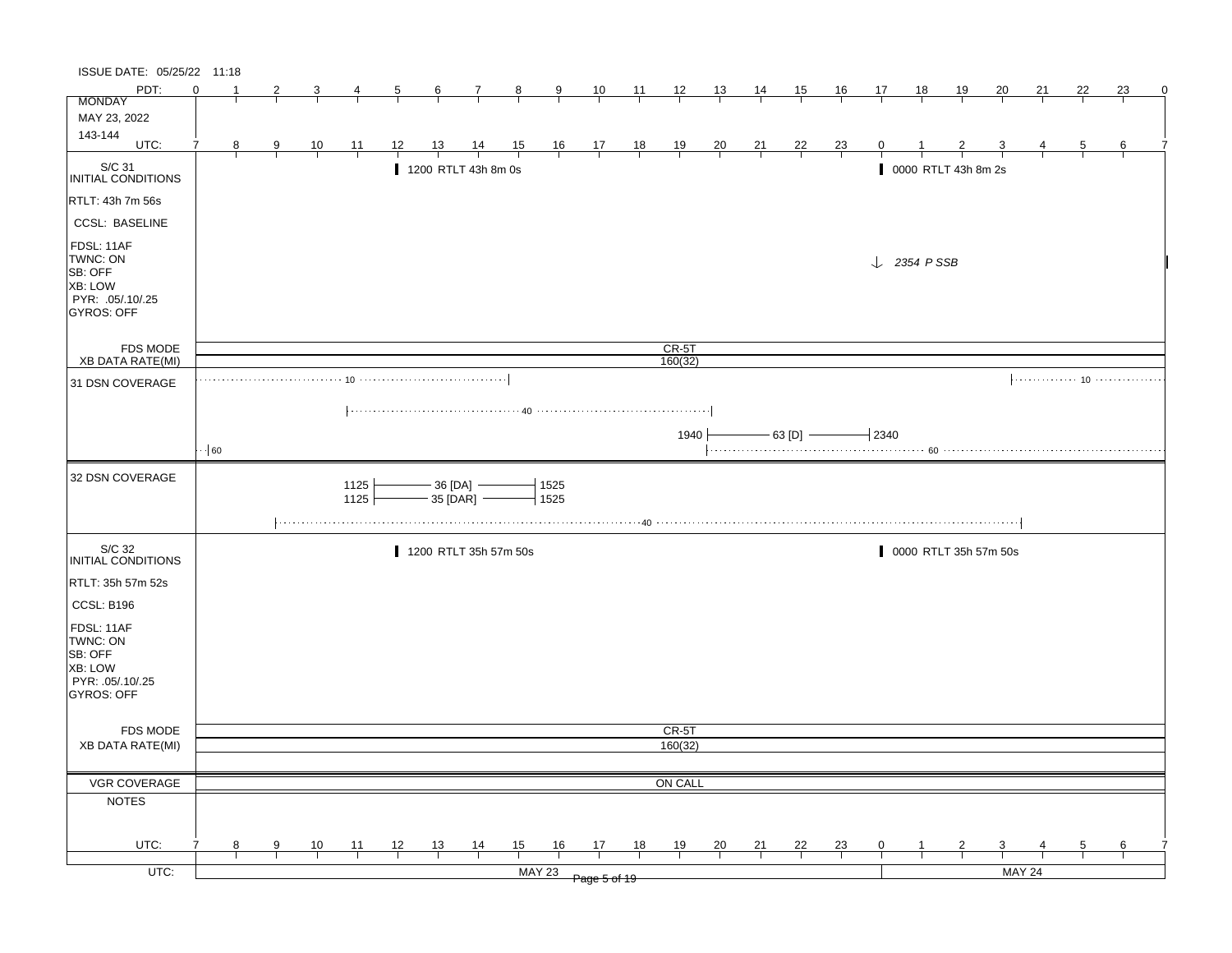| ISSUE DATE: 05/25/22 11:18                                                            |            |    |   |                |                 |    |           |                                  |                |                              |                                                      |                |                |                |                |                              |                |            |                     |    |                       |               |               |                        |             |
|---------------------------------------------------------------------------------------|------------|----|---|----------------|-----------------|----|-----------|----------------------------------|----------------|------------------------------|------------------------------------------------------|----------------|----------------|----------------|----------------|------------------------------|----------------|------------|---------------------|----|-----------------------|---------------|---------------|------------------------|-------------|
| PDT:                                                                                  | $\Omega$   | -1 | 2 | 3              |                 | 5  | 6         | 7                                | $\frac{8}{ }$  | 9                            | 10                                                   | 11             | 12             | 13             | 14             | <u>15</u>                    | <u>16</u>      | 17         | 18                  | 19 | 20                    | 21            | 22            | 23                     | $\mathbf 0$ |
| <b>TUESDAY</b>                                                                        |            |    |   |                |                 |    |           |                                  |                |                              |                                                      |                |                |                |                |                              |                |            |                     |    |                       |               |               |                        |             |
| MAY 24, 2022                                                                          |            |    |   |                |                 |    |           |                                  |                |                              |                                                      |                |                |                |                |                              |                |            |                     |    |                       |               |               |                        |             |
| 144-145<br>UTC:                                                                       |            |    |   |                |                 |    |           |                                  |                |                              |                                                      |                |                |                |                |                              |                |            |                     |    |                       |               |               |                        |             |
|                                                                                       |            | 8  | 9 | $\frac{10}{1}$ | $\overline{11}$ | 12 | <u>13</u> | $\frac{14}{1}$                   | $\frac{15}{1}$ |                              | $\begin{array}{c c}\n16 & 17 \\ \hline\n\end{array}$ | $\frac{18}{1}$ | $\frac{19}{1}$ | $\frac{20}{1}$ | $\frac{21}{1}$ | $\frac{22}{1}$               | $\frac{23}{1}$ |            |                     |    |                       |               | 5             | 6                      |             |
| S/C 31<br>INITIAL CONDITIONS                                                          |            |    |   |                |                 |    |           | 1200 RTLT 43h 8m 6s              |                |                              |                                                      |                |                |                |                |                              |                |            | 0000 RTLT 43h 8m 8s |    |                       |               |               |                        |             |
| RTLT: 43h 8m 2s                                                                       |            |    |   |                |                 |    |           |                                  |                |                              |                                                      |                |                |                |                |                              |                |            |                     |    |                       |               | MAGCAL 0606 - |                        |             |
| <b>CCSL: BASELINE</b>                                                                 |            |    |   |                |                 |    |           |                                  |                |                              |                                                      |                |                |                |                |                              |                |            |                     |    |                       |               | PESCAL 0606   |                        |             |
| FDSL: 11AF<br>TWNC: ON<br>SB: OFF<br>XB: LOW<br>PYR: .05/.10/.25<br><b>GYROS: OFF</b> |            |    |   |                |                 |    |           | 1416 1417 PWS/RH                 |                | $\downarrow$ 1416 GS-4B 1417 |                                                      |                |                |                |                |                              |                |            |                     |    |                       |               |               |                        |             |
| FDS MODE                                                                              |            |    |   |                | $CR-5T$         |    |           |                                  |                |                              |                                                      |                |                |                |                |                              | $CR-5T$        |            |                     |    |                       |               |               |                        |             |
| <b>XB DATA RATE(MI)</b>                                                               |            |    |   |                | 160(32)         |    |           |                                  |                |                              |                                                      |                |                |                |                |                              | 160(32)        |            |                     |    |                       |               |               |                        |             |
| 31 DSN COVERAGE                                                                       |            |    |   |                |                 |    |           |                                  |                |                              |                                                      |                |                |                |                |                              |                |            |                     |    |                       |               |               | $0550$ $\vdash$ 14 [T] |             |
|                                                                                       |            |    |   |                |                 |    |           |                                  |                |                              |                                                      |                |                |                |                |                              |                |            |                     |    |                       |               |               |                        |             |
|                                                                                       |            |    |   |                |                 |    |           |                                  |                |                              |                                                      |                | 1935           |                |                | $-$ 63 [D] $\longrightarrow$ |                | $\pm$ 2335 |                     |    |                       |               |               |                        |             |
|                                                                                       | $\cdot$ 60 |    |   |                |                 |    |           |                                  |                |                              |                                                      |                |                |                |                |                              |                |            |                     |    |                       |               |               |                        |             |
| 32 DSN COVERAGE                                                                       |            |    |   |                | 1125<br>1125    |    |           | $-36$ [DA] $-$<br>$35$ [DAR] $-$ |                | 1555<br>1555                 |                                                      |                |                |                |                |                              |                |            |                     |    |                       |               |               |                        |             |
| S/C 32                                                                                |            |    |   |                |                 |    |           | 1200 RTLT 35h 57m 50s            |                |                              |                                                      |                |                |                |                |                              |                |            |                     |    | 0000 RTLT 35h 57m 48s |               |               |                        |             |
| INITIAL CONDITIONS                                                                    |            |    |   |                |                 |    |           |                                  |                |                              |                                                      |                |                |                |                |                              |                |            |                     |    |                       |               |               |                        |             |
| RTLT: 35h 57m 50s                                                                     |            |    |   |                |                 |    |           |                                  |                |                              |                                                      |                |                |                |                |                              |                |            |                     |    |                       |               |               |                        |             |
| CCSL: B196                                                                            |            |    |   |                |                 |    |           |                                  |                |                              |                                                      |                |                |                |                |                              |                |            |                     |    |                       |               |               |                        |             |
| FDSL: 11AF<br>TWNC: ON<br>SB: OFF<br>XB: LOW<br>PYR: .05/.10/.25<br><b>GYROS: OFF</b> |            |    |   |                |                 |    |           |                                  |                |                              |                                                      |                |                |                |                |                              |                |            |                     |    |                       |               |               |                        |             |
| FDS MODE                                                                              |            |    |   |                |                 |    |           |                                  |                |                              |                                                      |                | CR-5T          |                |                |                              |                |            |                     |    |                       |               |               |                        |             |
| <b>XB DATA RATE(MI)</b>                                                               |            |    |   |                |                 |    |           |                                  |                |                              |                                                      |                | 160(32)        |                |                |                              |                |            |                     |    |                       |               |               |                        |             |
|                                                                                       |            |    |   |                |                 |    |           |                                  |                |                              |                                                      |                |                |                |                |                              |                |            |                     |    |                       |               |               |                        |             |
| VGR COVERAGE                                                                          |            |    |   |                |                 |    |           |                                  |                |                              |                                                      |                | ON CALL        |                |                |                              |                |            |                     |    |                       |               |               |                        |             |
| <b>NOTES</b>                                                                          |            |    |   |                |                 |    |           |                                  |                |                              |                                                      |                |                |                |                |                              |                |            |                     |    |                       |               |               |                        |             |
| UTC:                                                                                  |            | 8  | 9 | 10             | 11              | 12 | 13        | $\frac{14}{1}$                   | 15             | 16                           | 17                                                   | 18             | 19             | 20             | 21             | 22                           | 23             | 0          |                     | 2  | 3                     |               |               | 6                      |             |
|                                                                                       |            |    |   |                |                 |    |           |                                  |                |                              |                                                      |                |                |                |                |                              |                |            |                     |    |                       |               |               |                        |             |
| UTC:                                                                                  |            |    |   |                |                 |    |           |                                  |                | <b>MAY 24</b>                | Page 6 of 19                                         |                |                |                |                |                              |                |            |                     |    |                       | <b>MAY 25</b> |               |                        |             |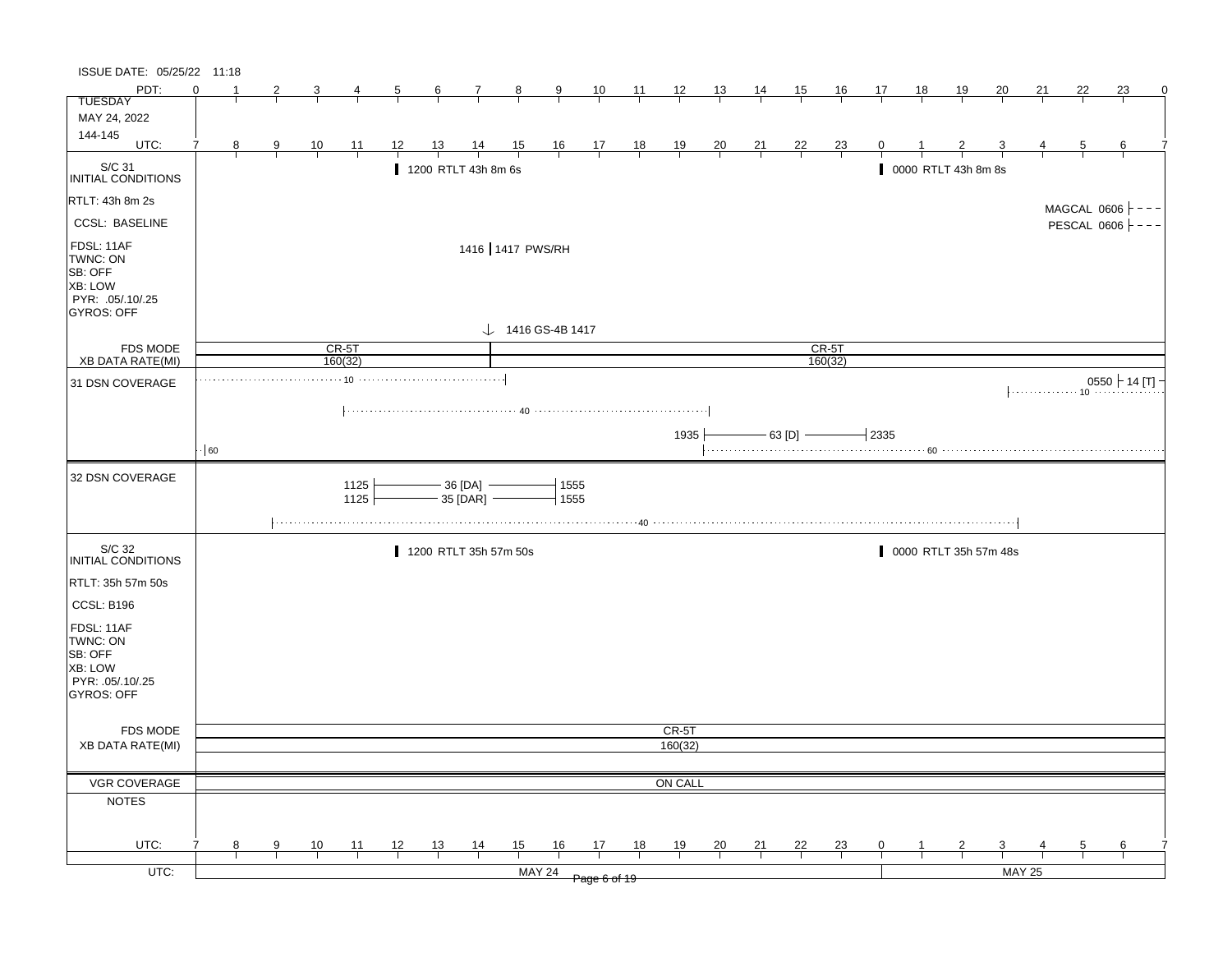| ISSUE DATE: 05/25/22 11:18                                                            |          |                                 |                                            |                  |                |    |                                              |               |    |                                        |    |                |                |                |                |                          |                 |              |                       |               |    |    |           |
|---------------------------------------------------------------------------------------|----------|---------------------------------|--------------------------------------------|------------------|----------------|----|----------------------------------------------|---------------|----|----------------------------------------|----|----------------|----------------|----------------|----------------|--------------------------|-----------------|--------------|-----------------------|---------------|----|----|-----------|
| PDT:                                                                                  | $\Omega$ | 2                               | 3                                          | 4                | $\overline{5}$ | 6  |                                              | $7 \t 8$      |    | <u>9 10 11 12 13 14 15 16</u>          |    |                |                |                |                |                          | $\overline{17}$ | 18           | 19                    | 20            | 21 | 22 | 23<br>- 0 |
| <b>WEDNESDAY</b>                                                                      |          |                                 |                                            |                  |                |    |                                              |               |    |                                        |    |                |                |                |                |                          |                 |              |                       |               |    |    |           |
| MAY 25, 2022                                                                          |          |                                 |                                            |                  |                |    |                                              |               |    |                                        |    |                |                |                |                |                          |                 |              |                       |               |    |    |           |
| 145-146<br>UTC:                                                                       | 7<br>8   | 9                               | $\frac{10}{1}$                             | 11               | 12             | 13 | $\frac{14}{ }$                               |               |    | $\frac{15}{1}$ 16 17 18                |    | $\frac{19}{1}$ | $\frac{20}{1}$ | $\frac{21}{1}$ | $\frac{22}{1}$ | $\frac{23}{1}$           | $\mathbf{0}$    |              |                       |               |    | 5  | 6         |
| S/C 31<br><b>INITIAL CONDITIONS</b>                                                   |          |                                 |                                            |                  |                |    | 1200 RTLT 43h 8m 12s                         |               |    |                                        |    |                |                |                |                |                          |                 |              | 0000 RTLT 43h 8m 16s  |               |    |    |           |
| <b>RTLT: 43h 8m 8s</b>                                                                |          | $-MAGCAL - 10909$               |                                            |                  |                |    |                                              |               |    |                                        |    |                |                |                |                |                          |                 |              |                       |               |    |    |           |
| <b>CCSL: BASELINE</b>                                                                 |          | $-$ PESCAL $  \frac{1}{2}$ 0927 |                                            |                  |                |    |                                              |               |    |                                        |    |                |                |                |                |                          |                 |              |                       |               |    |    |           |
| FDSL: 11AF<br>TWNC: ON<br>SB: OFF<br>XB: LOW<br>PYR: .05/.10/.25<br>GYROS: OFF        |          | U/L 0915 $-$ - $-$              | $\blacktriangledown$ 0850 CCS DIAG (03:58) |                  |                |    |                                              |               |    | -------------TLC (SHORT-FORM) -------- |    |                |                |                |                |                          |                 |              |                       |               |    |    |           |
| <b>FDS MODE</b>                                                                       |          |                                 |                                            |                  |                |    |                                              |               |    |                                        |    | CR-5T          |                |                |                |                          |                 |              |                       |               |    |    |           |
| XB DATA RATE(MI)                                                                      |          |                                 |                                            |                  |                |    |                                              |               |    |                                        |    | 160(32)        |                |                |                |                          |                 |              |                       |               |    |    |           |
| 31 DSN COVERAGE                                                                       |          | - 14 [T] -                      |                                            | $-1040$          |                |    |                                              |               |    |                                        |    |                |                |                |                |                          |                 |              |                       |               |    |    |           |
|                                                                                       |          |                                 |                                            |                  |                |    |                                              |               |    |                                        |    |                |                |                |                |                          |                 |              |                       |               |    |    |           |
|                                                                                       |          |                                 |                                            |                  |                |    |                                              |               |    |                                        |    |                |                |                |                |                          |                 |              |                       |               |    |    |           |
|                                                                                       |          |                                 |                                            |                  |                |    |                                              |               |    |                                        |    |                |                |                |                | 2150 $-$ 63 [D] $-$ 2345 |                 |              |                       |               |    |    |           |
|                                                                                       | $-60$    |                                 |                                            |                  |                |    |                                              |               |    |                                        |    |                |                |                |                |                          |                 |              |                       |               |    |    |           |
| 32 DSN COVERAGE                                                                       |          |                                 |                                            | 1120<br>$1120 +$ |                |    | — 35 [DA] ———   1415<br>— 36 [DAR] ——   1415 |               |    |                                        |    |                |                |                |                |                          |                 |              |                       |               |    |    |           |
|                                                                                       |          |                                 |                                            |                  |                |    |                                              |               |    |                                        |    |                |                |                |                |                          |                 |              |                       |               |    |    |           |
| S/C 32<br>INITIAL CONDITIONS                                                          |          |                                 |                                            |                  |                |    | 1200 RTLT 35h 57m 48s                        |               |    |                                        |    |                |                |                |                |                          |                 |              | 0000 RTLT 35h 57m 48s |               |    |    |           |
| RTLT: 35h 57m 48s                                                                     |          |                                 |                                            |                  |                |    |                                              |               |    |                                        |    |                |                |                |                |                          |                 |              |                       |               |    |    |           |
| CCSL: B196                                                                            |          |                                 |                                            |                  |                |    |                                              |               |    |                                        |    |                |                |                |                |                          |                 |              |                       |               |    |    |           |
| FDSL: 11AF<br>TWNC: ON<br>SB: OFF<br>XB: LOW<br>PYR: .05/.10/.25<br><b>GYROS: OFF</b> |          |                                 |                                            |                  |                |    |                                              |               |    |                                        |    |                |                |                |                |                          |                 |              |                       |               |    |    |           |
| <b>FDS MODE</b>                                                                       |          |                                 |                                            |                  |                |    |                                              |               |    |                                        |    | CR-5T          |                |                |                |                          |                 |              |                       |               |    |    |           |
| <b>XB DATA RATE(MI)</b>                                                               |          |                                 |                                            |                  |                |    |                                              |               |    |                                        |    | 160(32)        |                |                |                |                          |                 |              |                       |               |    |    |           |
|                                                                                       |          |                                 |                                            |                  |                |    |                                              |               |    |                                        |    |                |                |                |                |                          |                 |              |                       |               |    |    |           |
| VGR COVERAGE                                                                          |          |                                 |                                            |                  |                |    |                                              |               |    |                                        |    | ON CALL        |                |                |                |                          |                 |              |                       |               |    |    |           |
| <b>NOTES</b>                                                                          |          |                                 |                                            |                  |                |    |                                              |               |    |                                        |    |                |                |                |                |                          |                 |              |                       |               |    |    |           |
|                                                                                       |          |                                 |                                            |                  |                |    |                                              |               |    |                                        |    |                |                |                |                |                          |                 |              |                       |               |    |    |           |
| UTC:                                                                                  | 8        | 9                               | 10                                         | 11               | 12             | 13 | 14                                           | 15            | 16 | 17                                     | 18 | 19             | 20             | 21             | 22             | 23                       | 0               | $\mathbf{1}$ | 2                     | 3             | 4  | 5  | 6         |
|                                                                                       |          |                                 |                                            |                  |                |    |                                              |               |    |                                        |    |                |                |                |                |                          |                 |              |                       |               |    |    |           |
| UTC:                                                                                  |          |                                 |                                            |                  |                |    |                                              | <b>MAY 25</b> |    | Page 7 of 19                           |    |                |                |                |                |                          |                 |              |                       | <b>MAY 26</b> |    |    |           |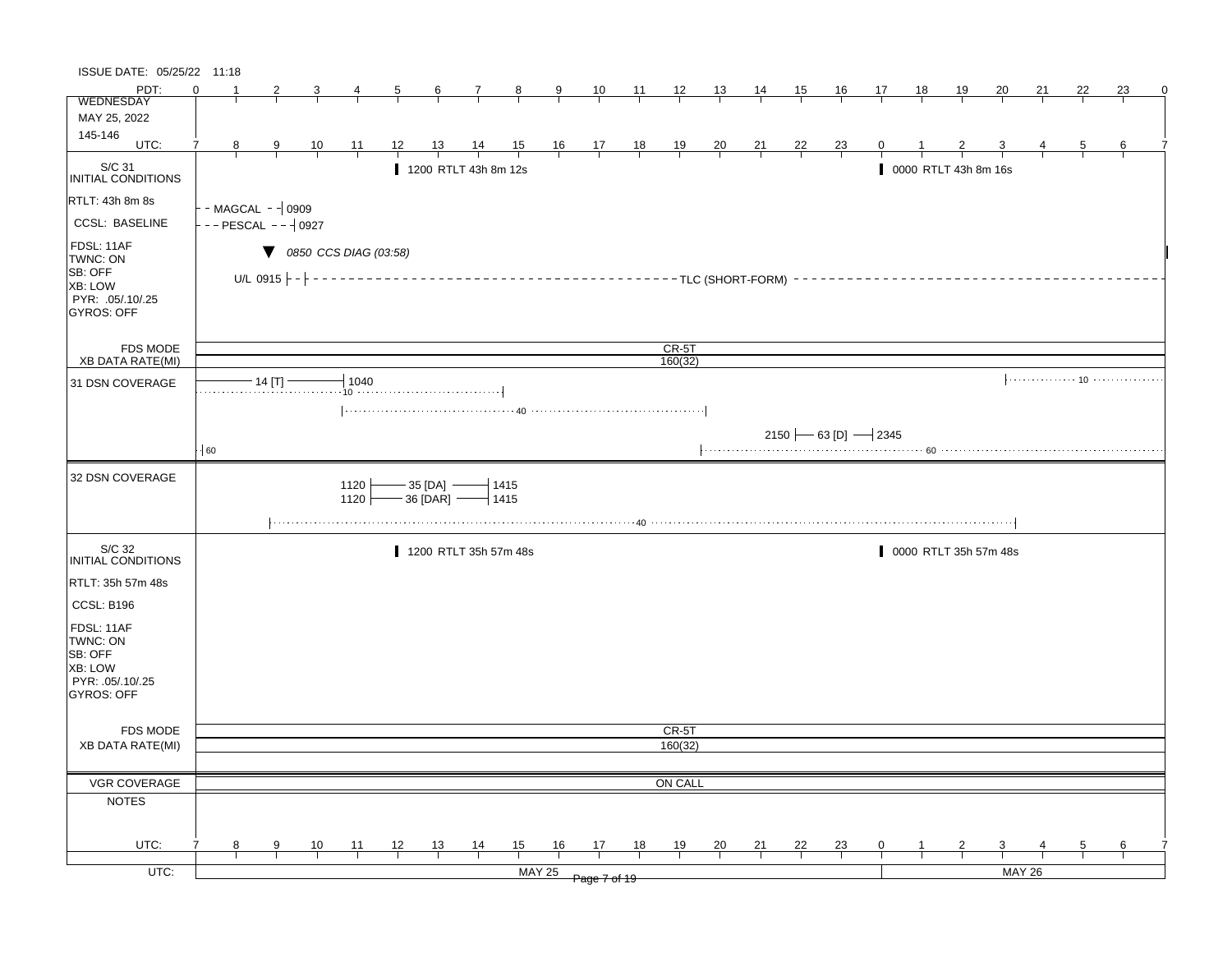| ISSUE DATE: 05/25/22 11:18                                                     |    |   |              |                |                  |           |              |                              |                |                |                                 |                |                      |                  |                |                |                |            |    |                      |                       |               |          |    |   |
|--------------------------------------------------------------------------------|----|---|--------------|----------------|------------------|-----------|--------------|------------------------------|----------------|----------------|---------------------------------|----------------|----------------------|------------------|----------------|----------------|----------------|------------|----|----------------------|-----------------------|---------------|----------|----|---|
| PDT:                                                                           | ∩  |   | 2            |                |                  | 5         | 6            | 7                            | 8              | 9              | 10                              | 11             | 12                   | 13               | 14             | <u>15</u>      | <u>16</u>      | 17         | 18 | <u> 19</u>           | 20                    | 21            | 22       | 23 | 0 |
| <b>THURSDAY</b>                                                                |    |   |              |                |                  |           |              |                              |                |                |                                 |                |                      |                  |                |                |                |            |    |                      |                       |               |          |    |   |
| MAY 26, 2022                                                                   |    |   |              |                |                  |           |              |                              |                |                |                                 |                |                      |                  |                |                |                |            |    |                      |                       |               |          |    |   |
| 146-147<br>UTC:                                                                | 7  | 8 | 9            | $\frac{10}{1}$ | 11               | 12        |              | $\frac{14}{}$                | $\frac{15}{1}$ | $\frac{16}{1}$ | $\frac{17}{1}$                  | $\frac{18}{1}$ | $\frac{19}{1}$       | $\frac{20}{1}$   | $\frac{21}{1}$ | $\frac{22}{1}$ | $\frac{23}{ }$ |            |    |                      |                       |               |          | 6  |   |
|                                                                                |    |   |              |                |                  |           |              |                              |                |                |                                 |                |                      |                  |                |                |                |            |    |                      |                       |               |          |    |   |
| S/C 31<br><b>INITIAL CONDITIONS</b>                                            |    |   |              |                |                  |           |              | 1200 RTLT 43h 8m 18s         |                |                |                                 |                |                      |                  |                |                |                |            |    | 0000 RTLT 43h 8m 22s |                       |               |          |    |   |
| RTLT: 43h 8m 16s                                                               |    |   |              |                |                  |           |              |                              |                |                |                                 |                |                      |                  |                |                |                |            |    |                      |                       |               |          |    |   |
| <b>CCSL: BASELINE</b>                                                          |    |   |              |                |                  |           |              |                              |                |                |                                 |                |                      |                  |                |                |                |            |    |                      |                       |               |          |    |   |
| FDSL: 11AF<br>TWNC: ON<br>SB: OFF<br>XB: LOW<br>PYR: .05/.10/.25<br>GYROS: OFF |    |   |              |                |                  |           |              |                              |                |                |                                 |                | --TLC (SHORT-FORM) - |                  |                |                |                |            |    |                      |                       |               |          |    |   |
| <b>FDS MODE</b>                                                                |    |   |              |                |                  |           |              |                              |                |                |                                 |                | $CR-5T$              |                  |                |                |                |            |    |                      |                       |               |          |    |   |
| <b>XB DATA RATE(MI)</b>                                                        |    |   |              |                |                  |           |              |                              |                |                |                                 |                | 160(32)              |                  |                |                |                |            |    |                      |                       |               |          |    |   |
| 31 DSN COVERAGE                                                                |    |   |              |                |                  |           |              |                              |                |                |                                 |                |                      |                  |                |                |                |            |    | 0300-0630            |                       |               | $14$ [D] |    |   |
|                                                                                |    |   |              |                |                  |           |              |                              |                |                |                                 |                |                      |                  |                |                |                |            |    |                      |                       |               |          |    |   |
|                                                                                |    |   |              |                |                  |           |              |                              |                |                |                                 |                |                      | 1930 63 [D] 2030 |                |                |                |            |    |                      |                       |               |          |    |   |
|                                                                                |    |   |              |                |                  |           |              |                              |                |                |                                 |                |                      |                  | 2115           |                |                | - 63 [D] - |    |                      |                       | 10320         |          |    |   |
|                                                                                | 60 |   |              |                |                  |           |              |                              |                |                |                                 |                |                      |                  |                |                |                |            |    |                      |                       |               |          |    |   |
| 32 DSN COVERAGE                                                                |    |   |              |                | 1115<br>$1115 +$ | - 35 [DA] | - 36 [DAR] - | 1345<br>1345<br>1445<br>1445 |                |                | 1545 35 [DA1]<br>1545 36 [DAR1] |                |                      |                  |                |                |                |            |    |                      |                       |               |          |    |   |
| S/C 32<br>INITIAL CONDITIONS                                                   |    |   |              |                |                  |           |              | 1200 RTLT 35h 57m 46s        |                |                |                                 |                |                      |                  |                |                |                |            |    |                      | 0000 RTLT 35h 57m 46s |               |          |    |   |
| RTLT: 35h 57m 48s                                                              |    |   |              |                |                  |           |              |                              |                |                |                                 |                |                      |                  |                |                |                |            |    |                      |                       |               |          |    |   |
| CCSL: B196                                                                     |    |   |              |                |                  |           |              |                              |                |                |                                 |                |                      |                  |                |                |                |            |    |                      |                       |               |          |    |   |
| FDSL: 11AF<br>TWNC: ON<br>SB: OFF<br>XB: LOW<br>PYR: .05/.10/.25<br>GYROS: OFF |    |   |              |                |                  |           |              |                              |                |                |                                 |                |                      |                  |                |                |                |            |    |                      |                       |               |          |    |   |
| <b>FDS MODE</b>                                                                |    |   |              |                |                  |           |              |                              |                |                |                                 |                | CR-5T                |                  |                |                |                |            |    |                      |                       |               |          |    |   |
| <b>XB DATA RATE(MI)</b>                                                        |    |   |              |                |                  |           |              |                              |                |                |                                 |                | 160(32)              |                  |                |                |                |            |    |                      |                       |               |          |    |   |
|                                                                                |    |   |              |                |                  |           |              |                              |                |                |                                 |                |                      |                  |                |                |                |            |    |                      |                       |               |          |    |   |
| VGR COVERAGE                                                                   |    |   |              |                |                  |           |              |                              |                |                |                                 |                | ON CALL              |                  |                |                |                |            |    |                      |                       |               |          |    |   |
| <b>NOTES</b>                                                                   |    |   | [1] ECC TEST |                |                  |           |              |                              |                |                |                                 |                |                      |                  |                |                |                |            |    |                      |                       |               |          |    |   |
| UTC:                                                                           |    | 8 | 9            | 10             | 11               | 12        | <u>13</u>    | $\frac{14}{1}$               | $\frac{15}{1}$ | 16             | 17                              | 18             | <u>19</u>            | $\frac{20}{1}$   | $\frac{21}{1}$ | $\frac{22}{1}$ | $\frac{23}{1}$ | 0          |    |                      | 3                     |               |          | 6  |   |
|                                                                                |    |   |              |                |                  |           |              |                              |                |                |                                 |                |                      |                  |                |                |                |            |    |                      |                       |               |          |    |   |
| UTC:                                                                           |    |   |              |                |                  |           |              |                              |                | <b>MAY 26</b>  | Page 8 of 19                    |                |                      |                  |                |                |                |            |    |                      |                       | <b>MAY 27</b> |          |    |   |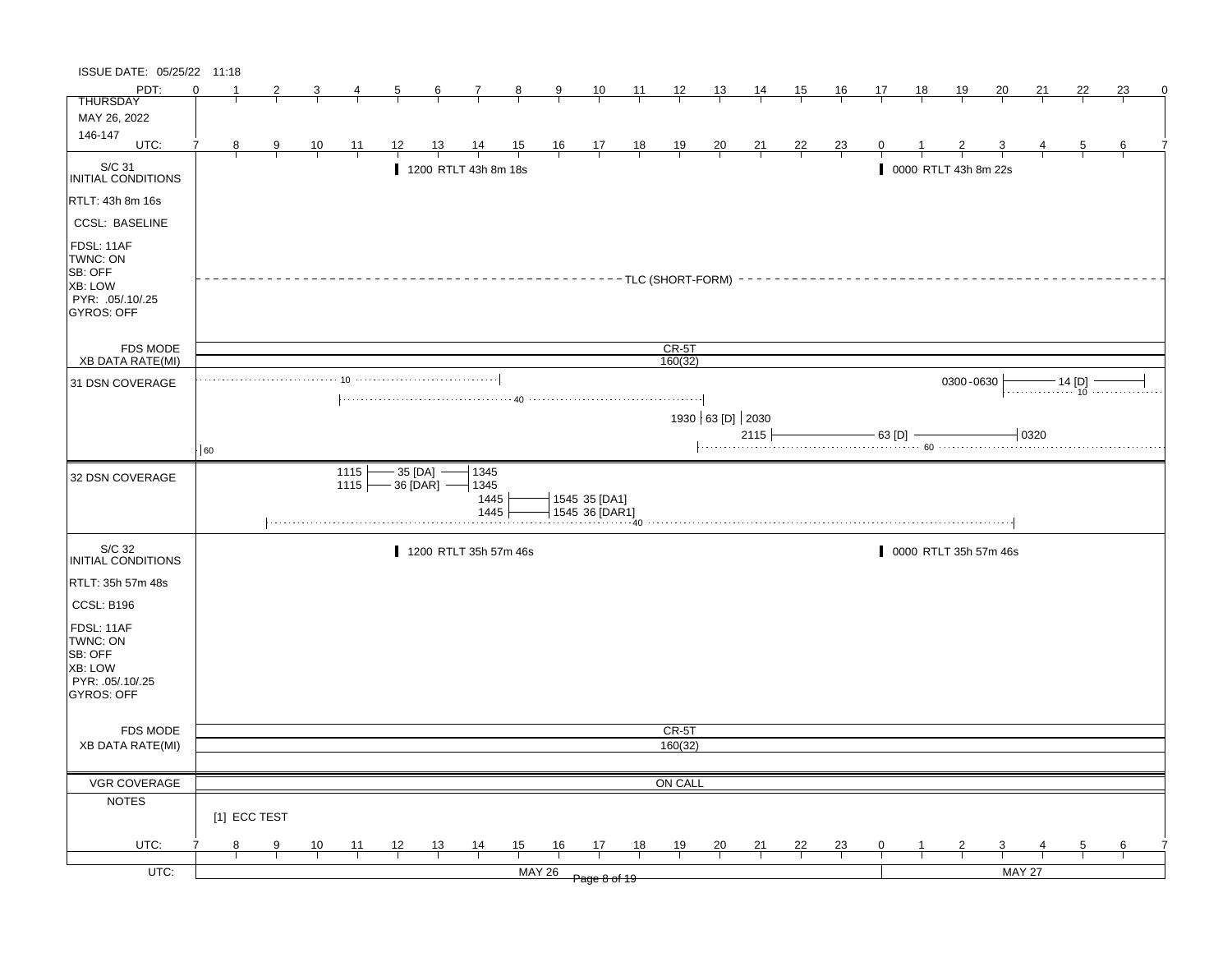| ISSUE DATE: 05/25/22 11:18                                                           |          |   |   |                                |              |    |                        |                |                |                |                |                 |                        |                |    |                |                |                 |    |                                                |           |               |    |                                      |
|--------------------------------------------------------------------------------------|----------|---|---|--------------------------------|--------------|----|------------------------|----------------|----------------|----------------|----------------|-----------------|------------------------|----------------|----|----------------|----------------|-----------------|----|------------------------------------------------|-----------|---------------|----|--------------------------------------|
| PDT:                                                                                 | $\Omega$ |   | 2 |                                |              | 5  | 6                      | 7              | 8              | 9              | 10             | $\overline{11}$ | 12                     | 13             | 14 | <u>15</u>      | 16             | 17              | 18 | <u>19</u>                                      | <u>20</u> | 21            | 22 | 23<br>0                              |
| <b>FRIDAY</b>                                                                        |          |   |   |                                |              |    |                        |                |                |                |                |                 |                        |                |    |                |                |                 |    |                                                |           |               |    |                                      |
| MAY 27, 2022                                                                         |          |   |   |                                |              |    |                        |                |                |                |                |                 |                        |                |    |                |                |                 |    |                                                |           |               |    |                                      |
| 147-148<br>UTC:                                                                      | 7        | 8 | 9 | 10                             | 11           | 12 | 13                     | <u>14</u>      |                |                |                |                 |                        |                | 21 | <u>22</u>      |                |                 |    |                                                |           |               | 5  | 6                                    |
|                                                                                      |          |   |   |                                |              |    |                        |                | $\frac{15}{1}$ | $\frac{16}{1}$ | $\frac{17}{1}$ | $\frac{18}{1}$  | $\frac{19}{1}$         | $\frac{20}{1}$ |    |                | $\frac{23}{ }$ |                 |    |                                                |           |               |    |                                      |
| S/C 31<br><b>INITIAL CONDITIONS</b>                                                  |          |   |   |                                |              |    | 1200 RTLT 43h 8m 26s   |                |                |                |                |                 |                        |                |    |                |                |                 |    | 0000 RTLT 43h 8m 30s                           |           |               |    |                                      |
| RTLT: 43h 8m 22s                                                                     |          |   |   |                                |              |    |                        |                |                |                |                |                 |                        |                |    |                |                |                 |    |                                                |           |               |    |                                      |
| <b>CCSL: BASELINE</b>                                                                |          |   |   |                                |              |    |                        |                |                |                |                |                 |                        |                |    |                |                |                 |    |                                                |           |               |    |                                      |
| FDSL: 11AF<br>TWNC: ON<br>SB: OFF<br>XB: LOW<br>PYR: 05/.10/.25<br><b>GYROS: OFF</b> |          |   |   |                                |              |    |                        |                |                |                |                |                 | - - TLC (SHORT-FORM) - |                |    |                |                |                 |    |                                                |           |               |    | $+$ D/L $-$ 0549                     |
| <b>FDS MODE</b>                                                                      |          |   |   |                                |              |    |                        |                |                |                |                |                 | $CR-5T$                |                |    |                |                |                 |    |                                                |           |               |    |                                      |
| <b>XB DATA RATE(MI)</b>                                                              |          |   |   |                                |              |    |                        |                |                |                |                |                 | 160(32)                |                |    |                |                |                 |    |                                                |           |               |    |                                      |
| 31 DSN COVERAGE                                                                      |          |   |   |                                |              |    |                        |                |                |                |                |                 |                        |                |    |                |                |                 |    |                                                |           |               |    | $0455 - 0700$ $\rightarrow$ 14 [D] - |
|                                                                                      |          |   |   |                                |              |    |                        |                |                |                |                |                 |                        |                |    |                |                |                 |    |                                                |           |               |    |                                      |
|                                                                                      |          |   |   |                                |              |    |                        |                |                |                |                |                 |                        |                |    |                |                |                 |    |                                                |           |               |    |                                      |
|                                                                                      | 60       |   |   |                                |              |    |                        |                |                |                |                |                 | 1925                   |                |    | $-$ 63 [D] $-$ |                | $+2320$         |    |                                                |           |               |    |                                      |
|                                                                                      |          |   |   |                                |              |    |                        |                |                |                |                |                 |                        |                |    |                |                |                 |    |                                                |           |               |    |                                      |
| 32 DSN COVERAGE                                                                      |          |   |   |                                | 1115<br>1115 |    | 36 [DAR]<br>$-35$ [DA] |                |                | 1515<br>1515   |                |                 |                        |                |    | 2200           |                | $-$ 43 [H1] $-$ |    | 10155                                          |           |               |    |                                      |
| S/C 32<br>INITIAL CONDITIONS                                                         |          |   |   |                                |              |    | 1200 RTLT 35h 57m 46s  |                |                |                |                |                 |                        |                |    |                |                |                 |    | 0000 RTLT 35h 57m 46s                          |           |               |    |                                      |
| RTLT: 35h 57m 46s                                                                    |          |   |   |                                |              |    |                        |                |                |                |                |                 |                        |                |    |                |                |                 |    |                                                |           |               |    |                                      |
| CCSL: B196                                                                           |          |   |   |                                |              |    |                        |                |                |                |                |                 |                        |                |    |                |                |                 |    | 2259 PSU INST ON (10:57)                       |           |               |    |                                      |
| FDSL: 11AF                                                                           |          |   |   |                                |              |    |                        |                |                |                |                |                 |                        |                |    |                |                |                 |    | $\blacktriangledown$ 2331 PSU INST OFF (11:29) |           |               |    |                                      |
| TWNC: ON                                                                             |          |   |   |                                |              |    |                        |                |                |                |                |                 |                        |                |    |                |                | v.              |    | 2359 SHUNT POWER TEST (11:57)                  |           |               |    |                                      |
| SB: OFF<br>XB: LOW                                                                   |          |   |   |                                |              |    |                        |                |                |                |                |                 |                        |                |    |                |                |                 |    |                                                |           |               |    |                                      |
| PYR: .05/.10/.25                                                                     |          |   |   |                                |              |    |                        |                |                |                |                |                 |                        |                |    |                |                |                 |    | 0019 CCSTIM F/C (12:17)                        |           |               |    |                                      |
| <b>GYROS: OFF</b>                                                                    |          |   |   |                                |              |    |                        |                |                |                |                |                 |                        |                |    |                |                |                 |    |                                                |           |               |    |                                      |
|                                                                                      |          |   |   |                                |              |    |                        |                |                |                |                |                 |                        |                |    |                |                |                 |    |                                                |           |               |    |                                      |
| <b>FDS MODE</b>                                                                      |          |   |   |                                |              |    |                        |                |                |                |                |                 | CR-5T                  |                |    |                |                |                 |    |                                                |           |               |    |                                      |
| <b>XB DATA RATE(MI)</b>                                                              |          |   |   |                                |              |    |                        |                |                |                |                |                 | 160(32)                |                |    |                |                |                 |    |                                                |           |               |    |                                      |
|                                                                                      |          |   |   |                                |              |    |                        |                |                |                |                |                 |                        |                |    |                |                |                 |    |                                                |           |               |    |                                      |
| VGR COVERAGE                                                                         |          |   |   |                                |              |    |                        |                | ON CALL        |                |                |                 |                        |                |    |                | VGR            |                 |    |                                                |           | ON CALL       |    |                                      |
| <b>NOTES</b>                                                                         |          |   |   |                                |              |    |                        |                |                |                |                |                 |                        |                |    |                |                |                 |    |                                                |           |               |    |                                      |
|                                                                                      |          |   |   | [1] DSS-43 HP DRV OFF <= 01:40 |              |    |                        |                |                |                |                |                 |                        |                |    |                |                |                 |    |                                                |           |               |    |                                      |
| UTC:                                                                                 |          | 8 | 9 | 10                             | 11           | 12 | 13                     | $\frac{14}{1}$ | 15             | 16             | 17             | 18              | 19                     | 20             | 21 | <u>22</u>      | $\frac{23}{1}$ | $\mathbf{0}$    |    |                                                | 3         |               | 5  | 6                                    |
| UTC:                                                                                 |          |   |   |                                |              |    |                        |                |                | <b>MAY 27</b>  |                |                 |                        |                |    |                |                |                 |    |                                                |           | <b>MAY 28</b> |    |                                      |
|                                                                                      |          |   |   |                                |              |    |                        |                |                |                | Page 9 of 19   |                 |                        |                |    |                |                |                 |    |                                                |           |               |    |                                      |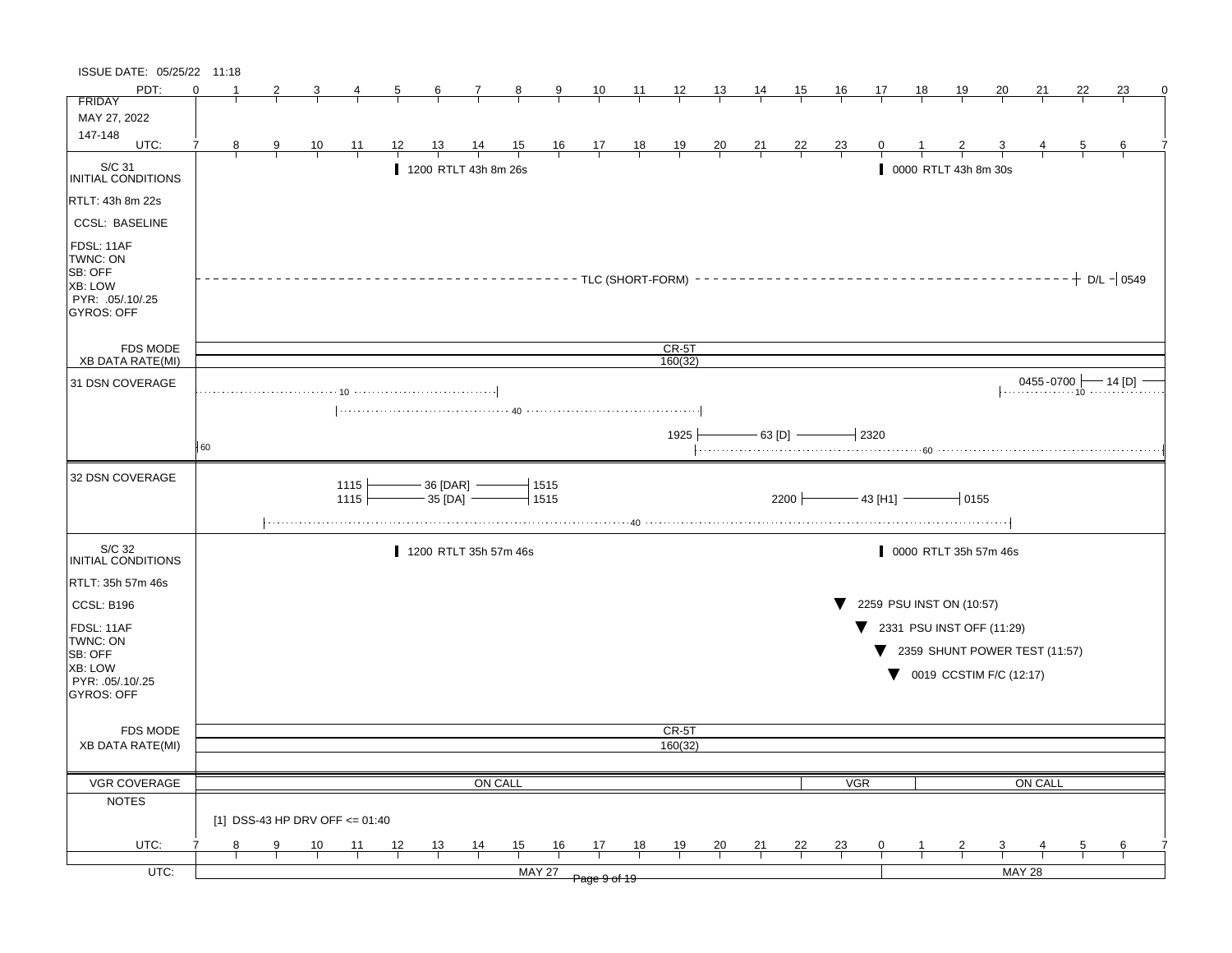| ISSUE DATE: 05/25/22 11:18                                                                   |          |             |   |                |                |          |           |                       |                |               |                                                                |                |                    |                |                |                |                |    |       |                       |               |    |                |    |   |
|----------------------------------------------------------------------------------------------|----------|-------------|---|----------------|----------------|----------|-----------|-----------------------|----------------|---------------|----------------------------------------------------------------|----------------|--------------------|----------------|----------------|----------------|----------------|----|-------|-----------------------|---------------|----|----------------|----|---|
| PDT:                                                                                         | $\Omega$ |             | 2 | 3              | 4              | 5        | 6         | 7                     | $_{\rm 8}$     | 9             | 10                                                             | $\frac{11}{2}$ | $\frac{12}{ }$     | $\frac{13}{ }$ | <u>14</u>      | <u>15</u>      | <u>16</u>      | 17 | 18    | 19                    | 20            | 21 | 22             | 23 | 0 |
| <b>SATURDAY</b>                                                                              |          |             |   |                |                |          |           |                       |                |               |                                                                |                |                    |                |                |                |                |    |       |                       |               |    |                |    |   |
| MAY 28, 2022                                                                                 |          |             |   |                |                |          |           |                       |                |               |                                                                |                |                    |                |                |                |                |    |       |                       |               |    |                |    |   |
| 148-149<br>UTC:                                                                              | 7        |             |   |                |                |          |           |                       |                |               |                                                                |                |                    |                |                |                |                |    |       |                       |               |    |                |    |   |
|                                                                                              |          | 8           | 9 | $\frac{10}{1}$ | $\frac{11}{1}$ | 12       | <u>13</u> | $\frac{14}{1}$        | $\frac{15}{1}$ |               | $\begin{array}{c cc} 16 & 17 & 18 \\ \hline & & & \end{array}$ |                | $\frac{19}{1}$     | $\frac{20}{1}$ | $\frac{21}{1}$ | $\frac{22}{1}$ | $\frac{23}{1}$ | 0  |       |                       |               |    | $\overline{5}$ | 6  |   |
| S/C 31<br>INITIAL CONDITIONS                                                                 |          |             |   |                |                |          |           | 1200 RTLT 43h 8m 34s  |                |               |                                                                |                |                    |                |                |                |                |    |       | 0000 RTLT 43h 8m 36s  |               |    |                |    |   |
| RTLT: 43h 8m 30s                                                                             |          |             |   |                |                |          |           |                       |                |               |                                                                |                |                    |                |                |                |                |    |       |                       |               |    |                |    |   |
| <b>CCSL: BASELINE</b>                                                                        |          |             |   |                |                |          |           |                       |                |               |                                                                |                |                    |                |                |                |                |    |       |                       |               |    |                |    |   |
| FDSL: 11AF<br>TWNC: ON<br>SB: OFF<br><b>XB: LOW</b><br>PYR: .05/.10/.25<br><b>GYROS: OFF</b> |          |             |   |                |                |          |           |                       |                |               |                                                                |                |                    |                |                |                |                |    |       |                       |               |    |                |    |   |
| <b>FDS MODE</b><br><b>XB DATA RATE(MI)</b>                                                   |          |             |   |                |                |          |           |                       |                |               |                                                                |                | $CR-5T$<br>160(32) |                |                |                |                |    |       |                       |               |    |                |    |   |
| 31 DSN COVERAGE                                                                              |          | 0700 14 [D] |   |                |                |          |           |                       |                |               |                                                                |                |                    |                |                |                |                |    |       |                       |               |    |                |    |   |
|                                                                                              |          |             |   |                |                |          |           |                       |                |               |                                                                |                |                    |                |                |                |                |    |       |                       |               |    |                |    |   |
|                                                                                              |          |             |   |                |                |          |           |                       |                |               |                                                                |                |                    |                |                |                |                |    |       |                       |               |    |                |    |   |
|                                                                                              |          |             |   |                |                |          |           |                       |                |               |                                                                |                | 1920               |                |                | $-63$ [D] $-$  |                |    | 10050 |                       |               |    |                |    |   |
|                                                                                              |          |             |   |                |                |          |           |                       |                |               |                                                                |                |                    |                |                |                |                |    |       |                       |               |    |                |    |   |
|                                                                                              |          |             |   |                |                |          |           |                       |                |               |                                                                |                |                    |                |                |                |                |    |       |                       |               |    |                |    |   |
| 32 DSN COVERAGE                                                                              |          | 0835        |   |                |                | $43$ [o] |           |                       | $-1505$        |               |                                                                |                |                    |                |                |                |                |    |       |                       |               |    |                |    |   |
|                                                                                              |          |             |   |                |                |          |           |                       |                |               |                                                                |                |                    |                |                |                |                |    |       |                       |               |    |                |    |   |
| S/C 32<br>INITIAL CONDITIONS                                                                 |          |             |   |                |                |          |           | 1200 RTLT 35h 57m 46s |                |               |                                                                |                |                    |                |                |                |                |    |       | 0000 RTLT 35h 57m 44s |               |    |                |    |   |
| RTLT: 35h 57m 46s                                                                            |          |             |   |                |                |          |           |                       |                |               |                                                                |                |                    |                |                |                |                |    |       |                       |               |    |                |    |   |
| CCSL: B196                                                                                   |          |             |   |                |                |          |           |                       |                |               |                                                                |                |                    |                |                |                |                |    |       |                       |               |    |                |    |   |
| FDSL: 11AF                                                                                   |          |             |   |                |                |          |           |                       |                |               |                                                                |                |                    |                |                |                |                |    |       |                       |               |    |                |    |   |
| TWNC: ON                                                                                     |          |             |   |                |                |          |           |                       |                |               |                                                                |                |                    |                |                |                |                |    |       |                       |               |    |                |    |   |
| SB: OFF                                                                                      |          |             |   |                |                |          |           |                       |                |               |                                                                |                |                    |                |                |                |                |    |       |                       |               |    |                |    |   |
| XB: LOW                                                                                      |          |             |   |                |                |          |           |                       |                |               |                                                                |                |                    |                |                |                |                |    |       |                       |               |    |                |    |   |
| PYR: 05/10/25<br>GYROS: OFF                                                                  |          |             |   |                |                |          |           |                       |                |               |                                                                |                |                    |                |                |                |                |    |       |                       |               |    |                |    |   |
|                                                                                              |          |             |   |                |                |          |           |                       |                |               |                                                                |                |                    |                |                |                |                |    |       |                       |               |    |                |    |   |
|                                                                                              |          |             |   |                |                |          |           |                       |                |               |                                                                |                |                    |                |                |                |                |    |       |                       |               |    |                |    |   |
| FDS MODE<br>XB DATA RATE(MI)                                                                 |          |             |   |                |                |          |           |                       |                |               |                                                                |                | CR-5T<br>160(32)   |                |                |                |                |    |       |                       |               |    |                |    |   |
|                                                                                              |          |             |   |                |                |          |           |                       |                |               |                                                                |                |                    |                |                |                |                |    |       |                       |               |    |                |    |   |
| VGR COVERAGE                                                                                 |          |             |   |                |                |          |           |                       |                |               |                                                                |                | ON CALL            |                |                |                |                |    |       |                       |               |    |                |    |   |
| <b>NOTES</b>                                                                                 |          |             |   |                |                |          |           |                       |                |               |                                                                |                |                    |                |                |                |                |    |       |                       |               |    |                |    |   |
|                                                                                              |          |             |   |                |                |          |           |                       |                |               |                                                                |                |                    |                |                |                |                |    |       |                       |               |    |                |    |   |
| UTC:                                                                                         |          | 8           | 9 | 10             | $-11$          | 12       | 13        |                       | 15             | 16            | 17                                                             | 18             | 19                 |                |                | 22             |                | 0  |       | 2                     | 3             |    | 5              | 6  |   |
|                                                                                              |          |             |   |                |                |          |           | $\frac{14}{1}$        |                |               |                                                                |                |                    | $\frac{20}{1}$ | $\frac{21}{1}$ |                | $\frac{23}{1}$ |    |       |                       |               |    |                |    |   |
| $UTC$ :                                                                                      |          |             |   |                |                |          |           |                       |                | <b>MAY 28</b> | Page 10 of 19                                                  |                |                    |                |                |                |                |    |       |                       | <b>MAY 29</b> |    |                |    |   |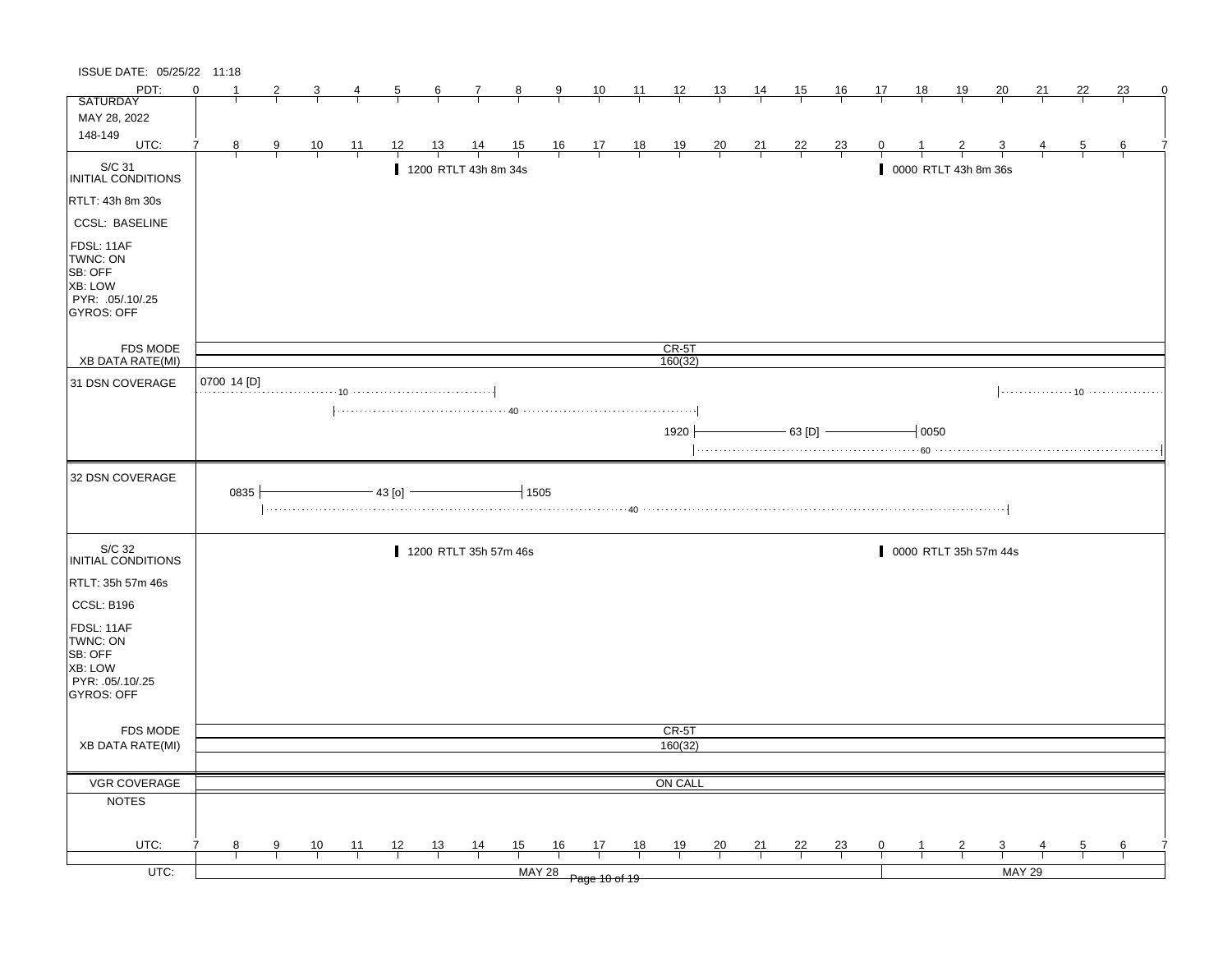| ISSUE DATE: 05/25/22 11:18                                                                   |          |      |         |           |                     |                   |           |                              |                       |                |                |                |                |                |                  |                |                |             |          |                      |                       |                                              |    |    |   |
|----------------------------------------------------------------------------------------------|----------|------|---------|-----------|---------------------|-------------------|-----------|------------------------------|-----------------------|----------------|----------------|----------------|----------------|----------------|------------------|----------------|----------------|-------------|----------|----------------------|-----------------------|----------------------------------------------|----|----|---|
| PDT:                                                                                         | $\Omega$ |      |         |           |                     | 5                 | 6         | 7                            | 8                     | 9              | 10             | 11             | 12             | 13             | 14               | 15             | <u>16</u>      | 17          | 18       | <u>19</u>            | 20                    | 21                                           | 22 | 23 | 0 |
| <b>SUNDAY</b>                                                                                |          |      |         |           |                     |                   |           |                              |                       |                |                |                |                |                |                  |                |                |             |          |                      |                       |                                              |    |    |   |
| MAY 29, 2022                                                                                 |          |      |         |           |                     |                   |           |                              |                       |                |                |                |                |                |                  |                |                |             |          |                      |                       |                                              |    |    |   |
| 149-150<br>UTC:                                                                              | 7        | 8    | 9       | <u>10</u> | $\frac{11}{1}$      | 12                | 13        | 14                           | $\frac{15}{1}$        | $\frac{16}{1}$ | $\frac{17}{1}$ | $\frac{18}{1}$ | $\frac{19}{1}$ | $\frac{20}{1}$ | 21               | <u>22</u>      | $\frac{23}{ }$ |             |          |                      |                       |                                              |    | 6  |   |
| S/C 31<br>INITIAL CONDITIONS                                                                 |          |      |         |           |                     |                   |           | 1200 RTLT 43h 8m 40s         |                       |                |                |                |                |                |                  |                |                |             |          | 0000 RTLT 43h 8m 44s |                       |                                              |    |    |   |
| RTLT: 43h 8m 36s                                                                             |          |      |         |           |                     |                   |           |                              |                       |                |                |                |                |                |                  |                |                |             |          |                      |                       |                                              |    |    |   |
| <b>CCSL: BASELINE</b>                                                                        |          |      |         |           |                     |                   |           |                              |                       |                |                |                |                |                |                  |                |                |             |          |                      |                       |                                              |    |    |   |
| FDSL: 11AF<br>TWNC: ON<br>SB: OFF<br><b>XB: LOW</b><br>PYR: .05/.10/.25<br><b>GYROS: OFF</b> |          |      |         |           |                     |                   |           |                              |                       |                |                |                |                |                |                  |                |                |             |          |                      |                       |                                              |    |    |   |
| <b>FDS MODE</b>                                                                              |          |      |         |           |                     |                   |           |                              |                       |                |                |                | $CR-5T$        |                |                  |                |                |             |          |                      |                       |                                              |    |    |   |
| <b>XB DATA RATE(MI)</b>                                                                      |          |      |         |           |                     |                   |           |                              |                       |                |                |                | 160(32)        |                |                  |                |                |             |          |                      |                       |                                              |    |    |   |
| 31 DSN COVERAGE                                                                              |          |      |         |           | 1120                |                   | $-14$ [D] |                              | 1420                  |                |                |                |                |                |                  |                |                |             |          |                      |                       | $0350$ $\leftarrow$ 14 [D] $\leftarrow$ 0520 |    |    |   |
|                                                                                              |          |      |         |           |                     |                   |           |                              |                       |                |                |                | 1915           |                | $63$ [D] $\cdot$ |                |                | $+2315$     |          |                      |                       |                                              |    |    |   |
| 32 DSN COVERAGE                                                                              |          | 0835 |         |           |                     | 43 [D]            |           |                              | $-1435$               |                |                |                |                |                |                  |                |                | $2355 \mid$ | – 43 [D] |                      | $+0305$               |                                              |    |    |   |
| S/C 32<br>INITIAL CONDITIONS                                                                 |          |      |         |           |                     |                   |           | 1200 RTLT 35h 57m 44s        |                       |                |                |                |                |                |                  |                |                |             |          |                      | 0000 RTLT 35h 57m 44s |                                              |    |    |   |
| RTLT: 35h 57m 44s                                                                            |          |      |         |           | $\ddot{\downarrow}$ |                   |           |                              |                       |                |                |                |                |                |                  |                |                |             |          |                      |                       |                                              |    |    |   |
| CCSL: B196                                                                                   |          |      |         |           |                     | 1057 PSU INST OFF |           |                              |                       |                |                |                |                |                |                  |                |                |             |          |                      |                       |                                              |    |    |   |
| FDSL: 11AF                                                                                   |          |      |         |           | $\ddot{\downarrow}$ |                   |           | 1129 PSU INST OFF            |                       |                |                |                |                |                |                  |                |                |             |          |                      |                       |                                              |    |    |   |
| TWNC: ON                                                                                     |          |      |         |           |                     | $1157 \;$         |           |                              | 1215 SHUNT POWER TEST |                |                |                |                |                |                  |                |                |             |          |                      |                       |                                              |    |    |   |
| SB: OFF                                                                                      |          |      |         |           |                     |                   |           | $1218\sqrt{T}$ + 1238 CCSTIM |                       |                |                |                |                |                |                  |                |                |             |          |                      |                       |                                              |    |    |   |
| XB: LOW<br>PYR: .05/.10/.25                                                                  |          |      |         |           |                     | 1218 + 1225 FINE  |           |                              |                       |                |                |                |                |                |                  |                |                |             |          |                      |                       |                                              |    |    |   |
| <b>GYROS: OFF</b>                                                                            |          |      |         |           |                     |                   |           | 1235 1238 COARSE             |                       |                |                |                |                |                |                  |                |                |             |          |                      |                       |                                              |    |    |   |
|                                                                                              |          |      |         |           |                     |                   |           |                              |                       |                |                |                |                |                |                  |                |                |             |          |                      |                       |                                              |    |    |   |
| <b>FDS MODE</b>                                                                              |          |      |         |           |                     |                   |           |                              |                       |                |                |                | CR-5T          |                |                  |                |                |             |          |                      |                       |                                              |    |    |   |
| <b>XB DATA RATE(MI)</b>                                                                      |          |      |         |           |                     |                   |           |                              |                       |                |                |                | 160(32)        |                |                  |                |                |             |          |                      |                       |                                              |    |    |   |
|                                                                                              |          |      |         |           |                     |                   |           |                              |                       |                |                |                |                |                |                  |                |                |             |          |                      |                       |                                              |    |    |   |
| VGR COVERAGE                                                                                 |          |      | ON CALL |           |                     | VGR               |           |                              |                       |                |                |                |                |                |                  | <b>ON CALL</b> |                |             |          |                      |                       |                                              |    |    |   |
| <b>NOTES</b>                                                                                 |          |      |         |           |                     |                   |           |                              |                       |                |                |                |                |                |                  |                |                |             |          |                      |                       |                                              |    |    |   |
| UTC:                                                                                         | 7        | 8    | 9       | 10        | 11                  | 12                | 13        | $\frac{14}{1}$               | 15                    | 16             | 17             | 18             | 19             | $\frac{20}{}$  | 21               | <u>22</u>      | $\frac{23}{2}$ | 0           |          |                      | 3                     |                                              |    | 6  |   |
|                                                                                              |          |      |         |           |                     |                   |           |                              |                       |                |                |                |                |                |                  |                |                |             |          |                      |                       |                                              |    |    |   |
| $UTC$ :                                                                                      |          |      |         |           |                     |                   |           |                              |                       | <b>MAY 29</b>  | Page 11 of 19  |                |                |                |                  |                |                |             |          |                      |                       | <b>MAY 30</b>                                |    |    |   |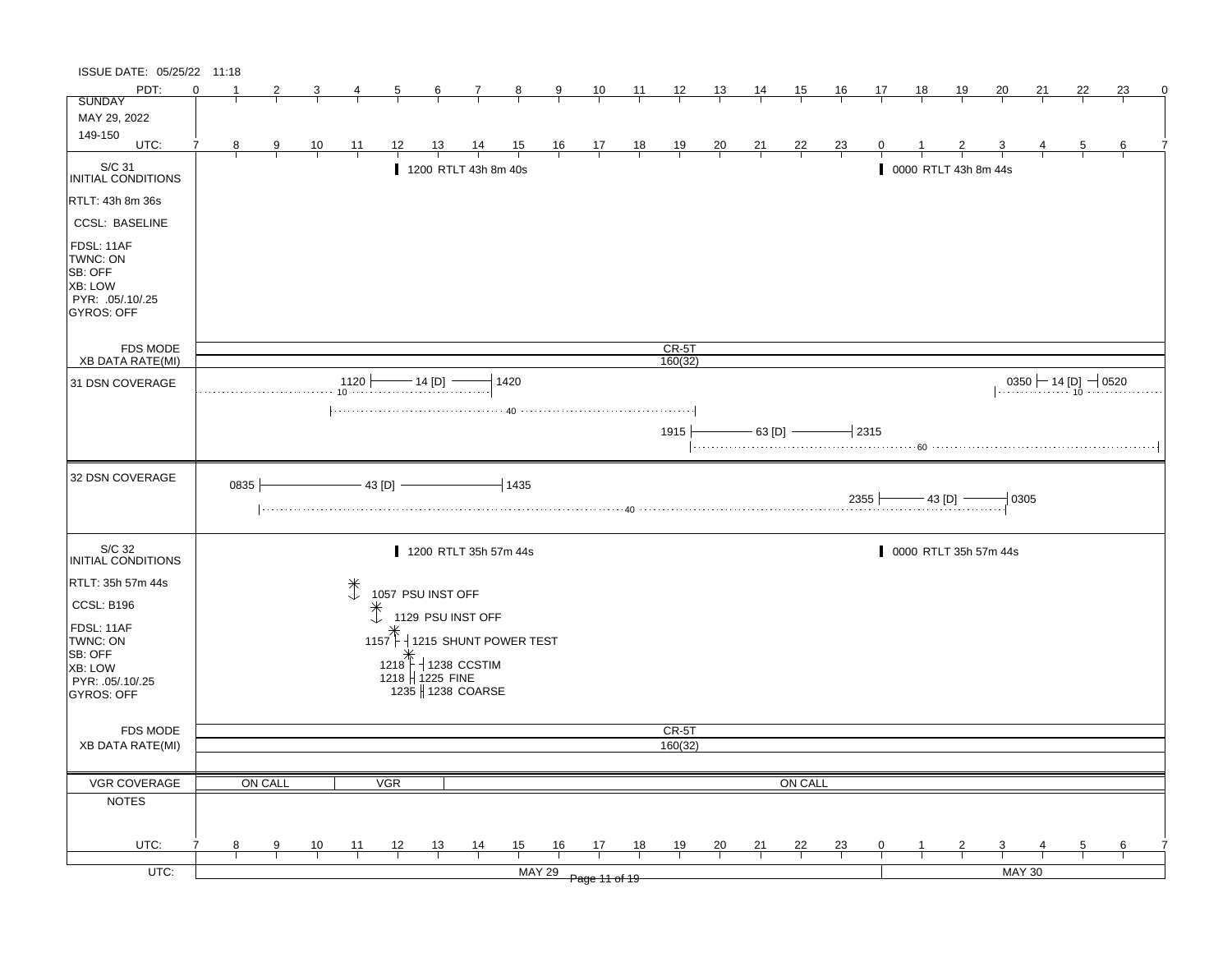| ISSUE DATE: 05/25/22 11:18                                                            |          |      |                |                |                |                |                       |                |                |                                      |                                                                |                |                    |                |                |                |                |                |                |                       |                |               |    |               |   |
|---------------------------------------------------------------------------------------|----------|------|----------------|----------------|----------------|----------------|-----------------------|----------------|----------------|--------------------------------------|----------------------------------------------------------------|----------------|--------------------|----------------|----------------|----------------|----------------|----------------|----------------|-----------------------|----------------|---------------|----|---------------|---|
| PDT:                                                                                  | $\Omega$ | -1   |                | 3              |                | $\overline{5}$ | <u>6</u>              | $\frac{7}{4}$  | $\frac{8}{1}$  | $\frac{9}{5}$                        | $\frac{10}{1}$                                                 | $\frac{11}{1}$ | $\frac{12}{1}$     | $\frac{13}{2}$ | $\frac{14}{1}$ | $\frac{15}{1}$ | $\frac{16}{1}$ | $\frac{17}{1}$ | $\frac{18}{1}$ | $\frac{19}{1}$        | $\frac{20}{ }$ | 21            | 22 | 23            | 0 |
| <b>MONDAY</b>                                                                         |          |      |                |                |                |                |                       |                |                |                                      |                                                                |                |                    |                |                |                |                |                |                |                       |                |               |    |               |   |
| MAY 30, 2022                                                                          |          |      |                |                |                |                |                       |                |                |                                      |                                                                |                |                    |                |                |                |                |                |                |                       |                |               |    |               |   |
| 150-151<br>UTC:                                                                       | 7        | 8    | $\overline{9}$ | $\frac{10}{1}$ | $\frac{11}{1}$ | <u> 12 </u>    | <u> 13 </u>           | $\frac{14}{1}$ | $\frac{15}{1}$ |                                      | $\begin{array}{c cc} 16 & 17 & 18 \\ \hline & & & \end{array}$ |                | $\frac{19}{1}$     | $\frac{20}{1}$ | $\frac{21}{1}$ | $\frac{22}{ }$ | $\frac{23}{1}$ |                |                |                       |                |               |    |               |   |
| S/C 31<br>INITIAL CONDITIONS                                                          |          |      |                |                |                |                | 1200 RTLT 43h 8m 48s  |                |                |                                      |                                                                |                |                    |                |                |                |                |                |                | 0000 RTLT 43h 8m 52s  |                |               |    |               |   |
| <b>RTLT: 43h 8m 44s</b>                                                               |          |      |                |                |                |                |                       |                |                |                                      |                                                                |                |                    |                |                |                |                |                |                |                       |                |               |    |               |   |
| <b>CCSL: BASELINE</b>                                                                 |          |      |                |                |                |                |                       |                |                |                                      |                                                                |                |                    |                |                |                |                |                |                |                       |                |               |    |               |   |
| FDSL: 11AF<br>TWNC: ON<br>SB: OFF<br>XB: LOW<br>PYR: .05/.10/.25<br><b>GYROS: OFF</b> |          |      |                |                |                |                |                       |                |                |                                      |                                                                |                |                    |                |                |                |                |                |                |                       |                |               |    |               |   |
| FDS MODE<br><b>XB DATA RATE(MI)</b>                                                   |          |      |                |                |                |                |                       |                |                |                                      |                                                                |                | $CR-5T$<br>160(32) |                |                |                |                |                |                |                       |                |               |    |               |   |
|                                                                                       |          |      |                |                |                |                |                       |                |                |                                      |                                                                |                |                    |                |                |                |                |                |                |                       |                |               |    |               |   |
| 31 DSN COVERAGE                                                                       |          |      |                |                |                |                |                       |                |                |                                      |                                                                |                |                    |                |                |                |                |                |                |                       |                |               |    |               |   |
|                                                                                       |          |      |                |                |                |                |                       |                |                |                                      |                                                                |                | 1910 ∱             |                |                | $-63$ [D] $-$  | $-12310$       |                |                |                       |                |               |    |               |   |
| 32 DSN COVERAGE                                                                       |          | 0830 |                |                |                | $-43$ [D] $-$  |                       |                |                | $-1530$                              |                                                                |                |                    |                |                |                |                |                |                |                       |                |               |    |               |   |
| S/C 32<br><b>INITIAL CONDITIONS</b>                                                   |          |      |                |                |                |                | 1200 RTLT 35h 57m 44s |                |                |                                      |                                                                |                |                    |                |                |                |                |                |                | 0000 RTLT 35h 57m 44s |                |               |    |               |   |
| RTLT: 35h 57m 44s                                                                     |          |      |                |                |                |                |                       |                |                |                                      |                                                                |                |                    |                |                |                |                |                |                |                       |                |               |    |               |   |
| CCSL: B196                                                                            |          |      |                |                |                |                |                       |                |                |                                      |                                                                |                |                    |                |                |                |                |                |                |                       |                |               |    |               |   |
| FDSL: 11AF<br>TWNC: ON<br>SB: OFF<br>XB: LOW<br>PYR: .05/.10/.25<br><b>GYROS: OFF</b> |          |      |                |                |                |                |                       |                |                |                                      |                                                                |                |                    |                |                |                |                |                |                |                       |                |               |    |               |   |
| FDS MODE                                                                              |          |      |                |                |                |                |                       |                |                |                                      |                                                                |                | CR-5T              |                |                |                |                |                |                |                       |                |               |    |               |   |
| <b>XB DATA RATE(MI)</b>                                                               |          |      |                |                |                |                |                       |                |                |                                      |                                                                |                | 160(32)            |                |                |                |                |                |                |                       |                |               |    |               |   |
|                                                                                       |          |      |                |                |                |                |                       |                |                |                                      |                                                                |                |                    |                |                |                |                |                |                |                       |                |               |    |               |   |
| VGR COVERAGE<br><b>NOTES</b>                                                          |          |      |                |                |                |                |                       |                |                |                                      |                                                                |                | ON CALL            |                |                |                |                |                |                |                       |                |               |    |               |   |
|                                                                                       |          |      | JPL HOLIDAY!   |                |                |                |                       |                |                |                                      |                                                                |                |                    |                |                |                |                |                |                |                       |                |               |    |               |   |
| UTC:                                                                                  |          | 8    | $\frac{9}{1}$  | $\frac{10}{1}$ | $\frac{11}{1}$ | $\frac{12}{ }$ | $\frac{13}{ }$        | $\frac{14}{1}$ | $\frac{15}{1}$ | $\frac{16}{1}$ $\frac{17}{1}$        |                                                                | $\frac{18}{1}$ | $\frac{19}{1}$     | $\frac{20}{1}$ | $\frac{21}{1}$ | $\frac{22}{1}$ | $\frac{23}{1}$ | $\overline{0}$ |                | $\overline{2}$        | $\frac{3}{2}$  |               |    | $\frac{6}{ }$ |   |
| $UTC$ :                                                                               |          |      |                |                |                |                |                       |                |                | $\frac{1}{\sqrt{111}}$ Page 12 of 19 |                                                                |                |                    |                |                |                |                |                |                |                       |                | <b>MAY 31</b> |    |               |   |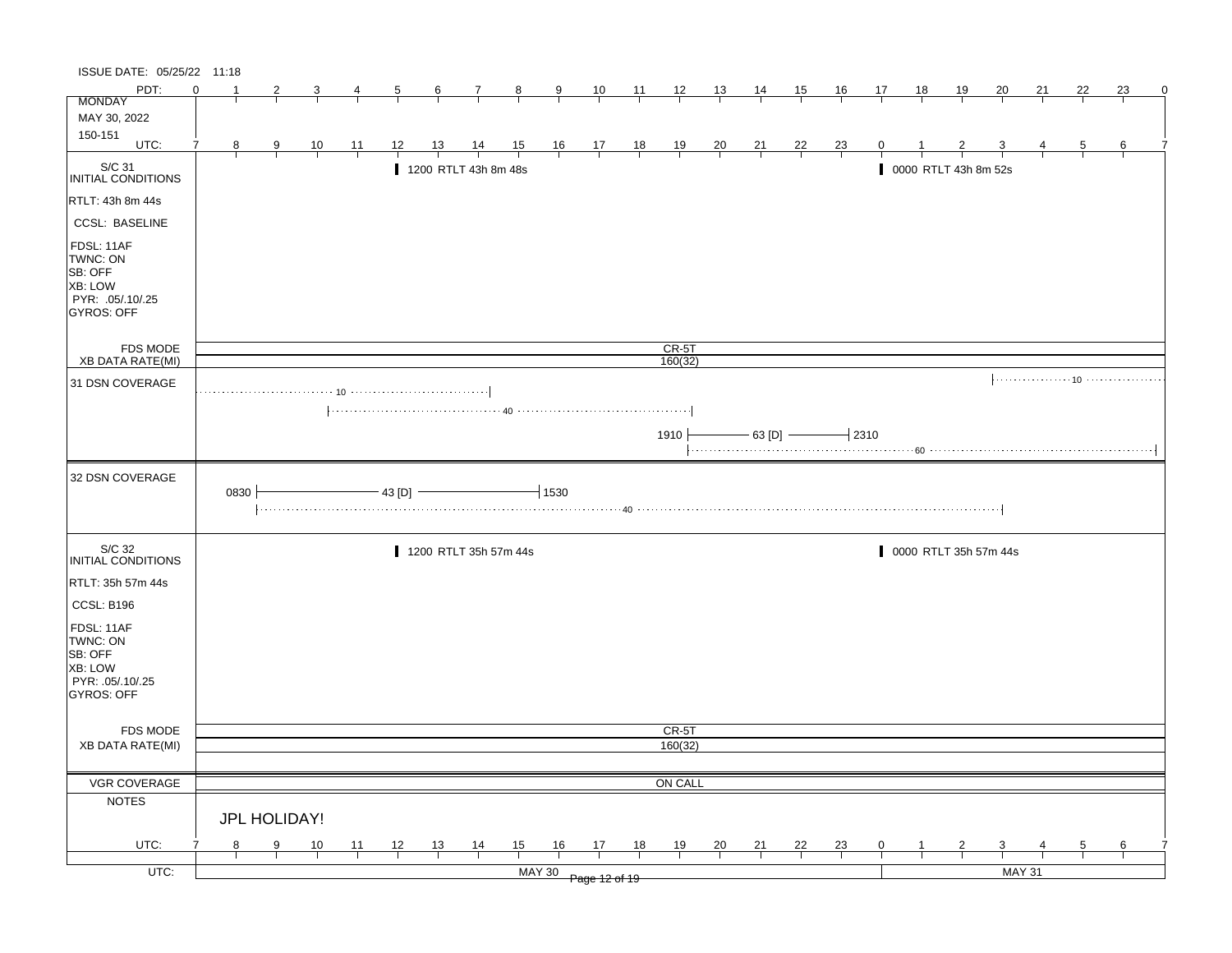| ISSUE DATE: 05/25/22 11:18                                                            |                |                |                |                |              |              |                  |                                                                               |               |                                                                                                   |    |    |                                                                                              |    |                   |                                      |                                                 |                |              |                     |                       |               |                |    |   |
|---------------------------------------------------------------------------------------|----------------|----------------|----------------|----------------|--------------|--------------|------------------|-------------------------------------------------------------------------------|---------------|---------------------------------------------------------------------------------------------------|----|----|----------------------------------------------------------------------------------------------|----|-------------------|--------------------------------------|-------------------------------------------------|----------------|--------------|---------------------|-----------------------|---------------|----------------|----|---|
| PDT:                                                                                  | ∩              |                | $\overline{2}$ | 3              | $\frac{4}{}$ | $\frac{5}{}$ | $6 \overline{6}$ | $\frac{7}{2}$                                                                 | $\frac{8}{ }$ | 9                                                                                                 |    |    | $\begin{array}{ccccccccc}\n10 & 11 & 12 & 13 & 14 \\ \hline\n-1 & -1 & -1 & -1\n\end{array}$ |    |                   | <u>__ 15 __</u>                      | <u>__ 16 __</u>                                 | $\frac{17}{1}$ | <u>__ 18</u> | $\frac{19}{2}$      | $\overline{20}$       | 21            | 22             | 23 | 0 |
| <b>TUESDAY</b>                                                                        |                |                |                |                |              |              |                  |                                                                               |               |                                                                                                   |    |    |                                                                                              |    |                   |                                      |                                                 |                |              |                     |                       |               |                |    |   |
| MAY 31, 2022                                                                          |                |                |                |                |              |              |                  |                                                                               |               |                                                                                                   |    |    |                                                                                              |    |                   |                                      |                                                 |                |              |                     |                       |               |                |    |   |
| 151-152<br>UTC:                                                                       | $\overline{7}$ | 8 <sup>8</sup> | $\frac{9}{1}$  | $\frac{10}{1}$ | <u> 11 </u>  | 12           | <u> 13 </u>      | $\frac{14}{1}$                                                                |               | $\begin{array}{ccccccccc}\n15 & 16 & 17 & 18 & 19 \\ \hline\n-1 & -1 & -1 & -1 & -1\n\end{array}$ |    |    |                                                                                              |    | $\frac{20}{1}$ 21 | $\frac{22}{ }$                       | $\frac{23}{1}$                                  | $\bf{0}$       |              |                     |                       |               | $\overline{5}$ | 6  |   |
|                                                                                       |                |                |                |                |              |              |                  |                                                                               |               |                                                                                                   |    |    |                                                                                              |    |                   |                                      |                                                 |                |              |                     |                       |               |                |    |   |
| S/C 31<br>INITIAL CONDITIONS                                                          |                |                |                |                |              |              |                  | 1200 RTLT 43h 8m 56s                                                          |               |                                                                                                   |    |    |                                                                                              |    |                   |                                      |                                                 |                |              | 0000 RTLT 43h 9m 0s |                       |               |                |    |   |
| RTLT: 43h 8m 52s                                                                      |                |                |                |                |              |              |                  | 1352 1353 PWS/RH                                                              |               |                                                                                                   |    |    |                                                                                              |    |                   |                                      |                                                 |                |              |                     |                       |               |                |    |   |
| <b>CCSL: BASELINE</b>                                                                 |                |                |                |                |              |              |                  |                                                                               |               |                                                                                                   |    |    |                                                                                              |    |                   |                                      |                                                 |                |              |                     |                       |               |                |    |   |
| FDSL: 11AF<br>TWNC: ON<br>SB: OFF<br>XB: LOW<br>PYR: .05/.10/.25<br><b>GYROS: OFF</b> |                |                |                |                |              |              |                  | $1404$ $\leftarrow$ - - - - - - - DTR MAINT - - - - - - - - $\leftarrow$ 1928 |               |                                                                                                   |    |    |                                                                                              |    |                   | $1932$ $\vert$ - - TAPPOS - - - 2207 |                                                 |                |              |                     |                       |               |                |    |   |
|                                                                                       |                |                |                |                |              |              |                  |                                                                               |               | $\downarrow$ 1352 GS-4B 1353                                                                      |    |    |                                                                                              |    |                   |                                      |                                                 |                |              |                     |                       |               |                |    |   |
| <b>FDS MODE</b><br>XB DATA RATE(MI)                                                   |                |                |                | CR-5T          | 160(32)      |              |                  |                                                                               |               |                                                                                                   |    |    |                                                                                              |    |                   |                                      | $CR-5T$<br>160(32)                              |                |              |                     |                       |               |                |    |   |
|                                                                                       |                |                |                |                |              |              |                  |                                                                               |               |                                                                                                   |    |    |                                                                                              |    |                   |                                      |                                                 |                |              |                     |                       |               |                |    |   |
| 31 DSN COVERAGE                                                                       |                |                |                |                |              |              |                  |                                                                               |               |                                                                                                   |    |    |                                                                                              |    |                   |                                      |                                                 |                |              |                     |                       |               |                |    |   |
|                                                                                       |                |                |                |                |              |              |                  |                                                                               |               |                                                                                                   |    |    | 1930 $\vdash$                                                                                |    |                   |                                      | $\longrightarrow$ 63 [D] $\longrightarrow$ 2330 |                |              |                     |                       |               |                |    |   |
| 32 DSN COVERAGE                                                                       |                |                |                |                |              |              |                  |                                                                               |               |                                                                                                   |    |    |                                                                                              |    |                   |                                      |                                                 |                |              |                     |                       |               |                |    |   |
|                                                                                       |                |                |                |                |              |              |                  |                                                                               | 1530          |                                                                                                   |    |    | $-43$ [D] $-$                                                                                |    | $-12030$          |                                      |                                                 |                |              |                     |                       |               |                |    |   |
| S/C 32<br>INITIAL CONDITIONS                                                          |                |                |                |                |              |              |                  | 1200 RTLT 35h 57m 44s                                                         |               |                                                                                                   |    |    |                                                                                              |    |                   |                                      |                                                 |                |              |                     | 0000 RTLT 35h 57m 44s |               |                |    |   |
| RTLT: 35h 57m 44s                                                                     |                |                |                |                |              |              |                  |                                                                               |               |                                                                                                   |    |    |                                                                                              |    |                   |                                      |                                                 |                |              |                     |                       |               |                |    |   |
| <b>CCSL: B196</b>                                                                     |                |                |                |                |              |              |                  |                                                                               |               |                                                                                                   |    |    |                                                                                              |    |                   |                                      |                                                 |                |              |                     |                       |               |                |    |   |
|                                                                                       |                |                |                |                |              |              |                  |                                                                               |               | $1600$   PLSCAL - 1742                                                                            |    |    |                                                                                              |    |                   |                                      |                                                 |                |              |                     |                       |               |                |    |   |
| FDSL: 11AF<br>TWNC: ON                                                                |                |                |                |                |              |              |                  |                                                                               |               | $1600$ $\vert$ - - - MAGCAL - - - $\vert$ 1902                                                    |    |    |                                                                                              |    |                   |                                      |                                                 |                |              |                     |                       |               |                |    |   |
| SB: OFF                                                                               |                |                |                |                |              |              |                  |                                                                               |               | $1600$ $\vdash$ - - - - PESCAL - - - - $\vert$ 1920                                               |    |    |                                                                                              |    |                   |                                      |                                                 |                |              |                     |                       |               |                |    |   |
| XB: LOW                                                                               |                |                |                |                |              |              |                  |                                                                               |               |                                                                                                   |    |    |                                                                                              |    |                   |                                      |                                                 |                |              |                     |                       |               |                |    |   |
| PYR: .05/.10/.25                                                                      |                |                |                |                |              |              |                  |                                                                               |               |                                                                                                   |    |    |                                                                                              |    |                   |                                      |                                                 |                |              |                     |                       |               |                |    |   |
| <b>GYROS: OFF</b>                                                                     |                |                |                |                |              |              |                  |                                                                               |               |                                                                                                   |    |    |                                                                                              |    |                   |                                      |                                                 |                |              |                     |                       |               |                |    |   |
|                                                                                       |                |                |                |                |              |              |                  |                                                                               |               |                                                                                                   |    |    |                                                                                              |    |                   |                                      |                                                 |                |              |                     |                       |               |                |    |   |
| <b>FDS MODE</b><br>XB DATA RATE(MI)                                                   |                |                |                |                |              |              |                  |                                                                               |               |                                                                                                   |    |    | CR-5T<br>160(32)                                                                             |    |                   |                                      |                                                 |                |              |                     |                       |               |                |    |   |
|                                                                                       |                |                |                |                |              |              |                  |                                                                               |               |                                                                                                   |    |    |                                                                                              |    |                   |                                      |                                                 |                |              |                     |                       |               |                |    |   |
| VGR COVERAGE                                                                          |                |                |                |                |              |              |                  |                                                                               |               |                                                                                                   |    |    | ON CALL                                                                                      |    |                   |                                      |                                                 |                |              |                     |                       |               |                |    |   |
| <b>NOTES</b>                                                                          |                |                |                |                |              |              |                  |                                                                               |               |                                                                                                   |    |    |                                                                                              |    |                   |                                      |                                                 |                |              |                     |                       |               |                |    |   |
|                                                                                       |                |                |                |                |              |              |                  |                                                                               |               |                                                                                                   |    |    |                                                                                              |    |                   |                                      |                                                 |                |              |                     |                       |               |                |    |   |
| UTC:                                                                                  | 7              | 8              | 9              | 10             | 11           | 12           | 13               | $\frac{14}{1}$                                                                | 15            | 16                                                                                                | 17 | 18 | 19                                                                                           | 20 | 21                | 22                                   | <u>23</u>                                       | $\mathbf{0}$   |              |                     | 3                     |               | 5              | 6  |   |
|                                                                                       |                |                |                |                |              |              |                  |                                                                               |               |                                                                                                   |    |    |                                                                                              |    |                   |                                      |                                                 |                |              |                     |                       |               |                |    |   |
| UTC:                                                                                  |                |                |                |                |              |              |                  |                                                                               |               | <b>MAY 31</b>                                                                                     |    |    |                                                                                              |    |                   |                                      |                                                 |                |              |                     |                       | <b>JUN 01</b> |                |    |   |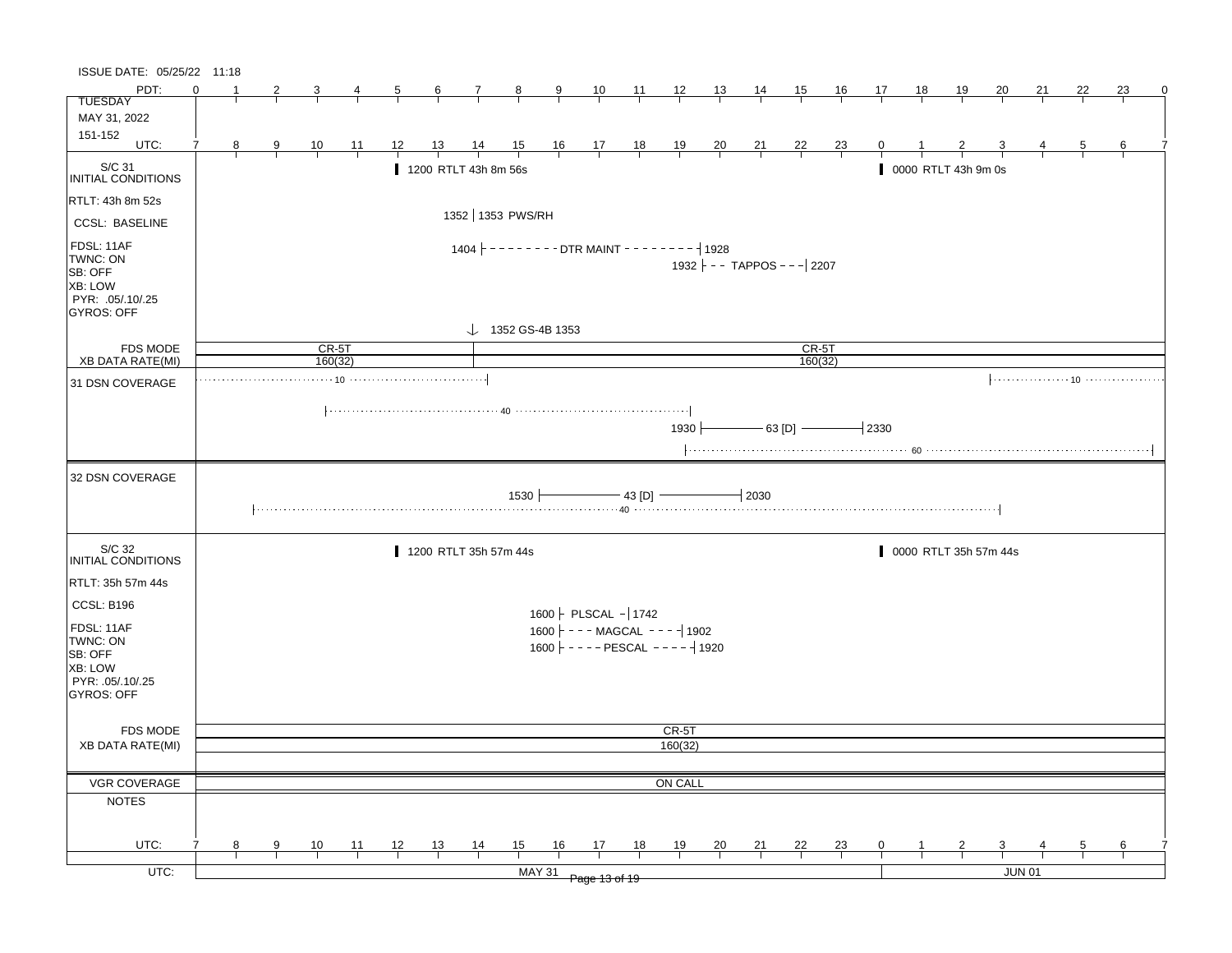| ISSUE DATE: 05/25/22 11:18                                                            |          |      |               |                |                |                     |                |                       |               |               |                |                |                |                |                |                |                |              |                |                     |                         |                                                                                                                    |                |                  |   |
|---------------------------------------------------------------------------------------|----------|------|---------------|----------------|----------------|---------------------|----------------|-----------------------|---------------|---------------|----------------|----------------|----------------|----------------|----------------|----------------|----------------|--------------|----------------|---------------------|-------------------------|--------------------------------------------------------------------------------------------------------------------|----------------|------------------|---|
| PDT:                                                                                  | $\Omega$ |      |               |                |                | $\overline{5}$      | $\frac{6}{ }$  | $\frac{7}{ }$         | $\frac{8}{ }$ | $\frac{9}{1}$ | $\frac{10}{1}$ | $\frac{11}{1}$ | $\frac{12}{ }$ | $\frac{13}{ }$ | $\frac{14}{1}$ | $\frac{15}{1}$ | $\frac{16}{1}$ | 17           | $\frac{18}{1}$ | <u> 19</u>          | $\frac{20}{ }$          | <u>21</u>                                                                                                          | 22             | 23               | 0 |
| WEDNESDAY<br>JUNE 1, 2022                                                             |          |      |               |                |                |                     |                |                       |               |               |                |                |                |                |                |                |                |              |                |                     |                         |                                                                                                                    |                |                  |   |
| 152-153                                                                               |          |      |               |                |                |                     |                |                       |               |               |                |                |                |                |                |                |                |              |                |                     |                         |                                                                                                                    |                |                  |   |
| UTC:                                                                                  | 7        | 8    | $\frac{9}{1}$ | $\frac{10}{ }$ | $\frac{11}{1}$ | $\frac{12}{1}$      | $\frac{13}{ }$ |                       |               |               |                |                | $\frac{19}{1}$ | $\frac{20}{}$  | $\frac{21}{1}$ | $\frac{22}{1}$ | $\frac{23}{}$  |              |                |                     |                         |                                                                                                                    | $\overline{5}$ | 6                |   |
| S/C 31<br>INITIAL CONDITIONS                                                          |          |      |               |                |                |                     |                | 1200 RTLT 43h 9m 4s   |               |               |                |                |                |                |                |                |                |              |                | 0000 RTLT 43h 9m 8s |                         |                                                                                                                    |                |                  |   |
| RTLT: 43h 9m 0s                                                                       |          |      |               |                |                |                     |                |                       |               |               |                |                |                |                |                |                |                |              |                |                     |                         |                                                                                                                    |                |                  |   |
| <b>CCSL: BASELINE</b>                                                                 |          |      |               |                |                |                     |                |                       |               |               |                |                |                |                |                |                |                |              |                |                     | CCS DIAG (22:59) 0350   |                                                                                                                    |                |                  |   |
| FDSL: 11AF<br>TWNC: ON<br>SB: OFF<br>XB: LOW<br>PYR: .05/.10/.25<br><b>GYROS: OFF</b> |          |      |               |                |                |                     |                |                       |               |               |                |                |                |                |                |                |                |              |                |                     |                         | U/L 0415 $\vdash$ -<br>TLC (SHORT-FORM)                                                                            |                |                  |   |
| FDS MODE                                                                              |          |      |               |                |                |                     |                |                       |               |               |                |                | $CR-5T$        |                |                |                |                |              |                |                     |                         |                                                                                                                    |                |                  |   |
| <b>XB DATA RATE(MI)</b>                                                               |          |      |               |                |                |                     |                |                       |               |               |                |                | 160(32)        |                |                |                |                |              |                |                     |                         |                                                                                                                    |                |                  |   |
| 31 DSN COVERAGE                                                                       |          |      |               |                |                |                     |                |                       |               |               |                |                |                |                |                |                |                |              |                | 0240                |                         | $\begin{array}{c}\n\hline\n\end{array}\n\qquad 14 [\text{T}] \begin{array}{c}\n\text{---}\n\end{array}\n\qquad 10$ |                |                  |   |
|                                                                                       |          |      |               |                |                |                     |                |                       |               |               |                |                | 1905           |                |                |                | $-$ 63 [D] $-$ |              |                |                     | 10215                   |                                                                                                                    |                |                  |   |
| 32 DSN COVERAGE                                                                       |          | 0820 |               |                |                | $-$ 43 [D] $-$ 1240 |                |                       |               |               |                |                |                |                |                |                |                |              |                |                     | $-10250$                |                                                                                                                    |                |                  |   |
| S/C 32<br>INITIAL CONDITIONS                                                          |          |      |               |                |                |                     |                | 1200 RTLT 35h 57m 44s |               |               |                |                |                |                |                |                |                |              |                |                     | 0000 RTLT 35h 57m 44s   |                                                                                                                    |                |                  |   |
| RTLT: 35h 57m 44s                                                                     |          |      |               |                |                |                     |                |                       |               |               |                |                |                |                |                |                |                |              |                |                     |                         |                                                                                                                    |                |                  |   |
| CCSL: B196                                                                            |          |      |               |                |                |                     |                |                       |               |               |                |                |                |                |                |                |                |              |                |                     |                         |                                                                                                                    |                |                  |   |
| FDSL: 11AF<br>TWNC: ON<br>SB: OFF<br>XB: LOW<br>PYR: .05/.10/.25<br><b>GYROS: OFF</b> |          |      |               |                |                |                     |                |                       |               |               |                |                |                |                |                |                |                |              |                |                     |                         |                                                                                                                    |                |                  |   |
| FDS MODE                                                                              |          |      |               |                |                |                     |                |                       |               |               |                |                | CR-5T          |                |                |                |                |              |                |                     |                         |                                                                                                                    |                |                  |   |
| <b>XB DATA RATE(MI)</b>                                                               |          |      |               |                |                |                     |                |                       |               |               |                |                | 160(32)        |                |                |                |                |              |                |                     |                         |                                                                                                                    |                |                  |   |
|                                                                                       |          |      |               |                |                |                     |                |                       |               |               |                |                |                |                |                |                |                |              |                |                     |                         |                                                                                                                    |                |                  |   |
| <b>VGR COVERAGE</b>                                                                   |          |      |               |                |                |                     |                |                       |               |               | ON CALL        |                |                |                |                |                |                |              |                |                     |                         | <b>VGR</b>                                                                                                         |                | ON CALL          |   |
| <b>NOTES</b>                                                                          |          |      |               |                |                |                     |                |                       |               |               |                |                |                |                |                |                |                |              |                |                     |                         |                                                                                                                    |                |                  |   |
| UTC:                                                                                  |          | 8    | 9             | $\frac{10}{1}$ | $\frac{11}{1}$ | 12                  | $\frac{13}{2}$ | $\frac{14}{1}$        | 15            | 16            | 17             | 18             | <u>19</u>      | $\frac{20}{}$  | $\frac{21}{1}$ | $\frac{22}{1}$ | $\frac{23}{1}$ | $\mathbf{0}$ |                |                     | $\overline{\mathbf{3}}$ |                                                                                                                    | $\overline{5}$ | $6 \overline{6}$ |   |
| $UTC$ :                                                                               |          |      |               |                |                |                     |                |                       |               | <b>JUN 01</b> |                |                |                |                |                |                |                |              |                |                     |                         | JUN 02                                                                                                             |                |                  |   |
|                                                                                       |          |      |               |                |                |                     |                |                       |               |               | Page 14 of 19  |                |                |                |                |                |                |              |                |                     |                         |                                                                                                                    |                |                  |   |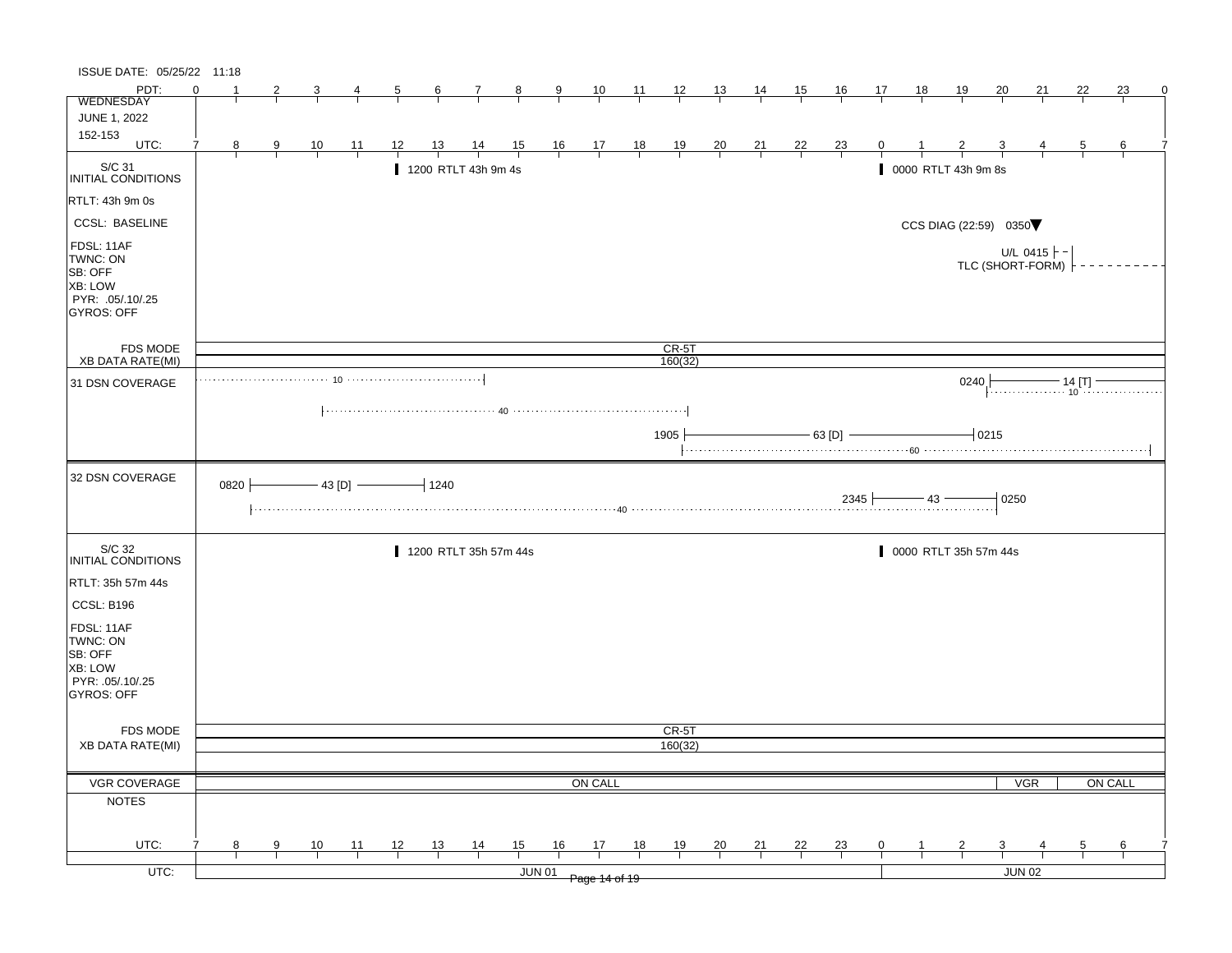| ISSUE DATE: 05/25/22 11:18                                                           |          |               |               |                |            |           |                 |                       |                                    |               |                                                      |                 |                |                      |                |         |                |    |    |                       |                                  |                                                                                  |    |    |   |
|--------------------------------------------------------------------------------------|----------|---------------|---------------|----------------|------------|-----------|-----------------|-----------------------|------------------------------------|---------------|------------------------------------------------------|-----------------|----------------|----------------------|----------------|---------|----------------|----|----|-----------------------|----------------------------------|----------------------------------------------------------------------------------|----|----|---|
| PDT:                                                                                 | $\Omega$ |               |               |                |            | 5         | $6\overline{6}$ | $\mathbf{7}$          | 8                                  | 9             | 10                                                   | $\overline{11}$ | $\frac{12}{ }$ | <u> 13  </u>         | $\frac{14}{1}$ | 15      | 16             | 17 | 18 | <u>19</u>             | <u>20</u>                        | 21                                                                               | 22 | 23 | 0 |
| <b>THURSDAY</b>                                                                      |          |               |               |                |            |           |                 |                       |                                    |               |                                                      |                 |                |                      |                |         |                |    |    |                       |                                  |                                                                                  |    |    |   |
| <b>JUNE 2, 2022</b><br>153-154                                                       |          |               |               |                |            |           |                 |                       |                                    |               |                                                      |                 |                |                      |                |         |                |    |    |                       |                                  |                                                                                  |    |    |   |
| UTC:                                                                                 | 7        | 8             | $\frac{9}{2}$ | $\frac{10}{1}$ | 11         | 12        | 13              | 14                    | $\frac{15}{1}$                     |               | $\begin{array}{c c}\n16 & 17 \\ \hline\n\end{array}$ | $\frac{18}{1}$  | $\frac{19}{1}$ | $\frac{20}{1}$       | $\frac{21}{1}$ | 22      | $\frac{23}{1}$ | 0  |    |                       |                                  |                                                                                  | 5  | 6  |   |
| $\vert$ S/C 31<br>INITIAL CONDITIONS                                                 |          |               |               |                |            |           |                 | 1200 RTLT 43h 9m 12s  |                                    |               |                                                      |                 |                |                      |                |         |                |    |    | 0000 RTLT 43h 9m 16s  |                                  |                                                                                  |    |    |   |
| <b>RTLT: 43h 9m 8s</b>                                                               |          |               |               |                |            |           |                 |                       |                                    |               |                                                      |                 |                |                      |                |         |                |    |    |                       |                                  |                                                                                  |    |    |   |
| <b>CCSL: BASELINE</b>                                                                |          |               |               |                |            |           |                 |                       |                                    |               |                                                      |                 |                |                      |                |         |                |    |    |                       |                                  |                                                                                  |    |    |   |
| FDSL: 11AF<br>TWNC: ON<br>SB: OFF<br>XB: LOW<br>PYR: 05/.10/.25<br><b>GYROS: OFF</b> |          |               |               |                |            |           |                 |                       |                                    |               |                                                      |                 |                | - TLC (SHORT-FORM) - |                |         |                |    |    |                       |                                  |                                                                                  |    |    |   |
| <b>FDS MODE</b>                                                                      |          |               |               |                |            |           |                 |                       |                                    |               |                                                      |                 | $CR-5T$        |                      |                |         |                |    |    |                       |                                  |                                                                                  |    |    |   |
| XB DATA RATE(MI)                                                                     |          |               |               |                |            |           |                 |                       |                                    |               |                                                      |                 | 160(32)        |                      |                |         |                |    |    |                       |                                  |                                                                                  |    |    |   |
| 31 DSN COVERAGE                                                                      |          | $0725$ 14 [T] |               |                |            |           |                 |                       |                                    |               |                                                      |                 |                |                      |                |         |                |    |    |                       |                                  |                                                                                  |    |    |   |
| 32 DSN COVERAGE                                                                      |          | 0820          |               |                |            | $-43 [B]$ |                 |                       |                                    | $-1510$       |                                                      |                 | 1915           |                      |                |         |                |    |    |                       | 0140 + 43 [D] $\frac{1}{2}$ 0250 | 63 [D] $\frac{63 \text{ [D]}}{60 \text{ [D]}}$ [D] $\frac{0120}{60 \text{ [D]}}$ |    |    |   |
| S/C 32<br>INITIAL CONDITIONS                                                         |          |               |               |                |            |           |                 | 1200 RTLT 35h 57m 44s |                                    |               |                                                      |                 |                |                      |                |         |                |    |    | 0000 RTLT 35h 57m 44s |                                  |                                                                                  |    |    |   |
| RTLT: 35h 57m 44s                                                                    |          |               |               |                |            |           |                 |                       |                                    |               |                                                      |                 |                |                      |                |         |                |    |    |                       |                                  |                                                                                  |    |    |   |
| CCSL: B196                                                                           |          |               |               |                |            |           |                 |                       |                                    |               |                                                      |                 |                |                      |                |         |                |    |    |                       |                                  |                                                                                  |    |    |   |
| FDSL: 11AF<br>TWNC: ON<br>SB: OFF<br>XB: LOW<br>PYR: .05/.10/.25<br>GYROS: OFF       |          |               |               |                |            |           |                 |                       | 1057 DUMMY (5 MIN BRACKETED 22:55) |               |                                                      |                 |                |                      |                |         |                |    |    |                       |                                  |                                                                                  |    |    |   |
| <b>FDS MODE</b>                                                                      |          |               |               |                |            |           |                 |                       |                                    |               |                                                      |                 | CR-5T          |                      |                |         |                |    |    |                       |                                  |                                                                                  |    |    |   |
| <b>XB DATA RATE(MI)</b>                                                              |          |               |               |                |            |           |                 |                       |                                    |               |                                                      |                 | 160(32)        |                      |                |         |                |    |    |                       |                                  |                                                                                  |    |    |   |
|                                                                                      |          |               |               |                |            |           |                 |                       |                                    |               |                                                      |                 |                |                      |                |         |                |    |    |                       |                                  |                                                                                  |    |    |   |
| VGR COVERAGE                                                                         |          | ON CALL       |               |                | <b>VGR</b> |           |                 |                       |                                    |               |                                                      |                 |                |                      |                | ON CALL |                |    |    |                       |                                  |                                                                                  |    |    |   |
| <b>NOTES</b>                                                                         |          |               |               |                |            |           |                 |                       |                                    |               |                                                      |                 |                |                      |                |         |                |    |    |                       |                                  |                                                                                  |    |    |   |
| UTC:                                                                                 | 7        | 8             | 9             | 10             | 11         | 12        | 13              | 14                    | 15                                 | 16            | 17                                                   | 18              | 19             | 20                   | 21             | 22      | <u>23</u>      | 0  |    |                       | 3                                |                                                                                  | 5  | 6  |   |
| UTC:                                                                                 |          |               |               |                |            |           |                 |                       |                                    | <b>JUN 02</b> |                                                      |                 |                |                      |                |         |                |    |    |                       |                                  | <b>JUN 03</b>                                                                    |    |    |   |
|                                                                                      |          |               |               |                |            |           |                 |                       |                                    |               | Page 15 of 19                                        |                 |                |                      |                |         |                |    |    |                       |                                  |                                                                                  |    |    |   |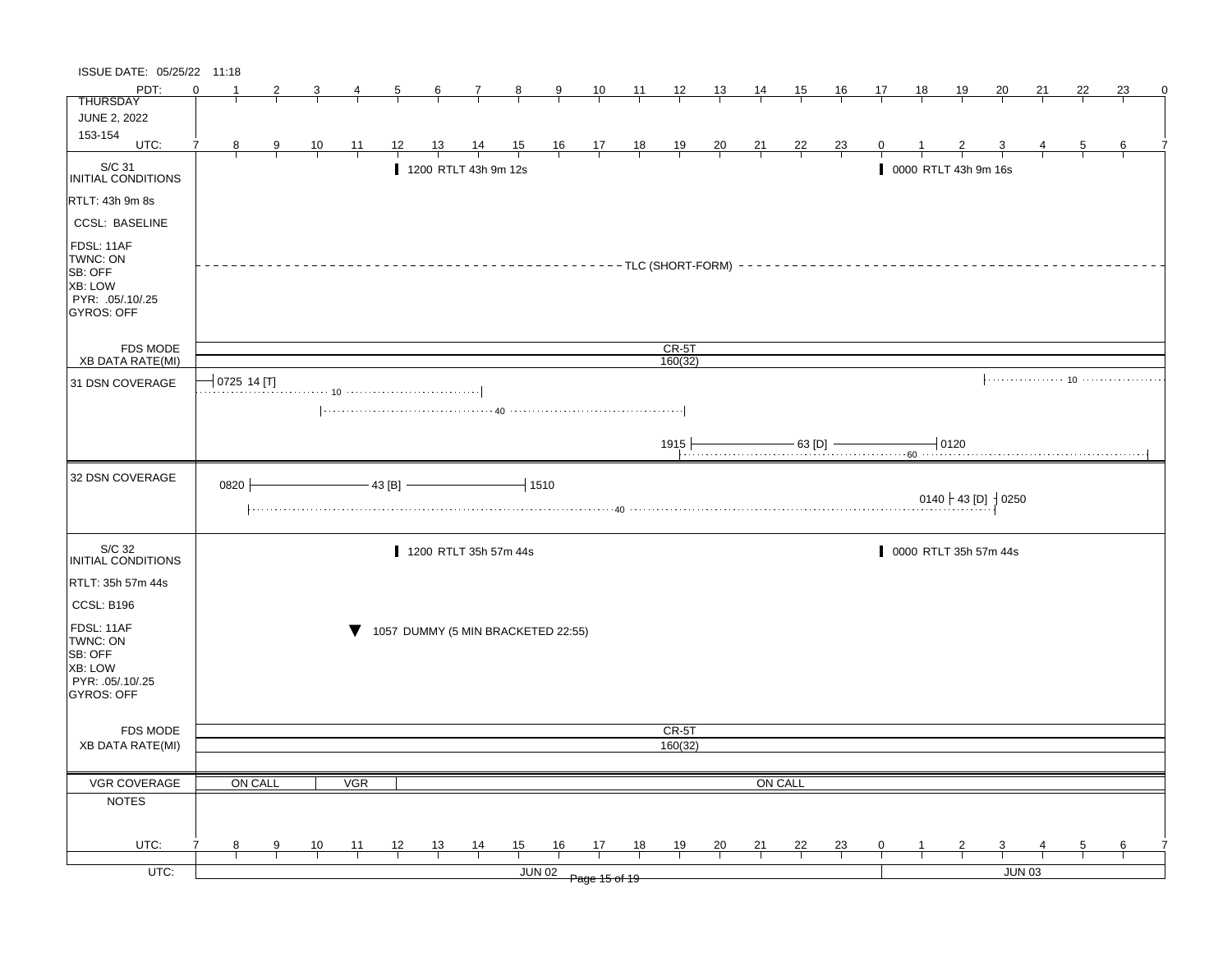| ISSUE DATE: 05/25/22 11:18                                                                   |          |                |   |                |                |          |                  |                       |               |                                                                                      |                |                |                |                |                |                |                |              |                |                      |                         |          |                |    |
|----------------------------------------------------------------------------------------------|----------|----------------|---|----------------|----------------|----------|------------------|-----------------------|---------------|--------------------------------------------------------------------------------------|----------------|----------------|----------------|----------------|----------------|----------------|----------------|--------------|----------------|----------------------|-------------------------|----------|----------------|----|
| PDT:                                                                                         | $\Omega$ |                |   | 3              | 4              |          | $6 \overline{6}$ | $\mathcal{I}$         | $\frac{8}{1}$ | $\frac{9}{2}$                                                                        | $\frac{10}{1}$ | $\frac{11}{1}$ | $\frac{12}{ }$ | $\frac{13}{ }$ | <u>14</u>      | 15             | <u>16</u>      | 17           | 18             | <u> 19</u>           | 20                      | 21       | 22             | 23 |
| <b>FRIDAY</b>                                                                                |          |                |   |                |                |          |                  |                       |               |                                                                                      |                |                |                |                |                |                |                |              |                |                      |                         |          |                |    |
| JUNE 3, 2022                                                                                 |          |                |   |                |                |          |                  |                       |               |                                                                                      |                |                |                |                |                |                |                |              |                |                      |                         |          |                |    |
| 154-155<br>UTC:                                                                              |          |                |   |                |                |          |                  |                       |               |                                                                                      |                |                |                |                |                |                |                |              |                |                      |                         |          |                |    |
|                                                                                              | 7        | 8 <sup>8</sup> | 9 | $\frac{10}{1}$ | $\frac{11}{1}$ | 12       | $\frac{13}{2}$   | $\frac{14}{1}$        |               | $\begin{array}{cccccccc} 15 & 16 & 17 & 18 & 19 \\ \hline & & & & & & & \end{array}$ |                |                |                | $\frac{20}{1}$ | $\frac{21}{}$  | $\frac{22}{1}$ | $\frac{23}{1}$ | $\mathbf{0}$ |                |                      |                         |          | $\overline{5}$ | 6  |
| S/C 31<br>INITIAL CONDITIONS                                                                 |          |                |   |                |                |          |                  | 1200 RTLT 43h 9m 22s  |               |                                                                                      |                |                |                |                |                |                |                |              |                | 0000 RTLT 43h 9m 26s |                         |          |                |    |
| RTLT: 43h 9m 16s                                                                             |          |                |   |                |                |          |                  |                       |               |                                                                                      |                |                |                |                |                |                |                |              |                |                      |                         |          |                |    |
| <b>CCSL: BASELINE</b>                                                                        |          |                |   |                |                |          |                  |                       |               |                                                                                      |                |                |                |                |                |                |                |              |                |                      |                         |          |                |    |
| FDSL: 11AF<br>TWNC: ON<br>SB: OFF<br><b>XB: LOW</b><br>PYR: .05/.10/.25<br><b>GYROS: OFF</b> |          |                |   |                |                |          |                  |                       |               |                                                                                      |                |                |                |                |                |                |                |              |                |                      |                         |          |                |    |
| <b>FDS MODE</b>                                                                              |          |                |   |                |                |          |                  |                       |               |                                                                                      |                |                | $CR-5T$        |                |                |                |                |              |                |                      |                         |          |                |    |
| <b>XB DATA RATE(MI)</b>                                                                      |          |                |   |                |                |          |                  |                       |               |                                                                                      |                |                | 160(32)        |                |                |                |                |              |                |                      |                         |          |                |    |
| 31 DSN COVERAGE                                                                              |          |                |   |                |                |          |                  |                       |               |                                                                                      |                |                |                |                |                |                |                |              |                | 0235                 |                         |          |                |    |
|                                                                                              |          |                |   |                |                |          |                  |                       |               |                                                                                      |                |                | 1855           |                |                |                | $-63$ [D] $-$  |              |                |                      |                         | $+$ 0350 |                |    |
| 32 DSN COVERAGE                                                                              |          | 0815           |   |                |                | - 43 [D] |                  |                       |               | $-1550$                                                                              |                |                |                |                |                | $2240$ $-$     |                |              | $-$ 43 [D] $-$ |                      | 0240                    |          |                |    |
| S/C 32<br>INITIAL CONDITIONS                                                                 |          |                |   |                |                |          |                  | 1200 RTLT 35h 57m 44s |               |                                                                                      |                |                |                |                |                |                |                |              |                |                      | 0000 RTLT 35h 57m 44s   |          |                |    |
| RTLT: 35h 57m 44s                                                                            |          |                |   |                |                |          |                  |                       |               |                                                                                      |                |                |                |                |                |                |                |              |                |                      |                         |          |                |    |
| CCSL: B196                                                                                   |          |                |   |                |                |          |                  |                       |               |                                                                                      |                |                |                |                |                |                |                |              |                |                      |                         |          |                |    |
| FDSL: 11AF<br>TWNC: ON<br>SB: OFF<br><b>XB: LOW</b><br>PYR: .05/.10/.25<br>GYROS: OFF        |          |                |   |                |                |          |                  |                       |               |                                                                                      |                |                |                |                |                |                |                |              |                |                      |                         |          |                |    |
| FDS MODE                                                                                     |          |                |   |                |                |          |                  |                       |               |                                                                                      |                |                | CR-5T          |                |                |                |                |              |                |                      |                         |          |                |    |
| <b>XB DATA RATE(MI)</b>                                                                      |          |                |   |                |                |          |                  |                       |               |                                                                                      |                |                | 160(32)        |                |                |                |                |              |                |                      |                         |          |                |    |
|                                                                                              |          |                |   |                |                |          |                  |                       |               |                                                                                      |                |                |                |                |                |                |                |              |                |                      |                         |          |                |    |
| VGR COVERAGE                                                                                 |          |                |   |                |                |          |                  |                       |               |                                                                                      |                |                | ON CALL        |                |                |                |                |              |                |                      |                         |          |                |    |
| <b>NOTES</b>                                                                                 |          |                |   |                |                |          |                  |                       |               |                                                                                      |                |                |                |                |                |                |                |              |                |                      |                         |          |                |    |
|                                                                                              |          |                |   |                |                |          |                  |                       |               |                                                                                      |                |                |                |                |                |                |                |              |                |                      |                         |          |                |    |
| UTC:                                                                                         |          | 8              | 9 | 10             | $-11$          | 12       | 13               | $\frac{14}{1}$        | 15            | 16                                                                                   | 17             | 18             | 19             | $\frac{20}{1}$ | $\frac{21}{1}$ | 22             | $\frac{23}{7}$ | 0            |                | $\overline{2}$       | $\overline{\mathbf{3}}$ |          | 5              | 6  |
| $UTC$ :                                                                                      |          |                |   |                |                |          |                  |                       |               | <b>JUN 03</b>                                                                        |                |                |                |                |                |                |                |              |                |                      | JUN 04                  |          |                |    |
|                                                                                              |          |                |   |                |                |          |                  |                       |               |                                                                                      | Page 16 of 19  |                |                |                |                |                |                |              |                |                      |                         |          |                |    |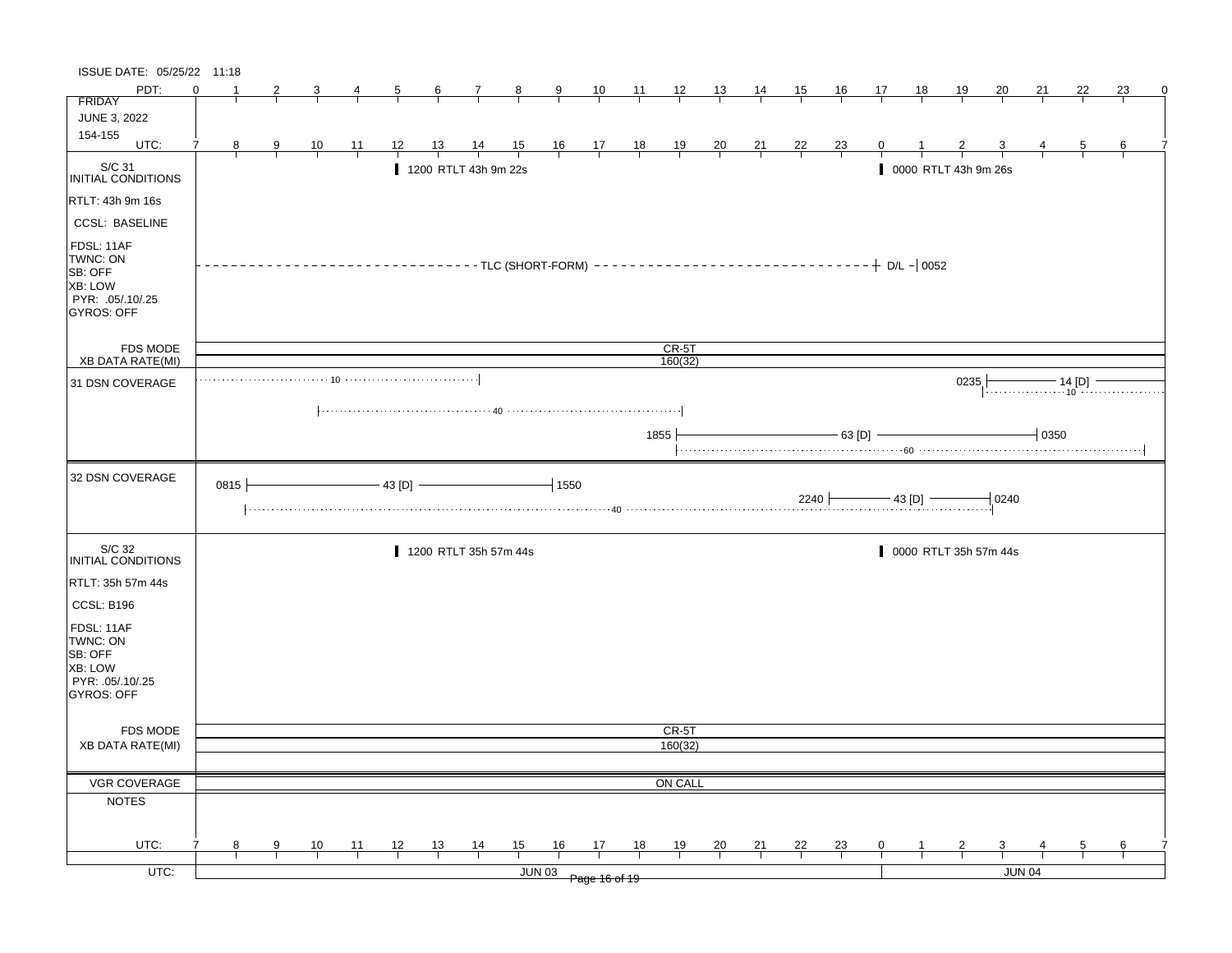| ISSUE DATE: 05/25/22 11:18                                                                   |          |   |             |                |                |    |           |                       |                |               |                                                                |                |                  |                |                |                |                |                |    |                       |                |    |                |    |   |
|----------------------------------------------------------------------------------------------|----------|---|-------------|----------------|----------------|----|-----------|-----------------------|----------------|---------------|----------------------------------------------------------------|----------------|------------------|----------------|----------------|----------------|----------------|----------------|----|-----------------------|----------------|----|----------------|----|---|
| PDT:                                                                                         | $\Omega$ |   |             | 3              | 4              | 5  | 6         | 7                     | $_{8}$         | 9             | 10                                                             | $\frac{11}{2}$ | $\frac{12}{ }$   | 13             | <u>14</u>      | <u>15</u>      | 16             | 17             | 18 | 19                    | 20             | 21 | 22             | 23 | 0 |
| <b>SATURDAY</b>                                                                              |          |   |             |                |                |    |           |                       |                |               |                                                                |                |                  |                |                |                |                |                |    |                       |                |    |                |    |   |
| <b>JUNE 4, 2022</b>                                                                          |          |   |             |                |                |    |           |                       |                |               |                                                                |                |                  |                |                |                |                |                |    |                       |                |    |                |    |   |
| 155-156<br>UTC:                                                                              | 7        |   |             |                |                |    |           |                       |                |               |                                                                |                |                  |                |                |                |                |                |    |                       |                |    |                |    |   |
|                                                                                              |          | 8 | 9           | $\frac{10}{1}$ | $\frac{11}{1}$ | 12 | <u>13</u> | $\frac{14}{1}$        | $\frac{15}{1}$ |               | $\begin{array}{c cc} 16 & 17 & 18 \\ \hline & & & \end{array}$ |                | $\frac{19}{1}$   | $\frac{20}{1}$ | $\frac{21}{1}$ | $\frac{22}{1}$ | $\frac{23}{1}$ | 0              |    |                       |                |    | $\overline{5}$ | 6  |   |
| S/C 31<br>INITIAL CONDITIONS                                                                 |          |   |             |                |                |    |           | 1200 RTLT 43h 9m 30s  |                |               |                                                                |                |                  |                |                |                |                |                |    | 0000 RTLT 43h 9m 34s  |                |    |                |    |   |
| RTLT: 43h 9m 26s                                                                             |          |   |             |                |                |    |           |                       |                |               |                                                                |                |                  |                |                |                |                |                |    |                       |                |    |                |    |   |
| <b>CCSL: BASELINE</b>                                                                        |          |   |             |                |                |    |           |                       |                |               |                                                                |                |                  |                |                |                |                |                |    |                       |                |    |                |    |   |
| FDSL: 11AF<br>TWNC: ON<br>SB: OFF<br><b>XB: LOW</b><br>PYR: .05/.10/.25<br><b>GYROS: OFF</b> |          |   |             |                |                |    |           |                       |                |               |                                                                |                |                  |                |                |                |                |                |    |                       |                |    |                |    |   |
| <b>FDS MODE</b>                                                                              |          |   |             |                |                |    |           |                       |                |               |                                                                |                | $CR-5T$          |                |                |                |                |                |    |                       |                |    |                |    |   |
| <b>XB DATA RATE(MI)</b>                                                                      |          |   |             |                |                |    |           |                       |                |               |                                                                |                | 160(32)          |                |                |                |                |                |    |                       |                |    |                |    |   |
| 31 DSN COVERAGE                                                                              |          |   | 0745 14 [D] |                |                |    |           |                       |                |               |                                                                |                |                  |                |                |                |                |                |    |                       |                |    |                |    |   |
|                                                                                              |          |   |             |                |                |    |           |                       |                |               |                                                                |                |                  |                |                |                |                |                |    |                       |                |    |                |    |   |
|                                                                                              |          |   |             |                |                |    |           |                       |                |               |                                                                |                |                  |                |                |                |                |                |    |                       |                |    |                |    |   |
|                                                                                              |          |   |             |                |                |    |           |                       |                |               |                                                                | 1850           |                  |                |                |                |                | $63$ [D]       |    |                       |                |    | 10445          |    |   |
|                                                                                              |          |   |             |                |                |    |           |                       |                |               |                                                                |                |                  |                |                |                |                |                |    |                       |                |    |                |    |   |
| 32 DSN COVERAGE                                                                              | 0810     |   |             |                | $-43$ [D] $-$  |    |           | $\overline{+}$ 1315   |                |               |                                                                |                |                  |                | 2125           |                |                | $-$ 43 [o] $-$ |    | $-10205$              |                |    |                |    |   |
| S/C 32<br>INITIAL CONDITIONS                                                                 |          |   |             |                |                |    |           | 1200 RTLT 35h 57m 44s |                |               |                                                                |                |                  |                |                |                |                |                |    | 0000 RTLT 35h 57m 44s |                |    |                |    |   |
| RTLT: 35h 57m 44s                                                                            |          |   |             |                |                |    |           |                       |                |               |                                                                |                |                  |                |                |                |                |                |    |                       |                |    |                |    |   |
|                                                                                              |          |   |             |                |                |    |           |                       |                |               |                                                                |                |                  |                |                |                |                |                |    |                       |                |    |                |    |   |
| CCSL: B196                                                                                   |          |   |             |                |                |    |           |                       |                |               |                                                                |                |                  |                |                |                |                |                |    |                       |                |    |                |    |   |
| FDSL: 11AF<br>TWNC: ON<br>SB: OFF<br>XB: LOW<br>PYR: .05/.10/.25<br>GYROS: OFF               |          |   |             |                |                |    |           |                       |                |               |                                                                |                |                  |                |                |                |                |                |    |                       |                |    |                |    |   |
|                                                                                              |          |   |             |                |                |    |           |                       |                |               |                                                                |                |                  |                |                |                |                |                |    |                       |                |    |                |    |   |
| FDS MODE<br><b>XB DATA RATE(MI)</b>                                                          |          |   |             |                |                |    |           |                       |                |               |                                                                |                | CR-5T<br>160(32) |                |                |                |                |                |    |                       |                |    |                |    |   |
|                                                                                              |          |   |             |                |                |    |           |                       |                |               |                                                                |                |                  |                |                |                |                |                |    |                       |                |    |                |    |   |
| VGR COVERAGE                                                                                 |          |   |             |                |                |    |           |                       |                |               |                                                                |                | ON CALL          |                |                |                |                |                |    |                       |                |    |                |    |   |
| <b>NOTES</b>                                                                                 |          |   |             |                |                |    |           |                       |                |               |                                                                |                |                  |                |                |                |                |                |    |                       |                |    |                |    |   |
|                                                                                              |          |   |             |                |                |    |           |                       |                |               |                                                                |                |                  |                |                |                |                |                |    |                       |                |    |                |    |   |
| UTC:                                                                                         |          | 8 | 9           | 10             | $-11$          | 12 | 13        | $\frac{14}{1}$        | 15             | 16            | 17                                                             | 18             | 19               | $\frac{20}{1}$ | $\frac{21}{1}$ | $^{22}$        | $\frac{23}{1}$ | 0              | 1  | $\overline{2}$        | $\overline{3}$ |    | 5              | 6  |   |
|                                                                                              |          |   |             |                |                |    |           |                       |                |               |                                                                |                |                  |                |                |                |                |                |    |                       |                |    |                |    |   |
| $UTC$ :                                                                                      |          |   |             |                |                |    |           |                       |                | <b>JUN 04</b> | Page 17 of 19                                                  |                |                  |                |                |                |                |                |    |                       | JUN 05         |    |                |    |   |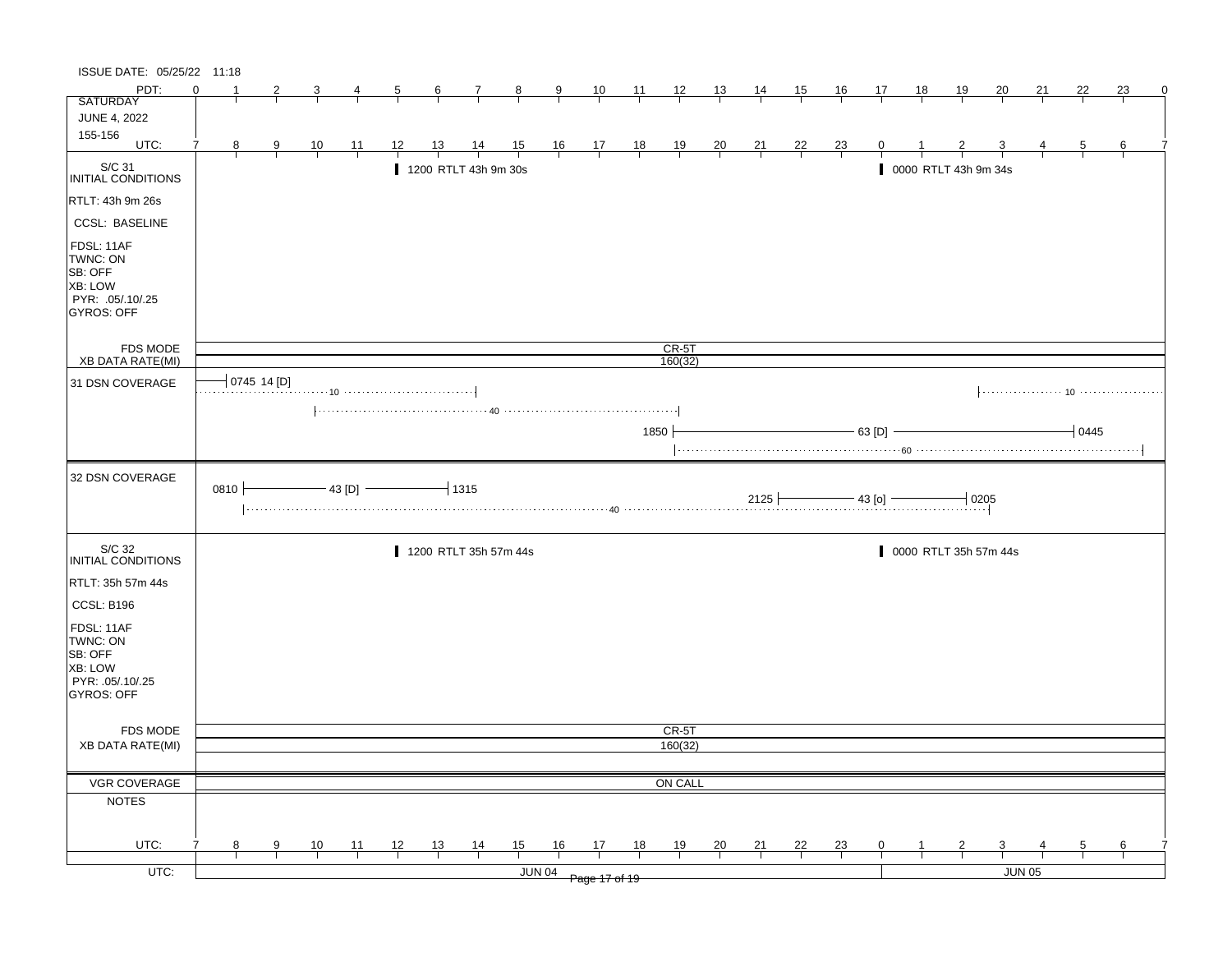| ISSUE DATE: 05/25/22 11:18                                                                   |          |              |               |                |                |    |                  |                       |                |        |                                                                |                |                    |                |                |                |                |             |              |                       |                         |                           |    |                   |
|----------------------------------------------------------------------------------------------|----------|--------------|---------------|----------------|----------------|----|------------------|-----------------------|----------------|--------|----------------------------------------------------------------|----------------|--------------------|----------------|----------------|----------------|----------------|-------------|--------------|-----------------------|-------------------------|---------------------------|----|-------------------|
| PDT:                                                                                         | $\Omega$ | $\mathbf{1}$ | 2             | 3              | 4              | 5  | $6 \overline{6}$ | $\mathbf{7}$          | 8              | 9      | 10                                                             | $\frac{11}{2}$ | $\frac{12}{ }$     | 13             | 14             | 15             | <u>16</u>      | 17          | 18           | <u>19</u>             | 20                      | 21                        | 22 | 23<br>$\mathbf 0$ |
| <b>SUNDAY</b>                                                                                |          |              |               |                |                |    |                  |                       |                |        |                                                                |                |                    |                |                |                |                |             |              |                       |                         |                           |    |                   |
| <b>JUNE 5, 2022</b>                                                                          |          |              |               |                |                |    |                  |                       |                |        |                                                                |                |                    |                |                |                |                |             |              |                       |                         |                           |    |                   |
| 156-157<br>UTC:                                                                              | 7        | 8            | $\frac{9}{1}$ | $\frac{10}{1}$ | <u>_11</u>     | 12 | <u>13</u>        | $\frac{14}{1}$        | $\frac{15}{1}$ |        | $\begin{array}{c cc} 16 & 17 & 18 \\ \hline & & & \end{array}$ |                | $\frac{19}{1}$     | $\frac{20}{1}$ | $\frac{21}{1}$ | $\frac{22}{1}$ | $\frac{23}{1}$ | 0           |              |                       | $\overline{\mathbf{3}}$ |                           | 5  | 6                 |
|                                                                                              |          |              |               |                |                |    |                  |                       |                |        |                                                                |                |                    |                |                |                |                |             |              |                       |                         |                           |    |                   |
| S/C 31<br>INITIAL CONDITIONS                                                                 |          |              |               |                |                |    |                  | 1200 RTLT 43h 9m 38s  |                |        |                                                                |                |                    |                |                |                |                |             |              | 0000 RTLT 43h 9m 44s  |                         |                           |    |                   |
| RTLT: 43h 9m 34s                                                                             |          |              |               |                |                |    |                  |                       |                |        |                                                                |                |                    |                |                |                |                |             |              |                       |                         |                           |    |                   |
| <b>CCSL: BASELINE</b>                                                                        |          |              |               |                |                |    |                  |                       |                |        |                                                                |                |                    |                |                |                |                |             |              |                       |                         |                           |    |                   |
| FDSL: 11AF<br>TWNC: ON<br>SB: OFF<br><b>XB: LOW</b><br>PYR: .05/.10/.25<br><b>GYROS: OFF</b> |          |              |               |                |                |    |                  |                       |                |        |                                                                |                |                    |                |                |                |                |             |              |                       |                         |                           |    |                   |
| <b>FDS MODE</b><br><b>XB DATA RATE(MI)</b>                                                   |          |              |               |                |                |    |                  |                       |                |        |                                                                |                | $CR-5T$<br>160(32) |                |                |                |                |             |              |                       |                         |                           |    |                   |
|                                                                                              | 0750     |              |               |                | $-14$ [D] $-$  |    |                  | 1350                  |                |        |                                                                |                |                    |                |                |                |                |             |              |                       |                         |                           |    |                   |
| 31 DSN COVERAGE                                                                              |          |              |               |                |                |    |                  |                       |                |        |                                                                |                |                    |                |                |                |                |             |              |                       |                         | $[0445 \downarrow 14 [D]$ |    |                   |
|                                                                                              |          |              |               |                |                |    |                  |                       |                |        |                                                                | 1850           |                    |                |                |                |                | 63 [D]      |              |                       |                         |                           |    | 0515              |
| 32 DSN COVERAGE                                                                              |          |              | .             |                | 1100           |    |                  |                       | - 43 [D]       |        |                                                                |                | $-1835$            |                |                |                |                |             |              |                       |                         |                           |    |                   |
| S/C 32<br>INITIAL CONDITIONS                                                                 |          |              |               |                |                |    |                  | 1200 RTLT 35h 57m 44s |                |        |                                                                |                |                    |                |                |                |                |             |              | 0000 RTLT 35h 57m 46s |                         |                           |    |                   |
| RTLT: 35h 57m 44s                                                                            |          |              |               |                |                |    |                  |                       |                |        |                                                                |                |                    |                |                |                |                |             |              |                       |                         |                           |    |                   |
| CCSL: B196                                                                                   |          |              |               |                |                |    |                  |                       |                |        |                                                                |                |                    |                |                |                |                |             |              |                       |                         |                           |    |                   |
| FDSL: 11AF<br>TWNC: ON<br>SB: OFF<br>XB: LOW<br>PYR: 05/10/25<br>GYROS: OFF                  |          |              |               |                |                |    |                  |                       |                |        |                                                                |                |                    |                |                |                |                |             |              |                       |                         |                           |    |                   |
| FDS MODE                                                                                     |          |              |               |                |                |    |                  |                       |                |        |                                                                |                | CR-5T              |                |                |                |                |             |              |                       |                         |                           |    |                   |
| XB DATA RATE(MI)                                                                             |          |              |               |                |                |    |                  |                       |                |        |                                                                |                | 160(32)            |                |                |                |                |             |              |                       |                         |                           |    |                   |
|                                                                                              |          |              |               |                |                |    |                  |                       |                |        |                                                                |                |                    |                |                |                |                |             |              |                       |                         |                           |    |                   |
| VGR COVERAGE                                                                                 |          |              |               |                |                |    |                  |                       |                |        |                                                                |                | ON CALL            |                |                |                |                |             |              |                       |                         |                           |    |                   |
| <b>NOTES</b>                                                                                 |          |              |               |                |                |    |                  |                       |                |        |                                                                |                |                    |                |                |                |                |             |              |                       |                         |                           |    |                   |
| UTC:                                                                                         |          | 8            | 9             | $\frac{10}{1}$ | $\frac{11}{1}$ | 12 | $\frac{13}{ }$   | $\frac{14}{1}$        | $\frac{15}{1}$ | 16     | 17                                                             | 18             | 19                 | $\frac{20}{1}$ | $\frac{21}{1}$ | 22             | $\frac{23}{1}$ | $\mathbf 0$ | $\mathbf{1}$ | $\overline{2}$        | $\overline{\mathbf{3}}$ |                           | 5  | 6                 |
|                                                                                              |          |              |               |                |                |    |                  |                       |                |        |                                                                |                |                    |                |                |                |                |             |              |                       |                         |                           |    |                   |
| $UTC$ :                                                                                      |          |              |               |                |                |    |                  |                       |                | JUN 05 | Page 18 of 19                                                  |                |                    |                |                |                |                |             |              |                       | <b>JUN 06</b>           |                           |    |                   |